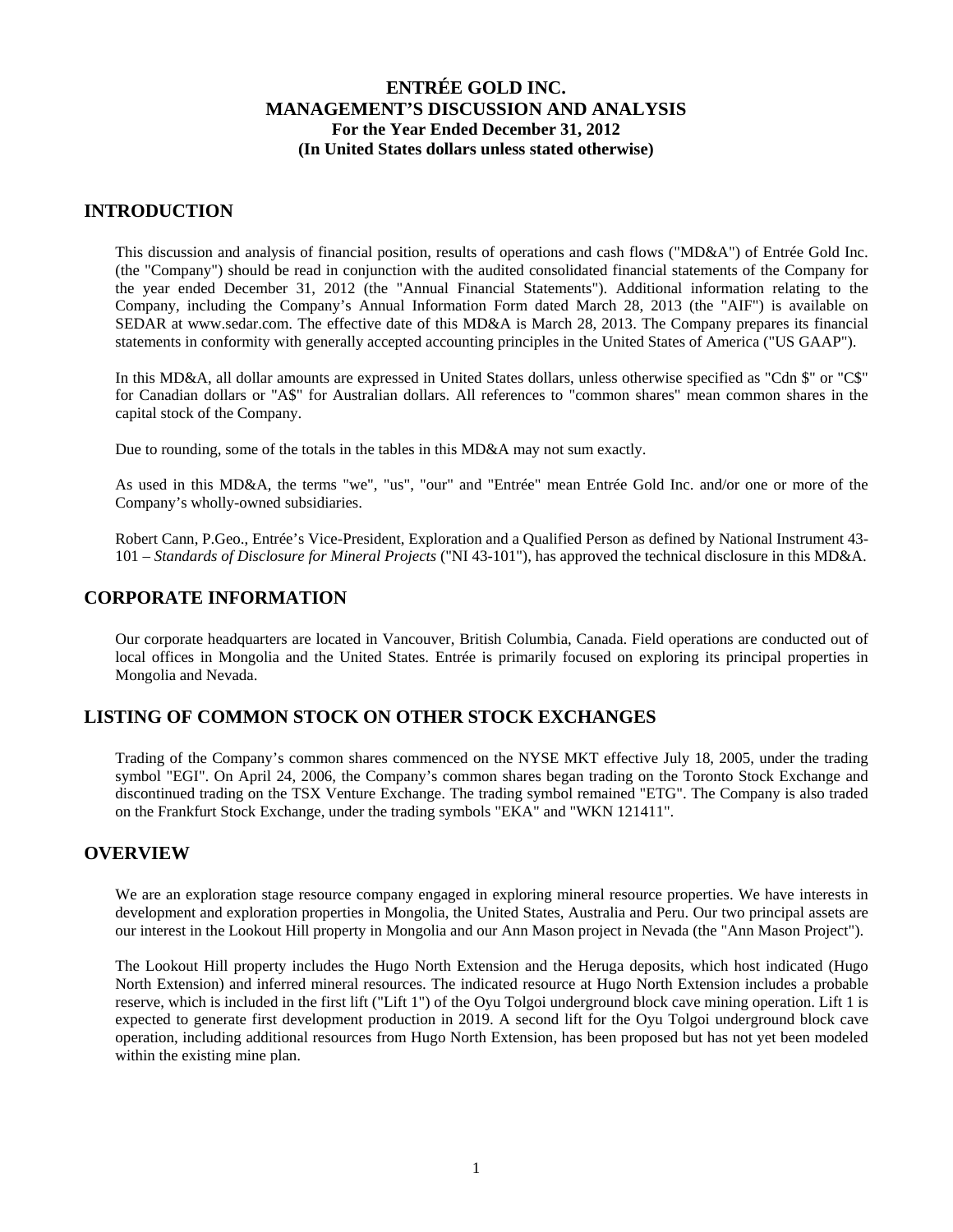The Ann Mason Project includes the Ann Mason and the Blue Hill deposits, which host indicated (Ann Mason) and inferred mineral resources. The Company reported the results of the Ann Mason deposit Preliminary Economic Assessment ("PEA") on October 24, 2012.

The following is an overview of our two principal assets.

### **MONGOLIA – LOOKOUT HILL**

The Lookout Hill property in the South Gobi region of Mongolia is comprised of two mining licences, Shivee Tolgoi and Javhlant. The original Shivee Tolgoi and Javhlant exploration licences were converted into mining licences by the Mineral Resources Authority of Mongolia ("MRAM") in October 2009 as a condition precedent to the Oyu Tolgoi Investment Agreement. Shivee Tolgoi and Javhlant completely surround Oyu Tolgoi LLC's ("OTLLC") Oyu Tolgoi mining licence and host the Hugo North Extension copper-gold deposit and the Heruga copper-gold-molybdenum deposit, respectively. These deposits are located within a land area that is subject to a joint venture between Entrée and OTLLC (the "Entrée-OTLLC Joint Venture"). OTLLC is owned 66% by Turquoise Hill Resources Ltd. (formerly Ivanhoe Mines Ltd.) ("Turquoise Hill") and 34% by the Government of Mongolia (through Erdenes Oyu Tolgoi LLC).

The Shivee Tolgoi and Javhlant mining licences are divided between Entrée and the Entrée-OTLLC Joint Venture as follows:

- The Entrée-OTLLC Joint Venture covers 39,807 hectares consisting of the eastern portion of Shivee Tolgoi and all of the Javhlant mining licence (the "Joint Venture Property"). The Joint Venture Property is contiguous with, and on three sides (to the north, east and south) surrounds OTLLC's Oyu Tolgoi mining licence. The Joint Venture Property hosts the Hugo North Extension deposit and the Heruga deposit.
- The portion of the Shivee Tolgoi mining licence outside of the Joint Venture Property ("Shivee West") covers an area of 35,173 hectares. Shivee West is 100% owned by Entrée but is subject to a first right of refusal by OTLLC.

On February 27, 2013, notice (the "Notice") was delivered to Entrée by MRAM that by Order No. 43 dated February 22, 2013, the Ministry of Mining has cancelled the July 10, 2009 Order of the Ministry of Mineral Resources and Energy (the "2009 Order") registering the Hugo Dummett (including the Hugo North Extension) and Heruga reserves. The registration of reserves is a pre-condition to applying for the conversion of an exploration licence into a mining licence. The Notice states that the 2009 Order breached Clause 48.4 of the Minerals Law of Mongolia and Clause 9 of the Charter of the Minerals Resource Council. The Notice, which is not explicitly concerned with the issuance of the mining licences, further advises that any transfer, sale or lease of the Shivee Tolgoi and Javhlant mining licences is temporarily suspended. The mining licences have not been revoked or cancelled. Entrée is currently working to determine the full implications of the Notice and to resolve the temporary suspension of the transfer, sale or lease of the licences, including by filing an official complaint with the Prime Minister asking him to amend Order No. 43 and an official compliant with the Head of MRAM asking him to revoke the Notice.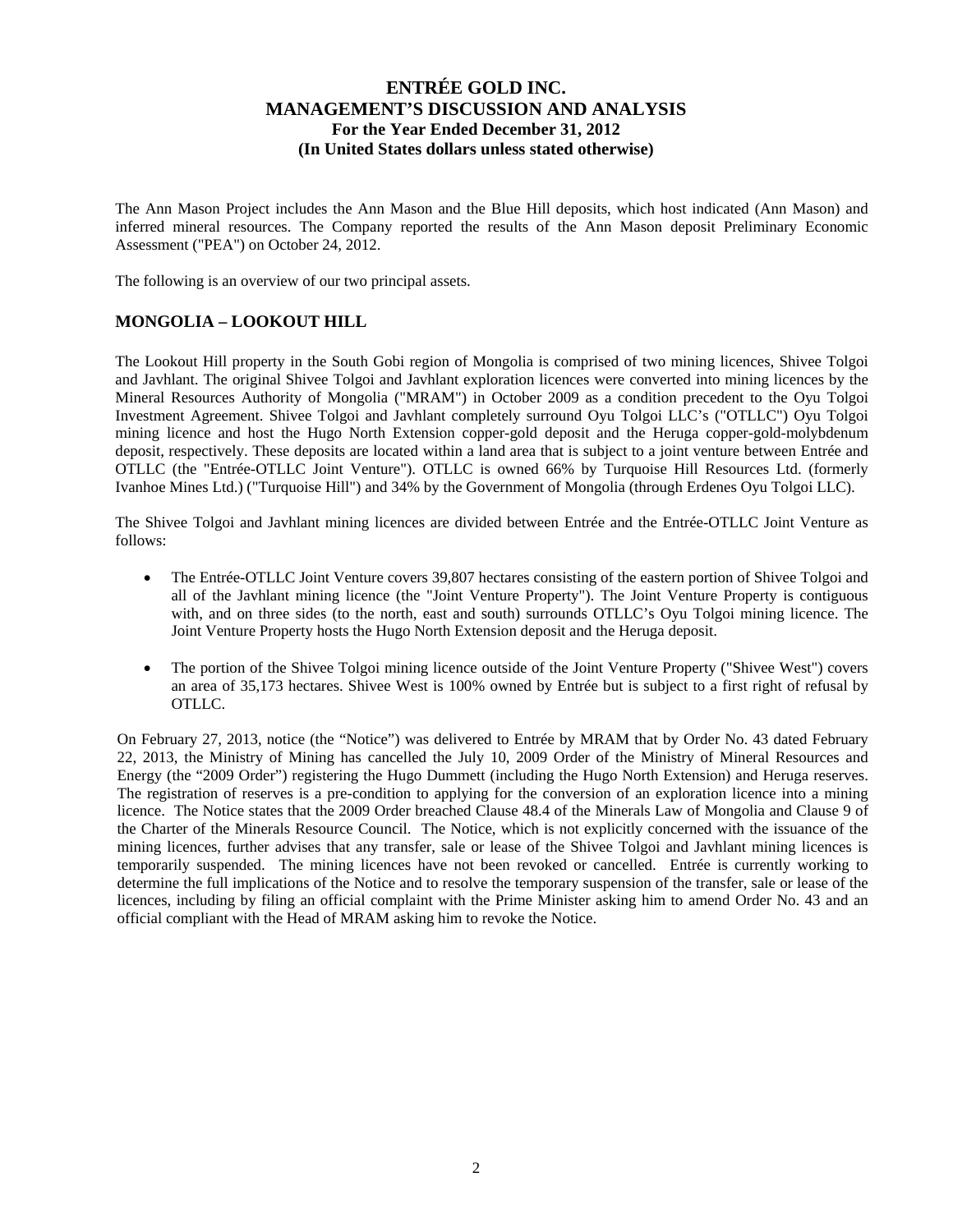

The illustration below depicts the different areas of Lookout Hill:

#### *Entrée-OTLLC Joint Venture*

In October 2004, the Company entered into an arm's-length Equity Participation and Earn-In Agreement (the "Earn-In Agreement") with Turquoise Hill. Under the Earn-In Agreement, Turquoise Hill agreed to purchase equity securities of the Company, and was granted the right to earn an interest in the Joint Venture Property. Most of Turquoise Hill's rights and obligations under the Earn-In Agreement, including its right of first refusal on Shivee West, were subsequently assigned by Turquoise Hill to what was then its wholly-owned subsidiary, OTLLC. The Government of Mongolia subsequently acquired from Turquoise Hill a 34% interest in OTLLC, which is also the title holder of the Oyu Tolgoi mining licence, illustrated in the map above.

OTLLC undertook an exploration program which established the presence of two significant resources on the Joint Venture Property: the Hugo North Extension deposit immediately to the north of the Oyu Tolgoi mining licence and the Heruga deposit immediately to the south of the Oyu Tolgoi mining licence.

On June 30, 2008, OTLLC gave notice to Entrée that it had completed its earn-in obligations by expending a total of \$35 million on exploration on the Joint Venture Property. OTLLC earned an 80% interest in all minerals extracted below a sub-surface depth of 560 metres from the Joint Venture Property and a 70% interest in all minerals extracted from surface to a depth of 560 metres from the Joint Venture Property. The Earn-In Agreement provides that at such time as OTLLC completes its earn-in obligations, the parties will enter into a joint venture agreement in the form attached to the Earn-In Agreement. While the parties have not yet formally executed the joint venture agreement, the Entrée-OTLLC Joint Venture is operating under those terms.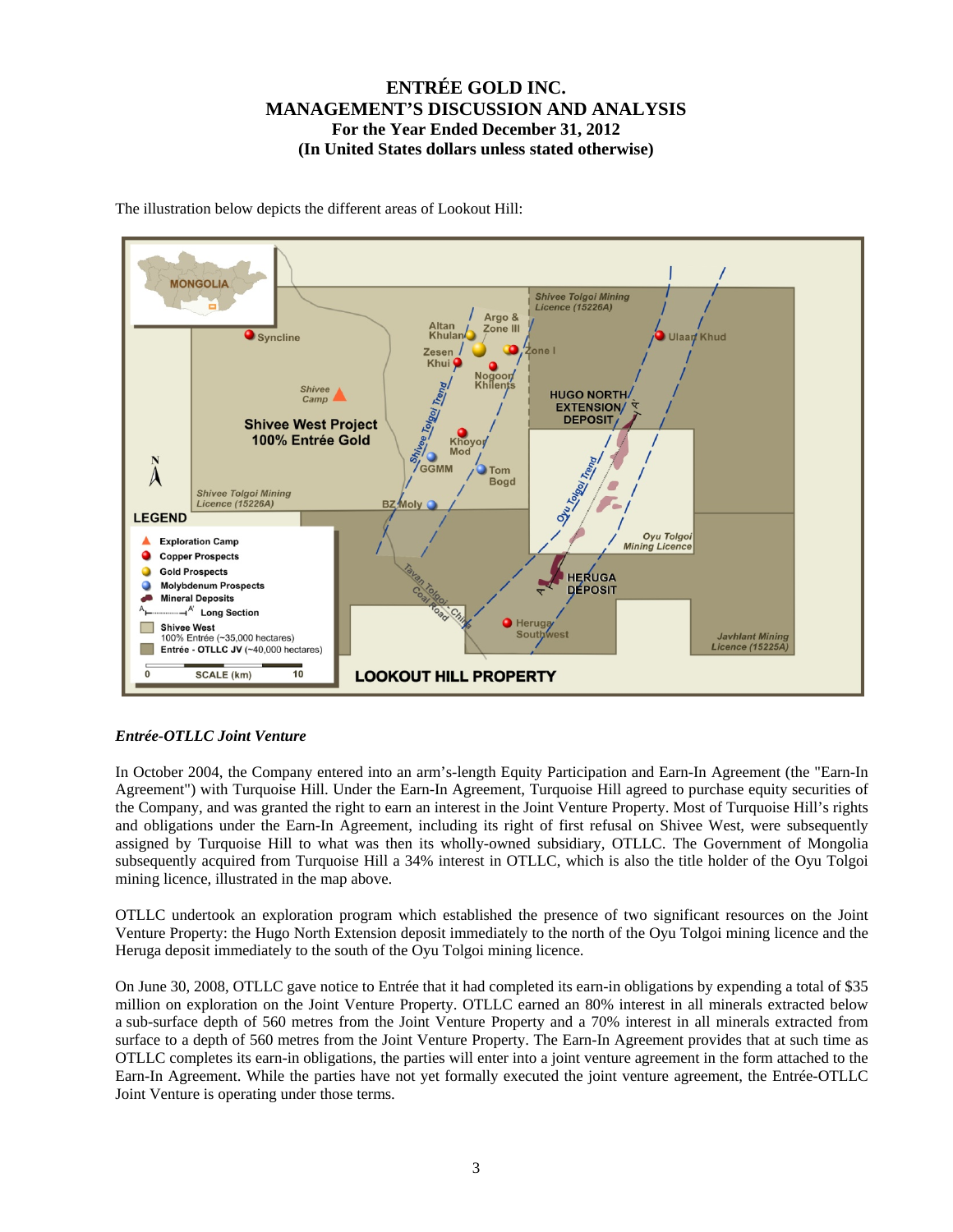Under the terms of the Entrée-OTLLC Joint Venture, Entrée elected to have OTLLC debt finance Entrée's share of costs with interest accruing at OTLLC's actual cost of capital or prime plus 2%, whichever is less, at the date of the advance. Debt repayment may be made in whole or in part from (and only from) 90% of monthly available cash flow arising from sale of Entrée's share of products. Available cash flow means all net proceeds of sale of Entrée's share of products in a month less Entrée's share of costs of operations for the month.

#### *Investment by Rio Tinto in Entrée and Turquoise Hill*

In June 2005, following the announcement in May 2005 of the discovery of high grade mineralization at Hugo North Extension, Rio Tinto Exploration Canada Inc. (formerly Kennecott Canada Exploration Inc.), a subsidiary of Rio Tinto plc (together with its subsidiaries, "Rio Tinto") took part in a private placement in the Company and became its then largest shareholder. The terms of the equity participation agreement provide that in the event the Company undertakes an equity financing, Rio Tinto has pre-emptive rights to maintain its ownership percentage in the Company (unless and until such time as its proportionate share falls below 10% of the issued and outstanding common shares or it fails to exercise its pre-emptive rights in full). On August 2, 2012, Rio Tinto Exploration Canada Inc. assigned its shares and its pre-emptive rights to Rio Tinto International Holdings Limited.

Following Rio Tinto's investment in the Company in June 2005, Rio Tinto acquired, through a series of transactions, approximately 49% of Turquoise Hill's issued and outstanding shares. On January 24, 2012, Rio Tinto announced that it had increased its ownership interest in Turquoise Hill to 51%. At that time, Rio Tinto was deemed to have acquired beneficial ownership over the common shares of the Company held by Turquoise Hill. At December 31, 2012, Turquoise Hill owned approximately 10.7% of the Company's issued and outstanding common shares, which it acquired pursuant to the Earn-In Agreement. When combined with the common shares of the Company already held by Rio Tinto, at December 31, 2012, Rio Tinto beneficially owned approximately 23.6% of the Company's issued and outstanding shares. Rio Tinto elected not to exercise its pre-emptive rights in connection with a private placement that the Company completed on March 1, 2013. Accordingly, as at March 1, 2013, Rio Tinto's pre-emptive rights terminated, and Turquoise Hill and Rio Tinto owned approximately 9.4% and 11.3%, respectively, for a combined beneficial ownership of approximately 20.7%, of the Company's issued and outstanding common shares.

#### *Heads of Agreement and Memorandum of Agreement*

On December 8, 2010, Rio Tinto and Turquoise Hill entered into a Heads of Agreement (the "Heads of Agreement") which provides for the management structure of OTLLC and the project management structure of the Oyu Tolgoi mining complex, among other things. Under the Heads of Agreement, Rio Tinto is entitled to appoint three of the nine directors of OTLLC (with Turquoise Hill appointing three and the Government of Mongolia appointing three (as directed within the Amended and Restated Shareholders Agreement among the parties (the "Shareholders Agreement") dated June 8, 2011)) and Rio Tinto assumes management of the building and operation of the Oyu Tolgoi mining complex, which includes the Heruga and Hugo North Extension deposits on the Joint Venture Property.

On April 18, 2012, Rio Tinto announced that it had signed a memorandum of agreement (the "MOA") with Turquoise Hill under which Rio Tinto agrees to support and provide certain elements of a comprehensive funding package that will underpin the development of the Oyu Tolgoi mining complex. The parties also agreed that a new thirteen-member board of directors of Turquoise Hill would be formed, comprised of eleven Rio Tinto-nominated directors (six of whom are independent) and two directors nominated by Robert Friedland (one of whom is independent). Certain senior executives of Turquoise Hill, including the Chief Executive Officer and Chief Financial Officer, also resigned and were subsequently replaced by Rio Tinto nominees. In accordance with the MOA, Rio Tinto assumed responsibility for all exploration operations on behalf of OTLLC, including exploration on the Joint Venture Property. Rio Tinto prepares all programs and budgets for approval by the OTLLC board before they are submitted to the Entrée-OTLLC management committee.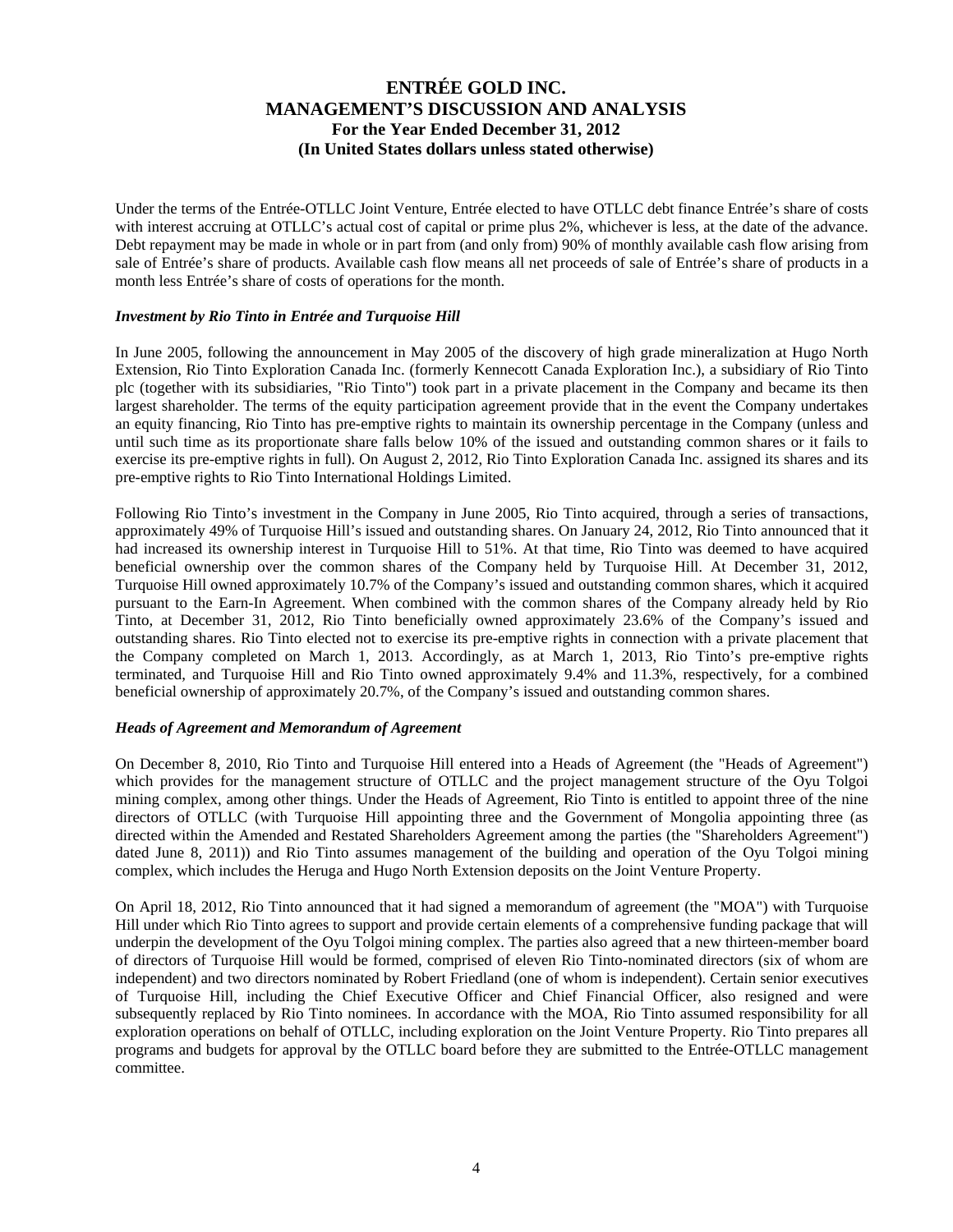#### *Oyu Tolgoi Phase 1 Development and Phase 2 Feasibility Study*

As reported by Turquoise Hill, overall construction of the first phase of the Oyu Tolgoi mining complex (the Southern Oyu open pits) was essentially complete at the end of 2012. On November 5, 2012, Turquoise Hill announced that OTLLC had signed a binding power purchase agreement with the Inner Mongolia Power Corporation to supply initial power to the mine. Finalization of the power purchase agreement enabled OTLLC to complete commissioning of the ore-processing equipment on December 27, 2012. First ore was processed through the concentrator on January 2, 2013 and the production of the first copper-gold concentrate followed on January 31, 2013. Turquoise Hill has stated that phase 1 commercial production from the Southern Oyu open pits is expected to be reached by the end of June 2013, subject to the resolution of certain issues being discussed with the Government of Mongolia (see "Investment Agreement and the Mongolian Government" below).

On February 14, 2013, Turquoise Hill announced that the feasibility study for the expansion of operations of Oyu Tolgoi (including Lift 1 of the Entrée-OTLLC Joint Venture's Hugo North Extension deposit) is expected to be completed in the first half of 2014, as Turquoise Hill continues to pursue value engineering and optimization.

On March 25, 2013, Turquoise Hill announced that project financing for the Oyu Tolgoi mining complex continues to progress with the boards of the European Bank of Reconstruction and Development and the International Finance Corporation approving their respective participation in late February. Bids have been received from a number of banks that would allow Turquoise Hill to achieve its project financing target of \$3 billion to \$4 billion and discussions are ongoing with the lenders to finalize the terms of those offers. The project financing is subject to the unanimous approval of the OTLLC board of directors which includes representatives from the Government of Mongolia. Turquoise Hill anticipates the closing of final binding documentation and project financing funding to occur in the first half of 2013.

#### *Investment Agreement and the Mongolian Government*

On October 6, 2009, Turquoise Hill, OTLLC and Rio Tinto signed an Investment Agreement (the "Investment Agreement") with the Mongolian Government, which regulates the relationship among the signatories and stabilizes the long term tax, legal, fiscal, regulatory and operating environment to support the development of the Oyu Tolgoi mining complex, which includes the Joint Venture Property. The Investment Agreement specifies that the Government of Mongolia will own 34% of the shares of OTLLC (and by extension, 34% of OTLLC's interest in the Joint Venture Property) through its subsidiary Erdenes Oyu Tolgoi LLC.

Notwithstanding the fact that Entrée is not a party to the Investment Agreement, the contract area defined in the Investment Agreement includes the Javhlant and Shivee Tolgoi mining licences, including Shivee West which is 100% owned by Entrée and not currently subject to the Entrée-OTLLC Joint Venture. The conversion of the original Shivee Tolgoi and Javhlant exploration licences into mining licences was a condition precedent to the Investment Agreement coming into effect. The Shivee Tolgoi and Javhlant mining licences were issued on October 27, 2009, and the Investment Agreement took legal effect on March 31, 2010.

Since Entrée itself is not a party to the Investment Agreement, Entrée does not have any direct rights or benefits under the Investment Agreement, and Entrée's interest in the Joint Venture Property is not subject to the Investment Agreement. OTLLC has agreed, under the terms of the Earn-In Agreement, to use its best efforts to cause Entrée to be brought within the ambit of, made subject to and to be entitled to the benefits of the Investment Agreement or a separate stability agreement on substantially similar terms to the Investment Agreement. In order to become a party to the Investment Agreement or a similar type of agreement with the Government of Mongolia, the Government of Mongolia may require Entrée or the Entrée-OTLLC Joint Venture to agree to certain concessions, including with respect to the ownership of the Entrée-OTLLC Joint Venture, Entrée LLC or the economic benefit of Entrée's interest in the Joint Venture Property, or the scope of the lands to be covered by the Investment Agreement or similar type of agreement.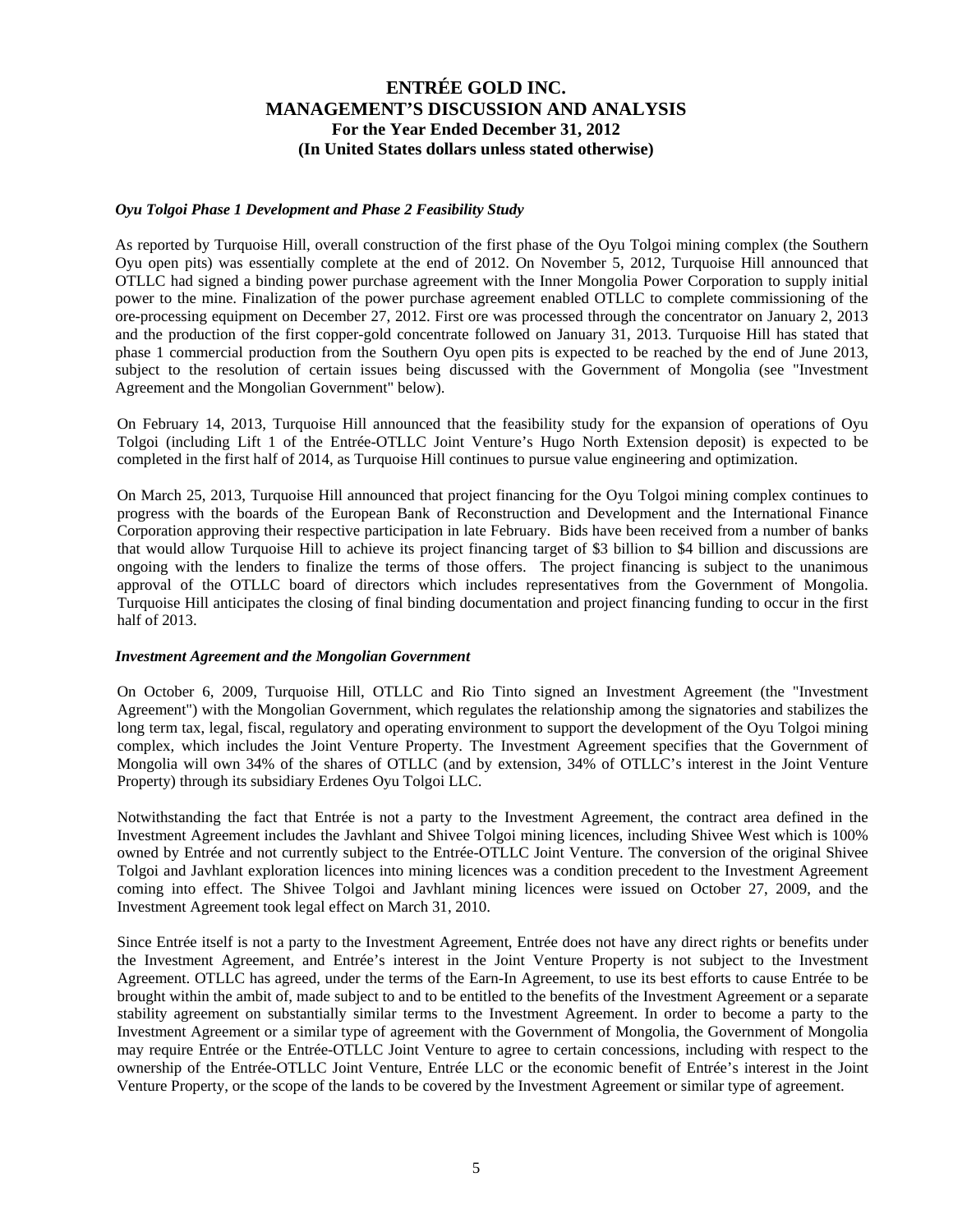In June 2010, the Government of Mongolia passed Resolution 140, the purpose of which is to authorize the designation of certain land areas for "state special needs" within certain defined areas, some of which include or are in proximity to the Oyu Tolgoi mining complex. These state special needs areas are to be used for Khanbogd village development and for infrastructure and plant facilities necessary in order to implement the development and operation of the Oyu Tolgoi mining complex. A portion of the Shivee Tolgoi licence is included in the land area that is subject to Resolution 140.

In June 2011, the Government of Mongolia passed Resolution 175, the purpose of which is to authorize the designation of certain land areas for "state special needs" within certain defined areas in proximity to the Oyu Tolgoi mining complex. These state special needs areas are to be used for infrastructure facilities necessary in order to implement the development and construction of the Oyu Tolgoi mining complex. Portions of the Shivee Tolgoi and Javhlant licences are included in the land area that is subject to Resolution 175.

It is expected but not yet formally confirmed by the Government that to the extent that a consensual access agreement exists or is entered into between OTLLC and an affected licence holder, the application of Resolution 175 to the land area covered by the access agreement will be unnecessary. OTLLC has existing access and surface rights to the Joint Venture Property pursuant to the Earn-In Agreement. If Entrée is unable to reach a consensual arrangement with OTLLC with respect to Shivee West, Entrée's right to use and access a corridor of land included in the state special needs areas for a proposed power line may be adversely affected by the application of Resolution 175. While the Mongolian Government would be responsible for compensating Entrée in accordance with the mandate of Resolution 175, the amount of such compensation is not presently quantifiable.

The Investment Agreement contains provisions restricting the circumstances under which the Shivee Tolgoi and Javhlant licences may be expropriated. As a result, Entrée considers that the application of Resolution 140 and Resolution 175 to the Joint Venture Property will likely be considered unnecessary.

On May 17, 2012, the Mongolian Parliament adopted the Law of Mongolia on the Regulation of Foreign Investment in Business Entities Operating in Sectors of Strategic Importance ("SEFIL"), which regulates investment by foreign investors and state owned legal entities into sectors of strategic importance, including minerals. The full impact of SEFIL is not yet known as there is a lack of clarity in many of the provisions and some of the regulations setting out the procedure for reviewing requests and making decisions in accordance with SEFIL have not yet been formalized.

On December 7, 2012, the Office of the President of Mongolia published a draft revised Minerals Law, which proposes to introduce a new regulatory regime with new legal concepts. The draft law reaffirms the existing list of strategic deposits approved by Parliamentary Resolution #27 dated February 6, 2007, and provides for "mining agreements" to be entered into between the Government of Mongolia and holders of licences covering strategic deposits. Under these mining agreements, the Mongolian State has the right to take an equity interest in the licence holder for no consideration. The draft law also provides: that licence transfer agreements will only be valid upon registration with the MRAM and state-owned entities shall have a pre-emptive right to licences being transferred; for more extensive grounds under which licences may be revoked; and that not less than 34% of the equity in a foreign-invested mining licence holder must be held by a Mongolian citizen. As currently drafted, the draft law does not provide for any transitional provisions relating to existing licences nor the rights and obligations of licence holders under the existing system. It is expected that a new working group will be formed to further develop the draft law before it is submitted to Parliament, sometime after the spring session.

On October 15, 2012, Turquoise Hill announced that it, along with OTLLC and Rio Tinto, had rejected a request from the Mongolia Ministry of Mining to renegotiate the Investment Agreement. In early 2013, Turquoise Hill announced that a number of substantive issues had been raised by the Government of Mongolia relating to implementation of the Investment Agreement and Shareholder's Agreement, including Oyu Tolgoi project development and costs, operating budget, project financing, management fees and governance. According to Turquoise Hill, it and Rio Tinto continue to have productive discussions with the Government of Mongolia with a goal of resolving the issues in the near term. On February 28, 2013, the OTLLC board of directors approved continued funding to progress the Oyu Tolgoi project as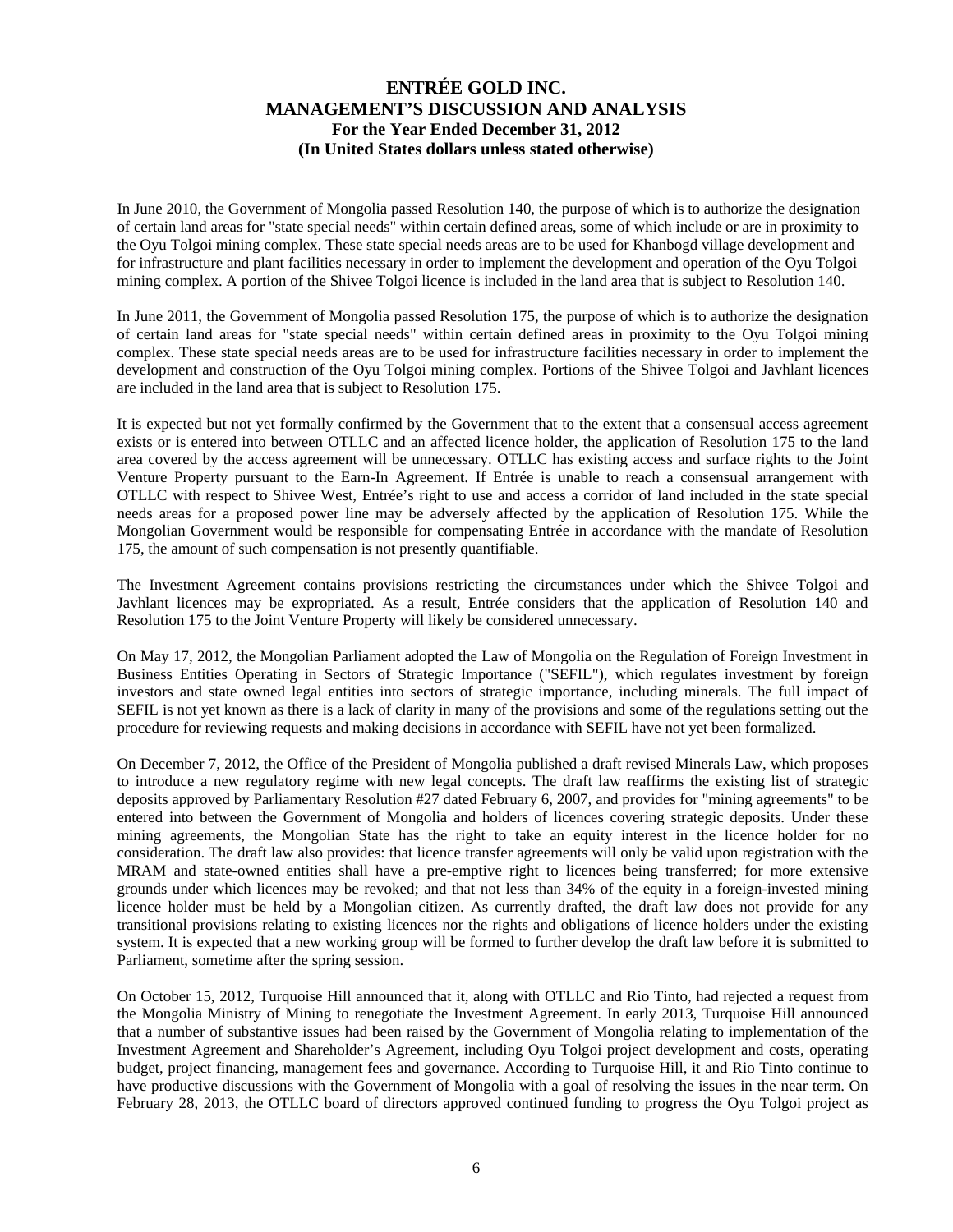discussions with the Government of Mongolia proceed. Turquoise Hill has stated that phase 1 commercial production from the Southern Oyu open pits is expected to be reached by the end of June 2013, subject to the resolution of the issues being discussed with the Government.

In October 2012, Turquoise Hill, Rio Tinto and OTLLC rejected a request from the Government of Mongolia to renegotiate the Investment Agreement. The rejection followed the receipt of a letter from the Minister of Mining requesting the parties to renegotiate the Investment Agreement.

In its proposed 2013 budget, the Government of Mongolia included revenue from the application of a progressive royalty scheme to Oyu Tolgoi. However, the Investment Agreement provides a stabilized royalty rate of 5% over the life of the agreement and specifies that new laws made after its signing will not apply to Oyu Tolgoi. Turquoise Hill has stated that any change to Oyu Tolgoi's royalty rate would require the agreement of all parties to the Investment Agreement. Regardless, as Entrée is not a party to the Investment Agreement, there can be no assurance that Entrée will be entitled to stability with respect to taxes payable.

In October 2011, the Mongolian Government reaffirmed that the Investment Agreement was signed in full compliance with all laws and regulations of Mongolia.

On February 27, 2013, Notice was delivered to Entrée by MRAM that by Order No. 43 dated February 22, 2013, the Ministry of Mining has cancelled the 2009 Order registering the Hugo Dummett (including the Hugo North Extension) and Heruga reserves. The registration of reserves is a pre-condition to applying for the conversion of an exploration licence into a mining licence. The Notice states that the 2009 Order breached Clause 48.4 of the Minerals Law of Mongolia and Clause 9 of the Charter of the Minerals Resource Council. The Notice, which is not explicitly concerned with the issuance of the mining licences, further advises that any transfer, sale or lease of the Shivee Tolgoi and Javhlant mining licences is temporarily suspended. The mining licences have not been revoked or cancelled. Entrée is currently working to determine the full implications of the Notice and to resolve the temporary suspension of the transfer, sale or lease of the licences, including by filing an official complaint with the Prime Minister asking him to amend Order No. 43 and an official compliant with the Head of MRAM asking him to revoke the Notice.

#### *Mineral Resource and Reserve Estimates*

In March 2013, Turquoise Hill released a technical report ("2013 OTTR") based on the technical, production and cost information contained in the study prepared by OTLLC for international financial institutions for project financing of the Oyu Tolgoi mining complex. 2013 OTTR updates the current path of development for the initial phases of the Oyu Tolgoi mining complex (Southern Oyu open pits and Hugo North underground Lift 1, which includes a portion of the Hugo North Extension deposit).

On April 2, 2013, the Company filed an updated technical report titled "Technical Report 2013 on the Lookout Hill Property" ("LHTR13"). LHTR13 is dated March 28, 2013 and was prepared under the management of AMC Consultants Pty Ltd ("AMC") in Adelaide, Australia. The following information is summarized, derived or extracted from LHTR13. For a complete description of the assumptions, qualifications and procedures associated with the information in LHTR13, reference should be made to the full text of LHTR13, which is available for review on SEDAR located at www.sedar.com or on www.entreegold.com.

LHTR13 discusses the impact of the updated mine plan on the Joint Venture Property as well as future development options for the Entrée-OTLLC Joint Venture assets.

LHTR13 analyses a reserve case only. The underground mineral reserves for Lift 1 of the Hugo North deposit, including Lift 1 of the Entrée-OTLLC Joint Venture's Hugo North Extension deposit, were updated in LHTR13. The probable reserve for Hugo North Extension – Lift 1 effective as of March 25, 2013 totals 31 million tonnes ("Mt") grading 1.73% copper and 0.62 grams per tonne ("g/t") gold.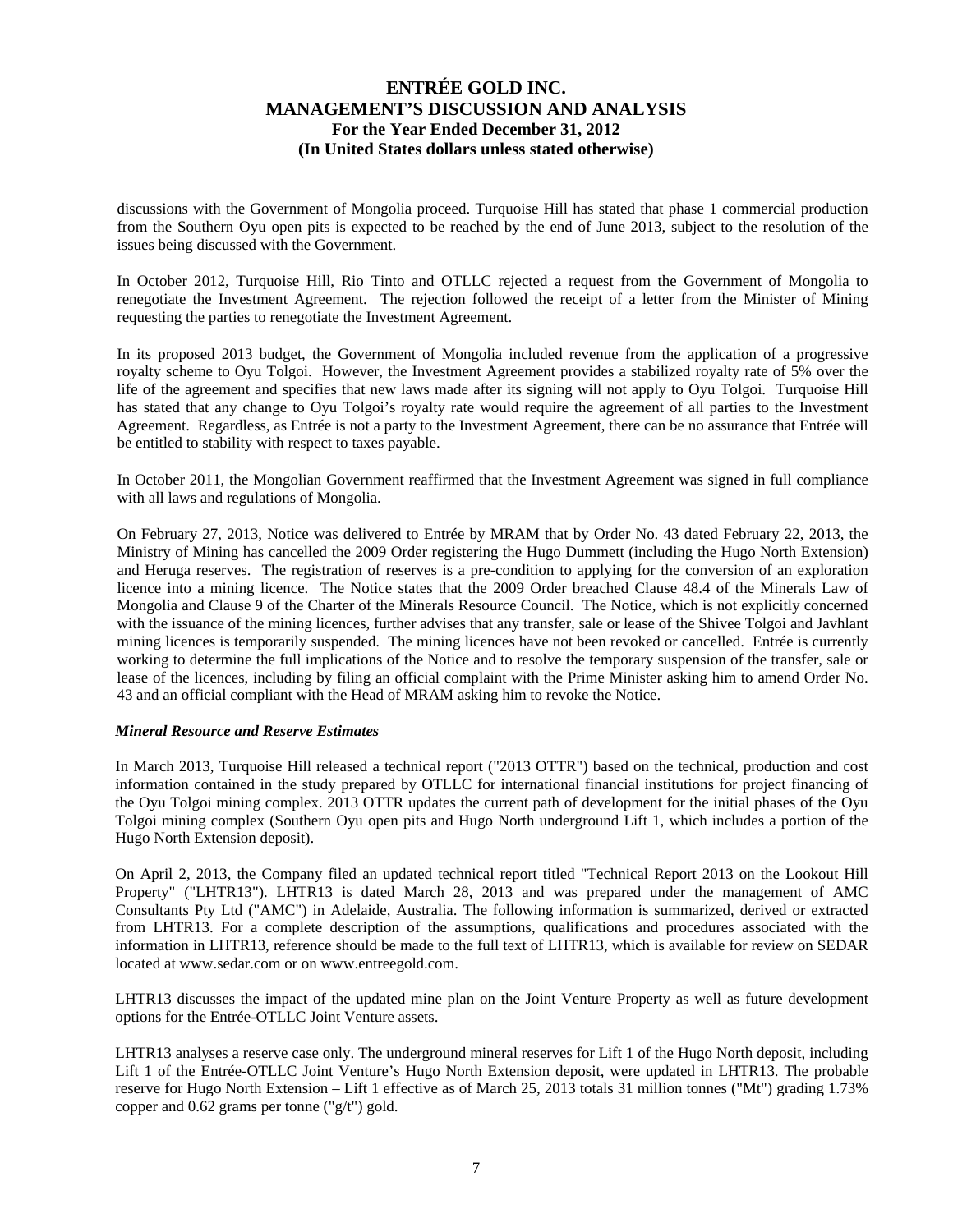| Entrée-OTLLC Joint Venture Mineral Reserve, March 25, 2013<br>Table 1. |                          |            |                          |                |      |                             |     |       |  |  |
|------------------------------------------------------------------------|--------------------------|------------|--------------------------|----------------|------|-----------------------------|-----|-------|--|--|
|                                                                        | Ore                      | <b>NSR</b> | Cu                       | Au             | Ag   | Cu                          | Au  | Ag    |  |  |
| <b>Classification</b>                                                  | (Mt)                     | (5/t)      | (%)                      | (g/t)<br>(g/t) |      | (M <sub>1b</sub> )<br>(Moz) |     | (koz) |  |  |
| Proven                                                                 | $\overline{\phantom{0}}$ |            | $\overline{\phantom{a}}$ | -              |      |                             |     |       |  |  |
| Probable                                                               | 31                       | 95.21      | 1.73                     | 0.62           | 3.74 | 1.090                       | 521 | 3,229 |  |  |
| <b>Total Entrée-OTLLC Joint Venture</b>                                | 31                       | 95.21      | 1.73                     | 0.62           | 3.74 | 1,090                       | 521 | 3,229 |  |  |

#### **Notes**:

- Table shows only the part of the mineral reserve on the Entrée-OTLLC Joint Venture portion of the Shivee Tolgoi licence.
- Metal prices used for calculating the Hugo North underground net smelter returns ("NSR") are copper \$2.81/lb, gold \$970/oz, and silver \$15.50/oz based on long term metal price forecasts at the beginning of the mineral reserve work. The analysis indicates that the mineral reserve is still valid at these metal prices.
- The NSR has been calculated with assumptions for smelter refining and treatment charges, deductions and payment terms, concentrate transport, metallurgical recoveries and royalties.
- For the underground block cave all material within the shell has been converted to mineral reserve; this includes low grade indicated material and inferred material assigned zero grade treated as dilution.
- Only measured resources were used to report proven reserves and only indicated resources were used to report probable reserves.
- The Entrée-OTLLC Joint Venture Property comprises the eastern portion of the Shivee Tolgoi licence and all of the Javhlant licence. Title to both licences is held by Entrée. The Joint Venture Property is managed by Rio Tinto on behalf of OTLLC. Entrée will receive 20% of cash flows after capital and operating costs for material originating below 560 metres, and 30% above this depth.
- The base case financial analysis has been prepared using current long term metal price estimates of copper \$2.87/lb, gold \$1350/oz, and silver \$23.50/oz. Metal prices are assumed to fall from current prices to the long term average over five years.
- The mineral reserves are not additive to the mineral resources.

#### Of significance to Entrée:

- NSR value of the Hugo North Extension Lift 1 reserve increased to \$95.21/tonne from the \$79.40/tonne reported by the Company in March 2012. The NSR calculation reflects the net value per tonne received for the ore by the mine (after all treatment and transport costs and charges).
- While the mineral reserve tonnage on the Joint Venture Property increased compared to the amount as previously reported by the Company in March 2012, the copper grade decreased from 1.91% to 1.73% and the gold grade decreased from 0.74 g/t to 0.62 g/t.
- After factoring in projected increases to capital expenditures and operating costs, the net present value (at an 8% discount rate) of Entrée's 20% interest in the Hugo North Extension – Lift 1 decreased to \$110 million from the \$129 million reported by the Company in March 2012.
- A significant portion of the mineralization on the Entrée-OTLLC joint venture property has not been included in the updated mining plan and remains in the mineral resource category, including Hugo North Extension – Lift 2 and the Heruga deposit.

2013 OTTR uses the same mineral resource estimates previously reported in the Company's March 2012 technical report. However, the base case cut-off has been lowered from 0.6% copper equivalent ("CuEq") to 0.37% CuEq resulting in new base case tonnages and grades. Full details are contained in LHTR13, which is available at www.sedar.com.

The base case CuEq grade assumptions for each deposit were determined using operating cost estimates from the mineral reserves. The base case CuEq cut-off grade assumptions for each deposit were determined using cut-off grades applicable to mining operations exploiting similar deposits. The CuEq cut-off applied for the underground was 0.37%.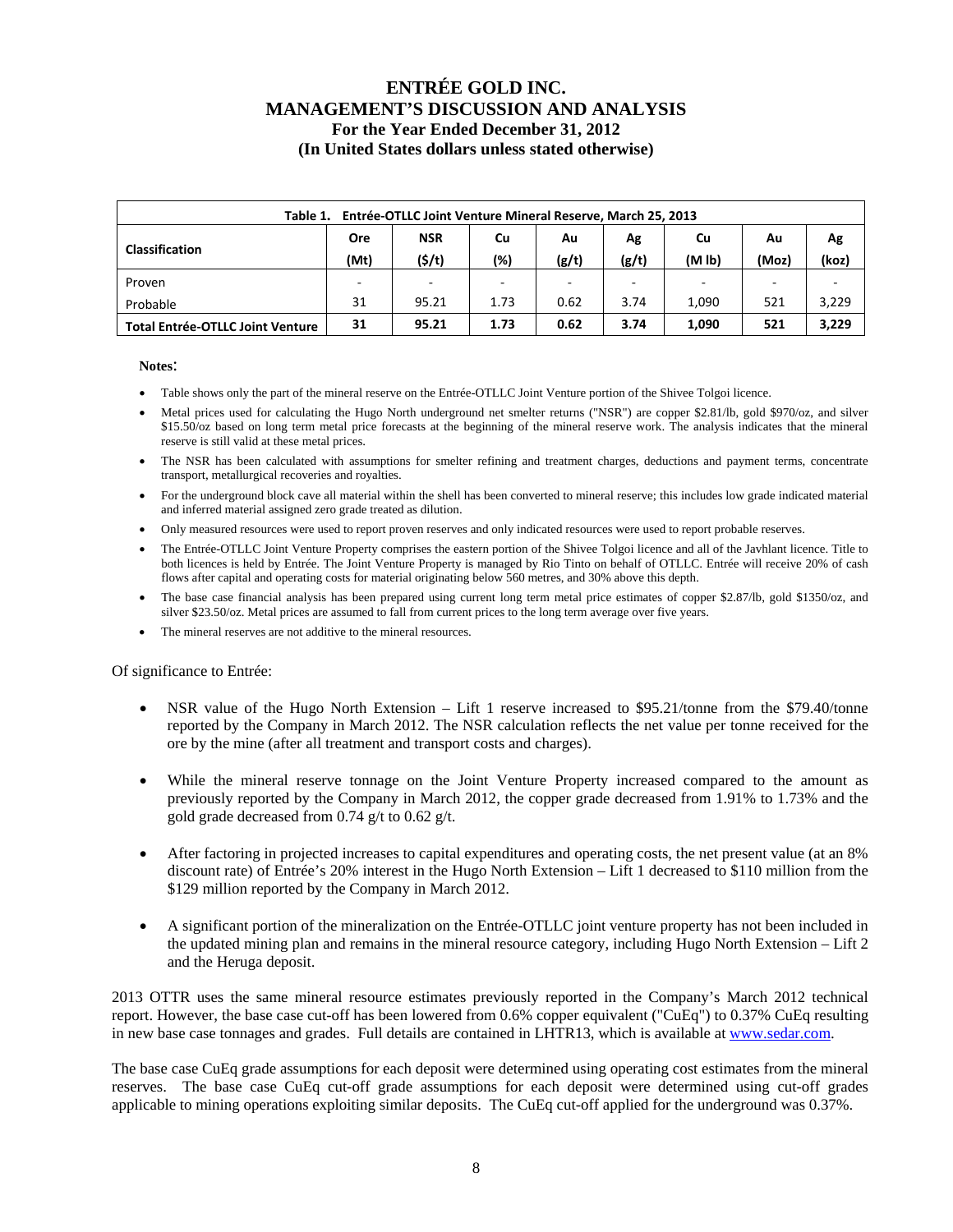The following table summarizes the mineral resources for the Hugo North Extension deposit and the Heruga deposit as reproduced in LHTR13. The resource estimate for the Hugo North Extension deposit is effective as of February 20, 2007 and is based on drilling completed to November 1, 2006. The Heruga mineral resource estimate is effective as of March 30, 2010.

|                                                          | Table 2. Entrée-OTLLC Joint Venture Mineral Resources<br>(0.37% CuEq cut-off) |                  |               |               |                        |             |                     |  |                    |  |  |  |
|----------------------------------------------------------|-------------------------------------------------------------------------------|------------------|---------------|---------------|------------------------|-------------|---------------------|--|--------------------|--|--|--|
| <b>Deposit</b>                                           | <b>Tonnage</b><br>(Mt)                                                        | Copper<br>$(\%)$ |               | Gold<br>(g/t) | <b>Silver</b><br>(g/t) |             | Molybdenum<br>(ppm) |  | <b>CuEq</b><br>(%) |  |  |  |
| <b>Hugo North Extension Deposit</b>                      |                                                                               |                  |               |               |                        |             |                     |  |                    |  |  |  |
| <b>Indicated Shivee Tolgoi</b><br>(Hugo North Extension) | 132                                                                           | 1.65             |               | 0.55          | 4.09                   |             | 35.7                |  | 2.00               |  |  |  |
| <b>Inferred Shivee Tolgoi</b><br>(Hugo North Extension)  | 134                                                                           | 0.93             |               | 0.25          | 2.44                   |             | 23.6                |  | 1.09               |  |  |  |
| <b>Heruga Deposit</b>                                    |                                                                               |                  |               |               |                        |             |                     |  |                    |  |  |  |
| <b>Inferred Javhlant</b><br>(Heruga)                     | 1,824                                                                         | 0.38             |               | 0.36          |                        | 1.35        |                     |  | 0.67               |  |  |  |
|                                                          |                                                                               |                  |               |               |                        |             |                     |  |                    |  |  |  |
|                                                          |                                                                               |                  |               |               | <b>Contained Metal</b> |             |                     |  |                    |  |  |  |
| <b>Deposit</b>                                           | Copper<br>(MIb)                                                               |                  | Gold<br>(Moz) |               | Silver<br>(Moz)        |             | Molybdenum<br>(MIb) |  | CuEq<br>(MIb)      |  |  |  |
| <b>Hugo North Extension Deposit</b>                      |                                                                               |                  |               |               |                        |             |                     |  |                    |  |  |  |
| <b>Indicated Shivee Tolgoi</b><br>(Hugo North Extension) | 4,800                                                                         |                  | 2.32          |               | 17.4                   |             | 10.4                |  | 5,810              |  |  |  |
| <b>Inferred Shivee Tolgoi</b><br>(Hugo North Extension)  | 2,760                                                                         |                  | 1.08          |               | 10.5                   |             | 7.0                 |  | 3,230              |  |  |  |
| <b>Heruga Deposit</b>                                    |                                                                               |                  |               |               |                        |             |                     |  |                    |  |  |  |
| <b>Inferred Javhlant</b><br>(Heruga)                     | 15,190                                                                        |                  | 21.2          |               |                        | 79.4<br>444 |                     |  | 26,850             |  |  |  |

**Notes:** 

- CuEq has been calculated using assumed metal prices of \$1.35/lb for copper, \$650/oz for gold, and \$10.00 for molybdenum. The equivalence formula was calculated assuming that gold and molybdenum recovery was 91% and 72% of copper recovery respectively. CuEq was calculated using the formula:  $CuEq\% = Cu\% + ((Au g/t*18.98)+(Mo g/t*01586))/29.76$ . Silver is not included in the CuEq calculation.
- Molybdenum content in Heruga deposit is 141 parts per million ("ppm") and is included in calculation of CuEq.
- The contained copper, gold and molybdenum in the tables have not been adjusted for metallurgical recovery.
- The 0.37% CuEq cut-off is highlighted as the base case resource for underground bulk mining.
- Mineral resources that are not mineral reserves do not have demonstrated economic viability.
- The Entrée-OTLLC Joint Venture Property comprises the eastern portion of the Shivee Tolgoi licence and all of the Javhlant licence. Title to both licences is held by Entrée. The Joint Venture Property is managed by Rio Tinto on behalf of OTLLC. Entrée will receive 20% of cash flows after capital and operating costs for material originating below 560 metres, and 30% above this depth.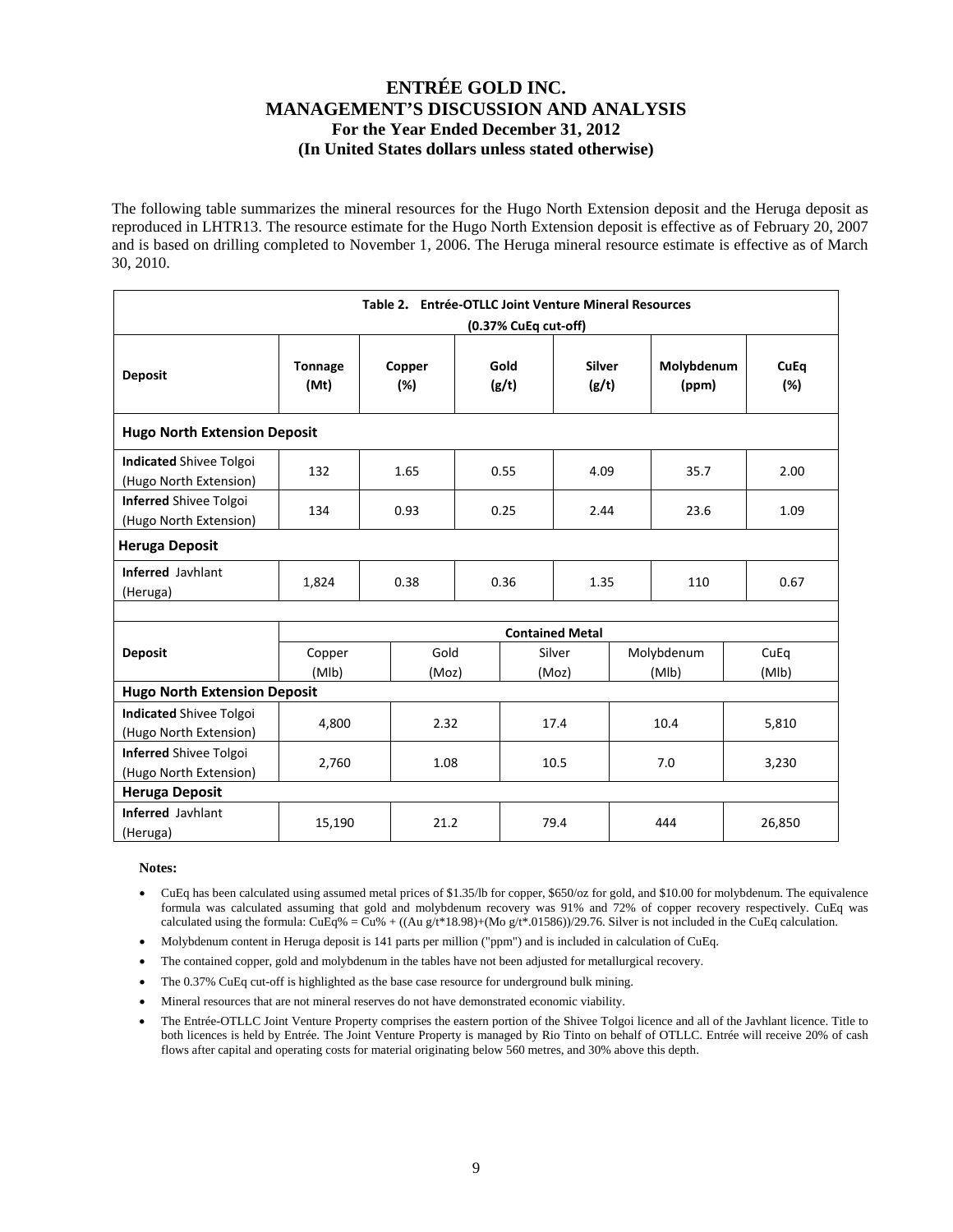### **UNITED STATES – ANN MASON**

Entrée's other principal asset is the Ann Mason Project in the Yerington District of Nevada.

The Ann Mason Project is currently defined by the mineral rights to 1053 unpatented lode claims on public land administered by the Bureau of Land Management ("BLM"), and title to 20 patented lode claims. Entrée assembled this package of claims through a combination of staking and a series of transactions undertaken since August 2009, including the acquisition of PacMag Metals Limited ("PacMag"). The Roulette and Blackjack properties have been folded into the Ann Mason Project, which now includes the Ann Mason copper-molybdenum porphyry deposit, the Blue Hill copper deposit, and the Blackjack IP, Blackjack Oxide, Roulette and Minnesota targets. Unless otherwise described below, Entrée has a 100% interest in the claims comprising the Ann Mason Project.

226 of the unpatented lode claims (formerly part of the Blackjack property) are subject to a mining lease and option to purchase agreement (the "MLOPA") with two individuals. The MLOPA provides for an option to purchase the claims for \$500,000, a 3% net smelter returns ("NSR") royalty (which may be bought down to a 1% NSR royalty for \$2 million) and annual advance minimum royalty payments of \$27,500 which commenced in June 2011 and will continue until the commencement of sustained commercial production. The advance payments will be credited against future net smelter returns royalty payments or the buy down of the royalty.

In September 2009, Entrée entered into an agreement with Bronco Creek Exploration Inc., a wholly-owned subsidiary of Eurasian Minerals Inc. (together, "Eurasian"), whereby Entrée may acquire an 80% interest in 216 unpatented lode claims formerly known as the Roulette property. In order to acquire its interest, Entrée must: (a) incur expenditures of \$1,000,000, make cash payments of \$140,000 and issue 85,000 common shares of the Company within three years (completed); (b) make aggregate advance royalty payments totaling \$375,000 between the fifth and tenth anniversaries of the agreement; and (c) deliver a bankable feasibility study before the tenth anniversary of the agreement.

17 of the patented claims are subject to a 2% NSR royalty granted to AngloGold Ashanti (Nevada) Corp. 235 of the unpatented lode claims, including the claims covering the Ann Mason and Blue Hill deposits, are subject to a 0.4% NSR royalty in favour of Sandstorm Gold Ltd. ("Sandstorm").

During the year ended December 31, 2012, Entrée, through a combination of staking and purchase agreements, acquired unpatented and patented lode claims within or contiguous to the boundaries of its Ann Mason Project pursuant to which Entrée paid \$3,721,170 and issued 40,000 common shares valued at \$52,293.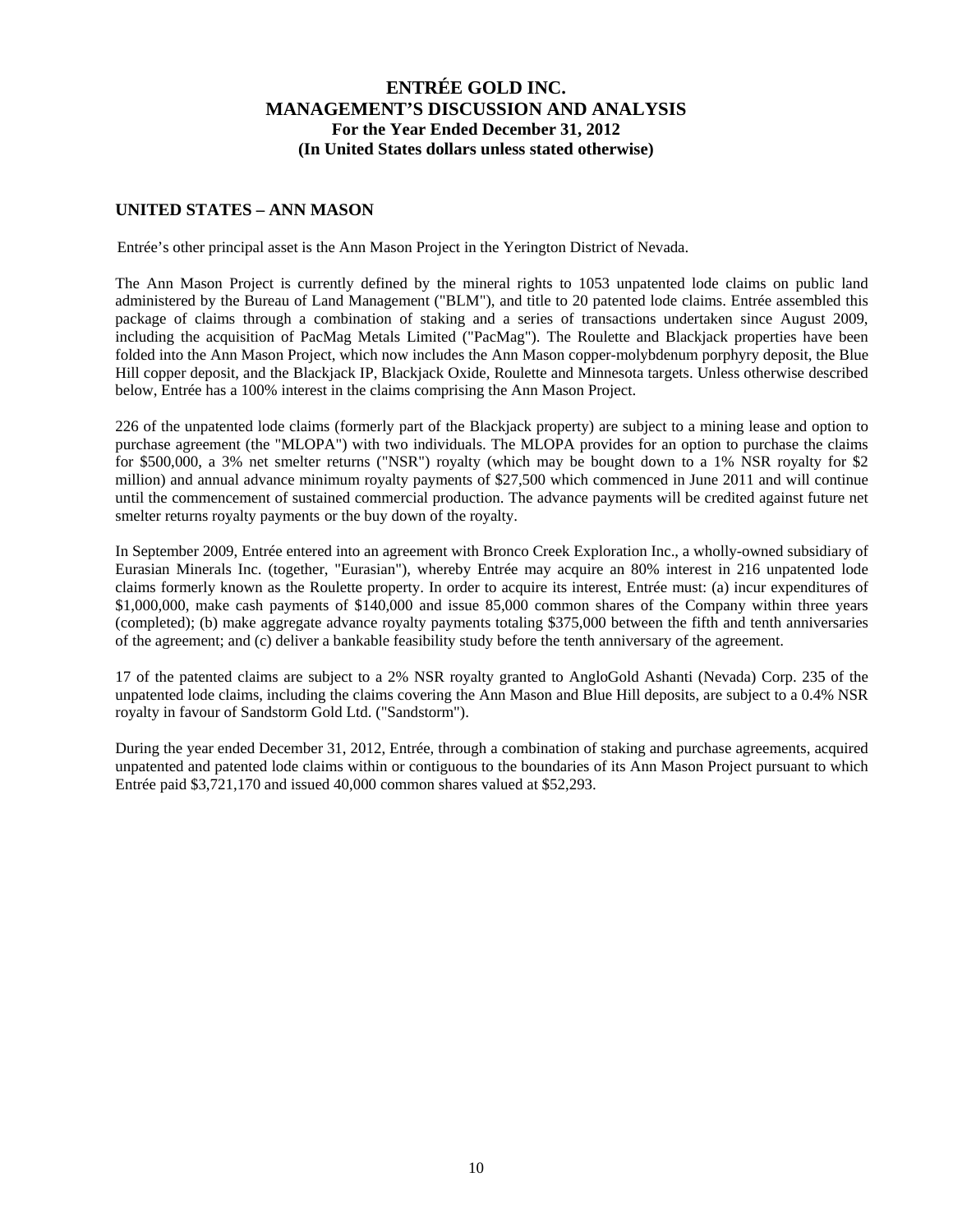

The illustration below depicts the target locations and land status of the Ann Mason Project.

#### *Preliminary Economic Assessment*

On October 24, 2012, the Company announced the results of its PEA on the Ann Mason deposit. The Company subsequently filed a technical report titled "Preliminary Economic Assessment on the Ann Mason Project Nevada, U.S.A." with an effective date of October 24, 2012 ("AMTR12"). AMTR12 was prepared by AGP Mining Consultants Inc. ("AGP"). The following information is summarized, derived or extracted from AMTR12. For a complete description of the assumptions, qualifications and procedures associated with the information in AMTR12, reference should be made to the full text of AMTR12, which is available for review on SEDAR located at www.sedar.com or on www.entreegold.com.

Key results from the PEA can be summarized as follows:

- Base case, pre-tax net present value (using a 7.5% discount rate) ("NPV7.5") of \$1.11 billion, internal rate of return ("IRR") of 14.8%, and payback of 5.6 years, based on long term metal prices of \$3.00 per pound ("/lb") copper, \$13.50/lb molybdenum, \$1,200 per ounce ("/oz") gold and \$22/oz silver (the "Base Case").
- Spot case, pre-tax NPV7.5 increases to \$2.54 billion, with an IRR of 22.9%, and payback of 3.8 years, based on October 15, 2012 spot metal prices of \$3.71/lb copper, \$10.43/lb molybdenum, \$1,736/oz gold and \$33.22/oz silver.
- Development capital costs of approximately \$1.28 billion, including contingency.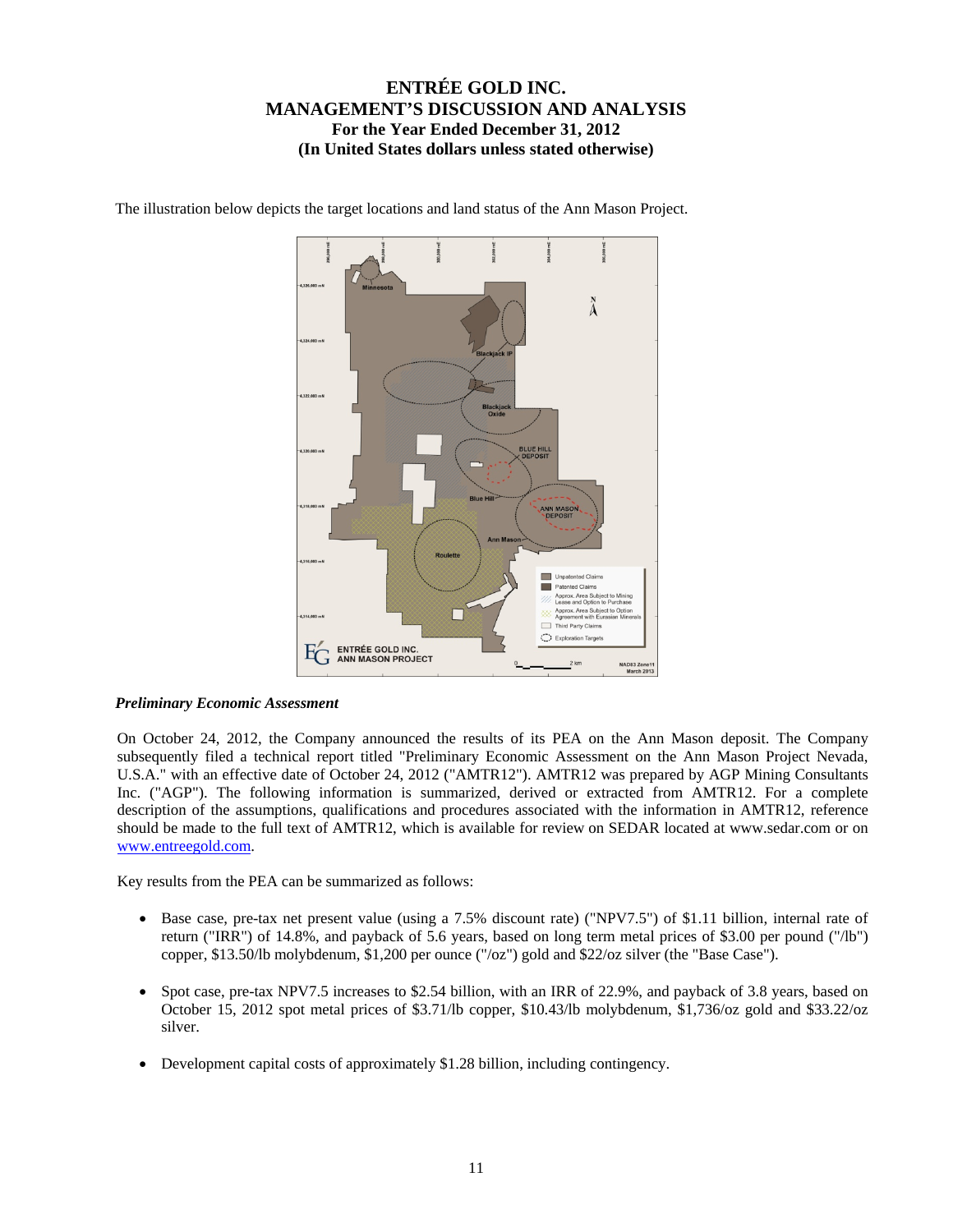- Average cash costs (net of by-product sales) of \$1.46/lb copper (see "Non-U.S. GAAP Performance Measurement" below).
- Net annual undiscounted cash flow over the life of mine ("LOM") is approximately \$227 million per year.
- 100,000 tonnes per day ("tpd") conventional open pit mine utilizing a conventional sulphide flotation mill with a 24 year mine life.
- LOM production of 5.14 billion pounds of copper and 36.4 million pounds of molybdenum.
- LOM strip ratio of 2.16:1 waste to mineralized material.
- LOM average copper recovery of 93.5%.
- Copper concentrate grading 30%.

The following table summarizes the main economic outputs of the discounted cash flow.

|                                                                             |                   |                 | Table 3. Summary of Ann Mason PEA key financial outputs. |                  |                                   |
|-----------------------------------------------------------------------------|-------------------|-----------------|----------------------------------------------------------|------------------|-----------------------------------|
|                                                                             |                   | <b>Low Case</b> | <b>Base Case</b>                                         | <b>High Case</b> | <b>Spot Case</b><br>(Oct 15/2012) |
| Copper                                                                      | $\frac{1}{2}$ /lb | \$2.75          | \$3.00                                                   | \$3.25           | \$3.71                            |
| Molybdenum                                                                  | $\frac{1}{2}$ /lb | \$13.50         | \$13.50                                                  | \$13.50          | \$10.43                           |
| <b>Silver</b>                                                               | $\frac{2}{3}$ /0z | \$15.00         | \$22.00                                                  | \$26.00          | \$33.22                           |
| Gold                                                                        | $\frac{2}{3}$ /0z | \$1,100         | \$1,200                                                  | \$1,300          | \$1,736                           |
| <b>NPV (5%)</b>                                                             | \$ Million        | \$1,223         | \$1,918                                                  | \$2,602          | \$3,846                           |
| <b>NPV (7.5%)</b>                                                           | \$ Million        | \$589           | \$1,106                                                  | \$1,614          | \$2,538                           |
| <b>NPV (10%)</b>                                                            | \$ Million        | \$182           | \$576                                                    | \$964            | \$1,669                           |
| <b>IRR</b>                                                                  |                   | 11.6%           | 14.8%                                                    | 17.8%            | 22.9%                             |
| <b>Payback Period</b>                                                       | Years             | 7.1             | 5.6                                                      | 4.7              | 3.8                               |
| <b>Metal Revenue</b><br>(after smelting,<br>refining, roasting,<br>payable) | \$ Million        | \$14,200        | \$15,600                                                 | \$17,000         | \$19,500                          |

The PEA is preliminary in nature and includes inferred mineral resources that are considered too speculative geologically to have the economic considerations applied to them that would enable them to be categorized as mineral reserves, and there is no certainty that the PEA will be realized. Mineral resources that are not mineral reserves do not have demonstrated economic viability.

#### *Mineral Resource Estimate*

Entrée contracted Quantitative Group Pty Ltd ("QG") to prepare an updated mineral resource estimate for the Ann Mason deposit. The current resource estimate is contained within a constraining Lerchs-Grossmann ("LG") pit shell, generated by AGP, and is based on approximately 33,000 metres of recent drilling in 30 holes and approximately 49,000 metres of historic drilling in 116 holes. The resource database also includes re-assaying of 6,333 samples from 44 historical Anaconda core holes, to allow molybdenum, gold and silver values to be estimated. At a base case lower cutoff of 0.20% copper, the deposit is estimated to contain an indicated mineral resource of 1.14 billion tonnes ("Bt") at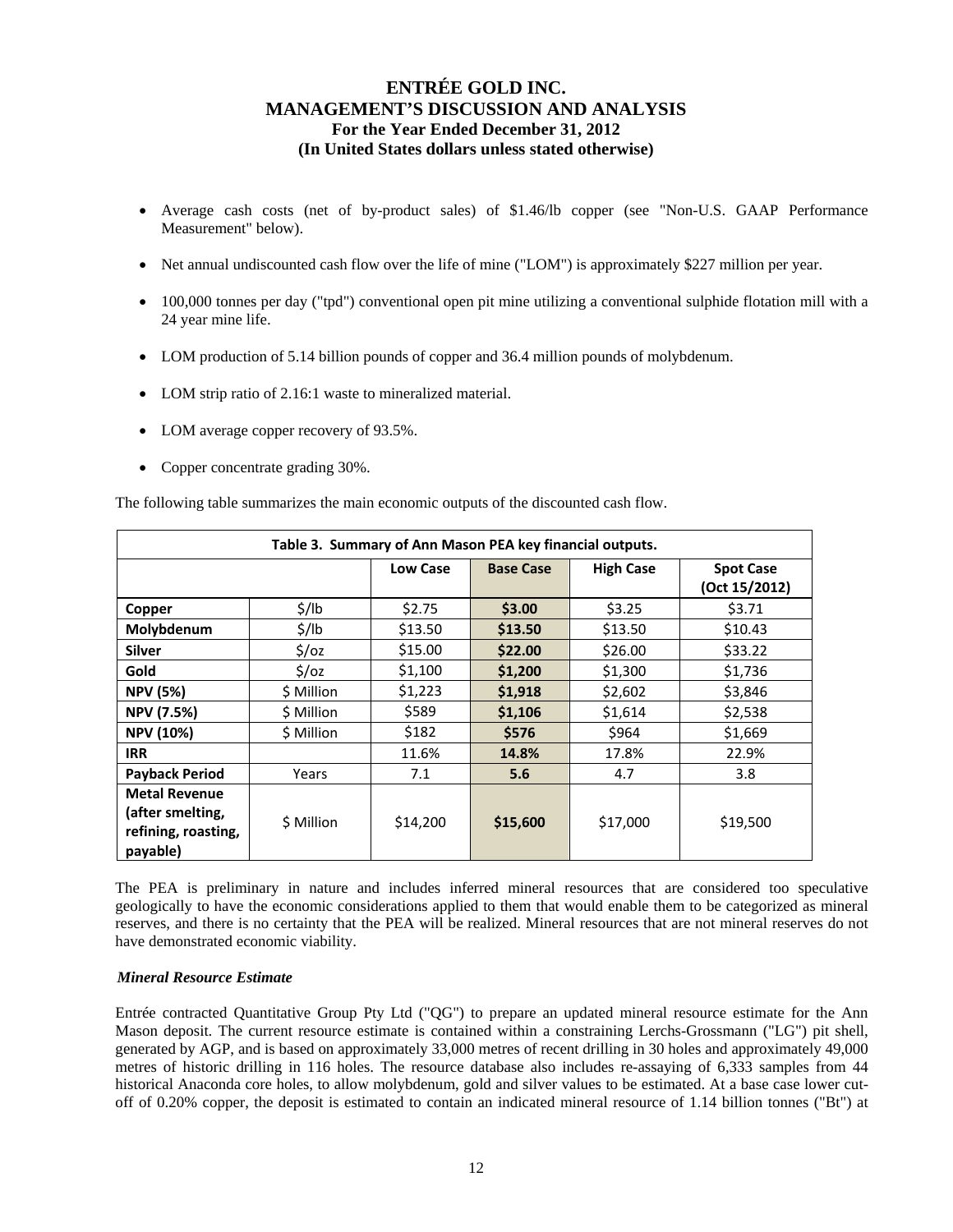0.33% copper and 0.006% molybdenum and an inferred mineral resource of 0.873 Bt at 0.29% copper and 0.004% molybdenum. By-product levels of gold and silver were also estimated, and are shown in Table 4. The mineral resource estimate is CIM 2010 compliant and prepared in accordance with NI 43-101. The following table summarizes the mineral resource for the Ann Mason deposit:

|         | Table 4. Ann Mason Pit-Constrained Mineral Resource (Effective August 14, 2012) |        |        |                  |            |                    |                    |  |  |  |  |  |
|---------|---------------------------------------------------------------------------------|--------|--------|------------------|------------|--------------------|--------------------|--|--|--|--|--|
| Cut-off |                                                                                 |        |        | <b>Indicated</b> |            |                    |                    |  |  |  |  |  |
| (% Cu)  | <b>Tonnes</b><br>(million)                                                      | Cu (%) | Mo (%) | Au $(g/t)$       | Ag $(g/t)$ | Ib Cu<br>(billion) | lb Mo<br>(billion) |  |  |  |  |  |
| 0.15    | 1,233                                                                           | 0.31   | 0.006  | 0.02             | 0.55       | 8.53               | 0.16               |  |  |  |  |  |
| 0.20    | 1,137                                                                           | 0.33   | 0.006  | 0.02             | 0.57       | 8.15               | 0.15               |  |  |  |  |  |
| 0.25    | 912                                                                             | 0.35   | 0.006  | 0.03             | 0.60       | 7.02               | 0.12               |  |  |  |  |  |
| 0.30    | 639                                                                             | 0.38   | 0.006  | 0.03             | 0.64       | 5.37               | 0.09               |  |  |  |  |  |
| 0.35    | 388                                                                             | 0.42   | 0.007  | 0.03             | 0.69       | 3.58               | 0.06               |  |  |  |  |  |

| Cut-off | <b>Inferred</b>            |        |                      |      |            |                    |                    |  |  |  |  |  |
|---------|----------------------------|--------|----------------------|------|------------|--------------------|--------------------|--|--|--|--|--|
| (% Cu)  | <b>Tonnes</b><br>(million) | Cu (%) | Mo (%)<br>Au $(g/t)$ |      | Ag $(g/t)$ | Ib Cu<br>(billion) | lb Mo<br>(billion) |  |  |  |  |  |
| 0.15    | 1,017                      | 0.27   | 0.004                | 0.03 | 0.61       | 6.16               | 0.10               |  |  |  |  |  |
| 0.20    | 873                        | 0.29   | 0.004                | 0.03 | 0.65       | 5.59               | 0.08               |  |  |  |  |  |
| 0.25    | 594                        | 0.32   | 0.004                | 0.04 | 0.73       | 4.20               | 0.05               |  |  |  |  |  |
| 0.30    | 330                        | 0.36   | 0.004                | 0.04 | 0.81       | 2.60               | 0.03               |  |  |  |  |  |
| 0.35    | 152                        | 0.40   | 0.004                | 0.04 | 0.86       | 1.34               | 0.01               |  |  |  |  |  |

Mineral resources that are not mineral reserves do not have demonstrated economic viability.

Although the mineral resources previously reported in March 2012 are not significantly different than the total mineralized inventory, which forms the basis of the current estimate, approximately 14% of the previously reported mineralization at the 0.20% copper cut-off now occurs outside of the resource constraining pit shell and therefore is not included in the current estimate. Further exploration may bring a portion of this additional mineralization into a resource category.

AGP has also prepared an initial resource estimate for the Blue Hill copper deposit, which is not included in the PEA. Blue Hill is located 1.5 kilometres northwest of the Ann Mason copper-molybdenum porphyry deposit. The resource estimate was prepared as a first step in determining if Blue Hill could serve to generate early cash flow for Ann Mason, should the Ann Mason deposit advance to production.

The resource is reported within a LG pit shell, generated by AGP, and is based on Entrée's drilling of 30 reverse circulation ("RC") and core holes totaling approximately 6,822 metres. In addition, the estimate incorporates approximately 2,381 metres of RC drilling (7 holes) and 1,057 metres of core drilling (2 holes) completed by PacMag, and 10 historic Anaconda RC and core holes totaling approximately 2,927 metres. The mineral resource estimate is CIM 2010 compliant and prepared in accordance with NI 43-101. The following table summarizes the pit-constrained mineral resource for the Blue Hill deposit (reported separately for oxide, mixed and sulphide copper mineralization):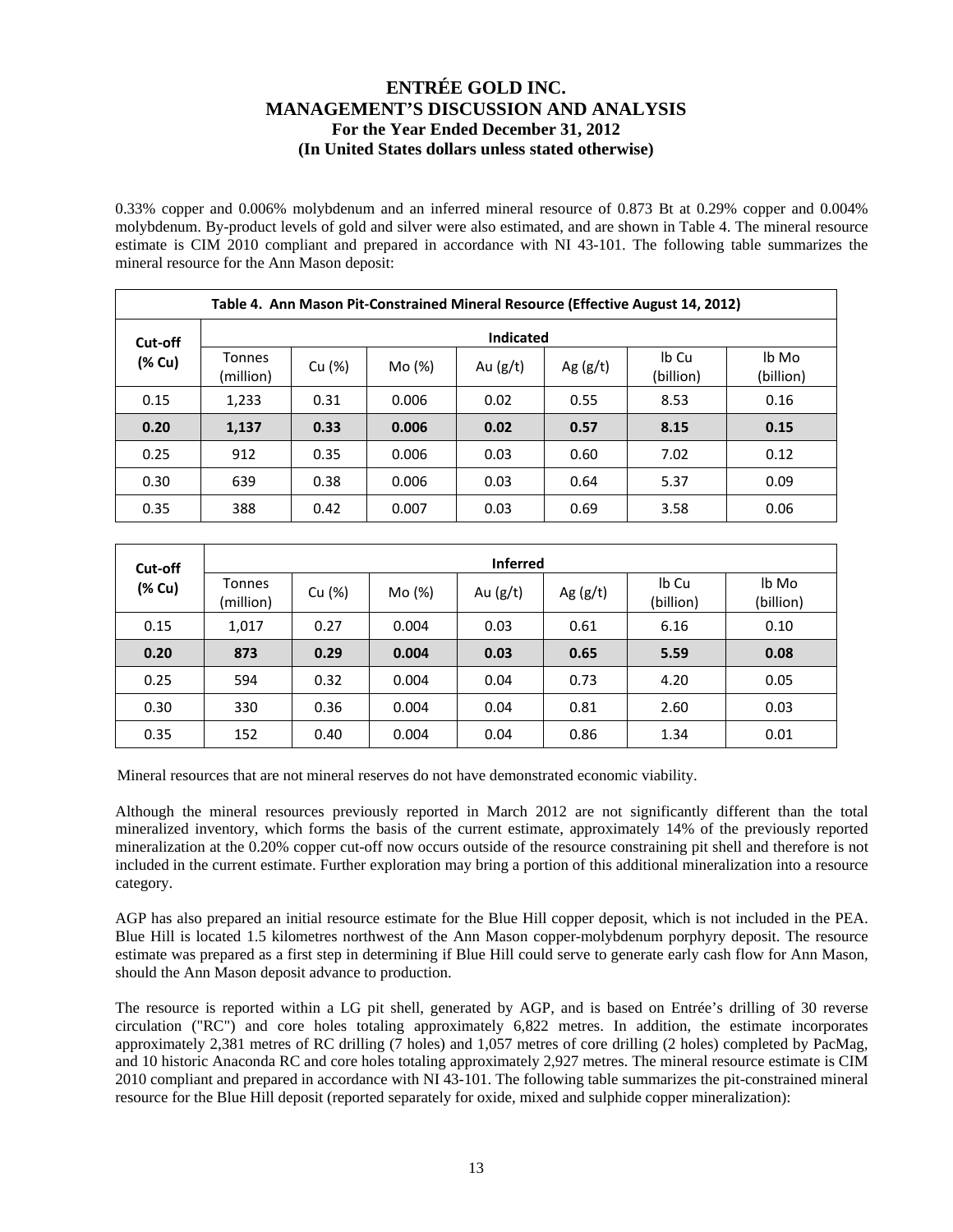| Table 5. Summary of Blue Hill Pit-Constrained Inferred Mineral Resource (Effective July 31, 2012) |                                       |                            |           |                    |           |             |             |  |  |  |  |
|---------------------------------------------------------------------------------------------------|---------------------------------------|----------------------------|-----------|--------------------|-----------|-------------|-------------|--|--|--|--|
| Zone                                                                                              | <b>Base Case</b><br>Cut-off<br>(Cu %) | <b>Tonnes</b><br>(Million) | Cu<br>(%) | Cu<br>(Million lb) | Mo<br>(%) | Au<br>(g/t) | Ag<br>(g/t) |  |  |  |  |
| Oxide                                                                                             | 0.10                                  | 47.44                      | 0.17      | 179.37             | $---$     | $---$       |             |  |  |  |  |
| Mixed                                                                                             | 0.10                                  | 24.69                      | 0.18      | 98.12              | $---$     | ---         | $- - -$     |  |  |  |  |
| <b>Oxide/Mixed Sub-</b>                                                                           | 0.10                                  | 72.13                      | 0.17      | 277.49             | $---$     | $---$       | ---         |  |  |  |  |
| Sulphide                                                                                          | 0.15                                  | 49.86                      | 0.23      | 253.46             | 0.005     | 0.01        | 0.3         |  |  |  |  |

#### **Notes:**

- Molybdenum, gold and silver were estimated for the sulphide only.
- Contained metal values are in-situ and not in consideration of metallurgical recoveries.
- See the News Release dated October 29, 2012 for additional information.

The Blue Hill deposit underlies a 900 by 450 metre area. Combined oxide and mixed zones range up to 185 metres in thickness (thinning to the northwest) with the sulphide zone appearing at an average depth of 160 metres below surface. Mineralization remains open in several directions.

Preliminary metallurgy suggests the oxide and mixed copper mineralization is amenable to low-cost, heap leach and solvent extraction/electrowinning ("SX/EW") processing. Average copper recovery in the oxide mineralization in column leach testing is 86%, while the mixed material returned 83% recovery. The underlying sulphide-copper mineralization has only been tested with ten widely spaced holes and remains open in most directions.

## **SELECTED ANNUAL FINANCIAL INFORMATION**

|                                       | <b>Year Ended</b><br>December 31,<br>2012 | Year Ended<br>December 31,<br>2011 | <b>Year Ended</b><br>December 31,<br><b>2010</b> |
|---------------------------------------|-------------------------------------------|------------------------------------|--------------------------------------------------|
| <b>Total Revenues</b>                 | \$                                        |                                    |                                                  |
| Net Loss                              | (15, 196, 129)                            | (17, 140, 208)                     | (20,069,408)                                     |
| Net loss per share, basic and diluted | (0.12)                                    | (0.15)                             | (0.19)                                           |
| Working capital                       | 4,699,256                                 | 19,004,136                         | 21,268,201                                       |
| Total assets                          | 64,173,530                                | 74,589,810                         | 81,359,098                                       |
| Total long term liabilities           | 15,286,041                                | 13,720,492                         | 16,158,190                                       |

(1) Working Capital is defined as Current Assets less Current Liabilities.

For the year ended December 31, 2012, net loss was \$15,196,129 compared to \$17,140,208 in the year ended December 31, 2011. During the year ended December 31, 2012, Entrée incurred lower operating expenditures, primarily from decreased exploration expenses on the Ann Mason Project, further described below, relative to the year ended December 31, 2011. These operating expenses were partially offset by a decreased loss from the Entrée-OTLLC Joint Venture resulting in decreased losses from equity investee. As at December 31, 2012, working capital was \$4,699,256 compared to \$19,004,136 as at December 31, 2011. The decrease in working capital is primarily the result of cash used in operations and mineral property acquisitions during the period partially offset by cash proceeds received from share issuances, related to the closing of an over-allotment option in January 2012. As at December 31, 2012, total assets were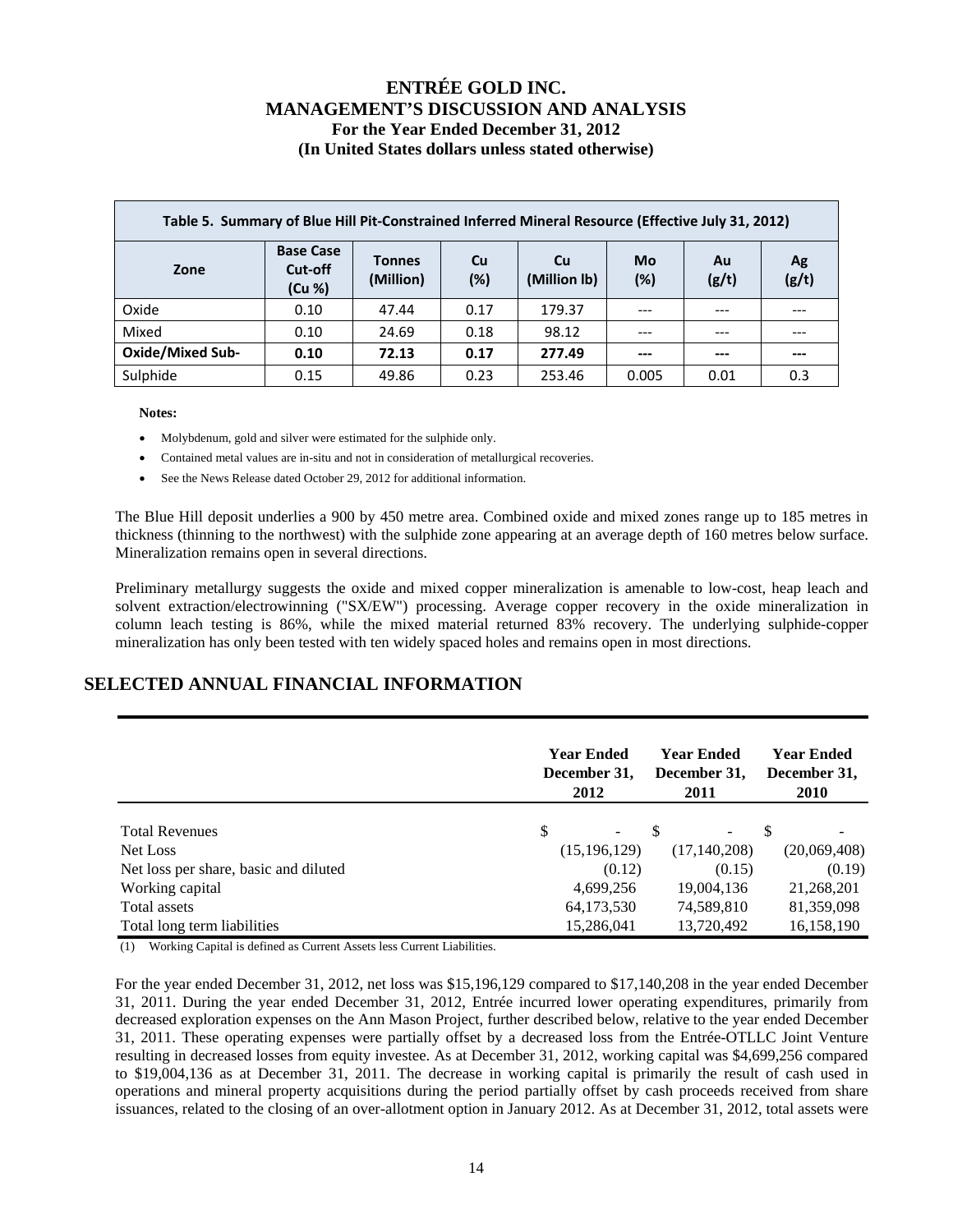\$64,173,530 compared to \$74,589,810 as at December 31, 2011. The decrease in total assets over the prior year is the net effect of a decrease in working capital described above. As at December 31, 2012, total long term liabilities were \$15,286,041 compared to \$13,720,492 as at December 31, 2011. The increase in long term liabilities over the prior year is due to a \$329,770 deferred income tax expense and a \$1,235,779 increase in the OTLLC loan payable.

As further described in the notes to the Annual Financial Statements, subsequent to the year end, on February 15, 2013, the Company announced that it had entered into a financing package with Sandstorm for gross proceeds of approximately \$55 million consisting of three components: a \$40 million equity participation and funding agreement, a C\$10 million private placement and a \$5 million payment from Sandstorm in return for a 0.4% NSR royalty on the Ann Mason and Blue Hill deposits.

### **REVIEW OF OPERATIONS**

Results of operations are summarized as follows:

|                                           |              | <b>Year Ended</b><br>December 31,<br>2012 |     |             |
|-------------------------------------------|--------------|-------------------------------------------|-----|-------------|
|                                           | $\mathbb{S}$ | 7,966,902                                 | -SS | 17,532,831  |
| Exploration<br>General and administrative |              | 4,108,027                                 |     | 5,412,788   |
|                                           |              |                                           |     |             |
| Stock-based compensation                  |              | 1,207,878                                 |     | 991,161     |
| Loss from equity investee                 |              | 1,012,156                                 |     | 2,397,085   |
| Impairment of mineral property interests  |              | 486,746                                   |     | 531,005     |
| Interest expense                          |              | 229,359                                   |     | 151,952     |
| Depreciation                              |              | 150,654                                   |     | 196,221     |
| Current income tax expense                |              |                                           |     | 152,190     |
| Gain on sale of investments               |              |                                           |     | (3,326,275) |
| Gain on sale of mineral property interest |              | (104, 914)                                |     | (1,574,523) |
| Interest income                           |              | (190, 449)                                |     | (342, 343)  |
| Deferred income tax recovery (expense)    |              | 329,770                                   |     | (4,981,884) |
| Net loss                                  | \$           | 15,196,129                                | \$. | 17,140,208  |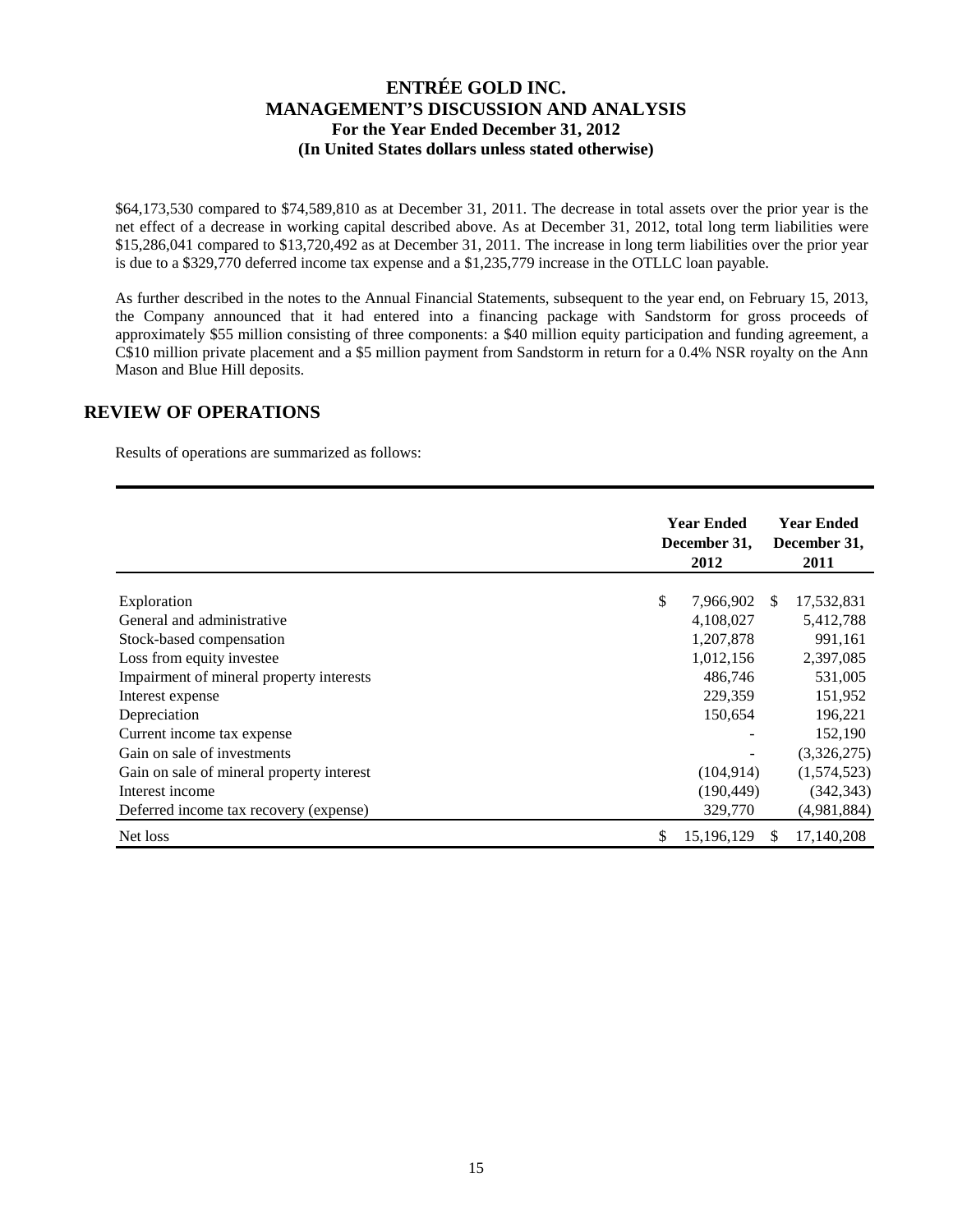Mineral properties expenditures are summarized as follows:

|                                                           | <b>Year Ended</b><br>December 31,<br>2012 | <b>Year Ended</b><br>December 31,<br>2011 |  |  |
|-----------------------------------------------------------|-------------------------------------------|-------------------------------------------|--|--|
| <b>US</b><br>Mongolia                                     | \$<br>5,857,999<br>1,964,883              | 14,088,428<br>-S<br>3,255,588             |  |  |
| Other<br>Total costs                                      | 411,472<br>8,234,354                      | 335,158<br>17,679,174                     |  |  |
| Less stock-based compensation<br>Total expenditures, cash | (267, 452)<br>7,966,902<br>\$             | (146, 343)<br>17,532,831                  |  |  |

### **MONGOLIA**

#### **Lookout Hill – Joint Venture Property**

Since formation, and as of December 31, 2012, the Entrée-OTLLC Joint Venture had expended \$25.5 million to advance the project. Under the terms of the Entrée-OTLLC Joint Venture, OTLLC contributed on Entrée's behalf the required cash participation amount of \$5.6 million, equal to 20% of the \$25.5 million incurred to date, plus interest at prime plus 2%.

During the year ended December 31, 2012, six holes totaling 10,237 metres were completed on the Javhlant licence. Two of the holes (EJD0039 and 0040) tested geophysical targets to the west of Heruga and intersected weak to no mineralization. Two additional holes (EJD0034A and 0045) tested the east side of Heruga. Hole 0045 did not reach the planned target due to unexpected faults while 0034A, a daughter hole beneath EJD0034, intersected 590 metres of 0.33% copper, 0.70 g/t gold and 56 ppm molybdenum. The fifth hole tested an induced polarization-gravity ("IPgravity") target, located 2 kilometres to the east of Heruga, and did not return any significant results. A sixth hole (EJD0043) tested the south extension of the Heruga Southwest zone but was terminated after entering barren Carboniferous granodiorite.

In mid-December 2012 a new drill hole was collared at the north end of Heruga on the Javhlant licence but directed northwest onto the Oyu Tolgoi licence. In early February 2013, the hole passed onto the Oyu Tolgoi licence at a depth of approximately 1500 metres and still above the mineralized zone.

Diamond drilling of a Cretaceous covered area above an IP-gravity target, located 7 kilometres north of Hugo North Extension and to the west of Ulaan Khud, commenced June 25 and was completed July 31, 2012. Fifty-two shallow holes totaling 3327 metres were completed on 165 to 330 metre spacing. Results will be used for geological modeling and for locating subsequent diamond drill holes. The best assay result from this shallow drilling was 11.1 metres averaging 0.15% copper with 0.26 g/t gold (from 52 metres depth).

A new drill hole (EGD157) located 750 metres north of Hugo North Extension was commenced September 12, 2012 and terminated December 10, 2012 at 2,380 metres without intersecting significant mineralization.

In December 2012, two drill holes totalling 942 metres were completed to test targets generated by the shallow drilling of the Cretaceous covered area. Neither hole intersected significant mineralization.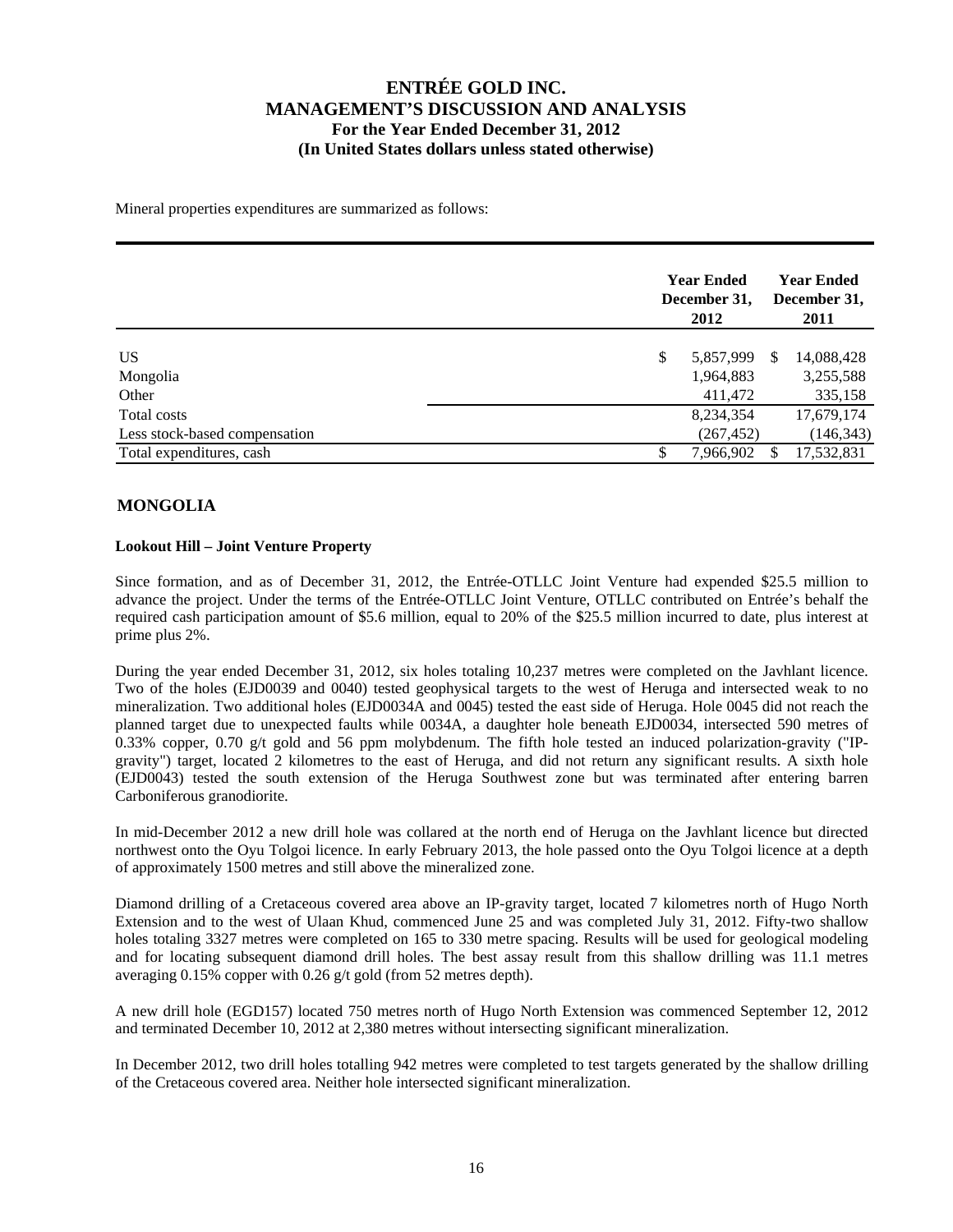#### **Lookout Hill - Shivee West**

Entrée has a 100% interest in the western portion of the Shivee Tolgoi mining licence.

In 2011, RC drilling was conducted over the Zone III near-surface epithermal gold target and expanded north, where a new gold zone ("Argo Zone") was discovered 250 metres beyond the previously known area of gold mineralization. The Argo Zone was partly defined by six RC holes (holes EGRC-11-110 to 115), two trenches and surface chip sampling. Hole EGRC-11-112 returned 14 metres of 1.82 g/t gold and hole EGRC-11-111 returned 3 metres of 2.21 g/t gold. Two separate high-grade surface chip samples averaged 42.4 g/t gold over 4 metres and 19.3 g/t gold over 3 metres. Shallow gold mineralization in both zones is hosted by quartz veined felsic volcanic rocks.

In April 2012, Entrée mobilized a field crew to Mongolia to continue exploration of its Shivee West project. Work focussed on geological mapping, excavator trenching and sampling in the Argo/Zone III and Khoyor Mod areas. In total, 22 trenches (1,723 metres) were excavated. The area of Argo gold mineralization was extended 140 metres further north from mineralization defined by 2011 RC drilling and the Argo Zone now measures approximately 400 metres long by up to 130 metres wide. One of the trench samples returned 81.4  $g/t$  gold over 3 metres, confirming and expanding 2011 high-grade gold values.

Khoyor Mod is located approximately 6 kilometres south of Argo and comprises a 250 by 300 metre area of quartz stockwork within Devonian sediments. The stockwork is anomalous in gold (trace to 0.58 g/t) and copper  $(67 - 505)$ ppm) and displays some characteristics of porphyry-style mineralization.

For the year ended December 31, 2012, Shivee West expenses were \$1,964,883 compared to \$3,255,588 during the year ended December 31, 2011. The lower expenses in 2012 compared to 2011 resulted primarily from decreased general and administrative costs due to lower payroll and geological consulting expenses and no drilling activity on Shivee West during the year ended December 31, 2012.

### **UNITED STATES**

#### **Ann Mason Project, Nevada**

The Ann Mason Project is Entrée's most advanced project outside of Mongolia. To date, excluding any capitalized mineral property acquisition costs, Entrée has expended approximately \$22 million on the Ann Mason Project including \$5,691,528 in the year ended December 31, 2012.

With the completion of a positive PEA study, Entree is now considering the best plan to advance the Ann Mason Project. The Company intends to begin environmental baseline studies in the first half of 2013 and undertake work programs focused on high priority targets that could enhance Ann Mason Project economics. Future work is expected to include additional drilling, particularly to the north and west of the Ann Mason deposit to upgrade inferred resources and to potentially extend the mineralization within the current pit design and reduce the waste-to-mineralization strip ratio. In addition to the exploration potential, further work aimed at reducing the base case economic cut-off has the potential to convert existing waste material in the PEA plan into mill feed. Continued strength in metal prices and enhancements in recoveries can assist in lowering the mill cut-off and have the potential to provide more tonnage for mining.

At Blue Hill, copper oxide and mixed mineralization remains open in several directions. To the east, oxide and mixed mineralization is truncated by the low angle Blue Hill Fault, however, underlying sulphide mineralization continues in this direction. Drilling of the underlying sulphide target remains very widely-spaced, but has identified a target area more than one kilometre in width, which remains open in most directions. Significant molybdenum mineralization was also intersected in two of the drill holes targeting the sulphide mineralization. Most recent drill holes were targeted to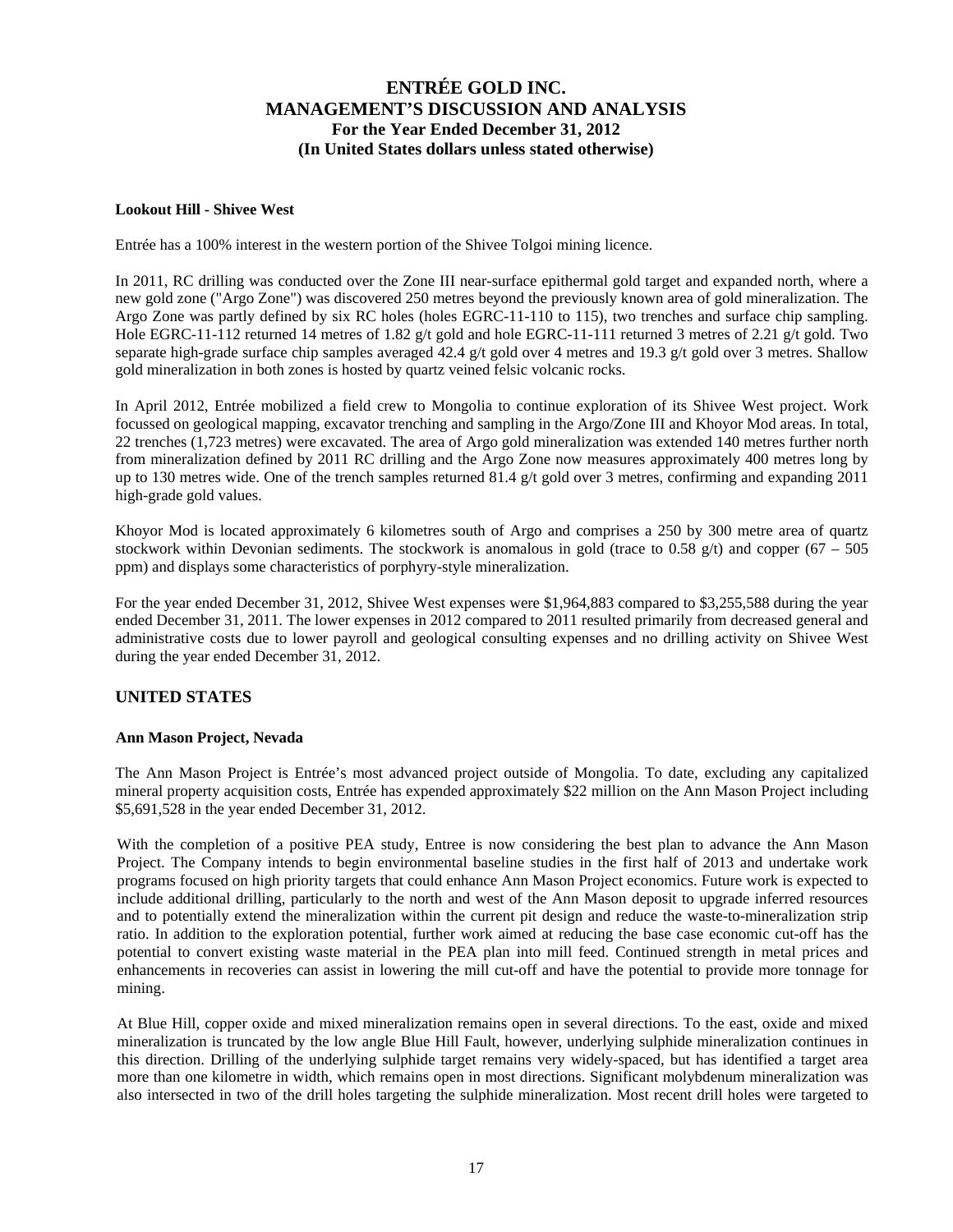test oxide mineralization; however, two diamond holes (-019 and -021) were drilled east of the oxide copper zone to test deeper sulphide copper potential. In addition, hole EG-BH-11-031 is approximately one kilometre east of Blue Hill. This hole returned an average of 0.28% copper over 13.8 metres from a depth of 22.2 metres. Further drilling will be required in this area and if successful could provide additional feed for a potential SX/EW operation.

The area between the Ann Mason and Blue Hill deposits has seen only wide-spaced, mostly shallow drilling to date and remains a high priority target for future exploration for both additional sulphide and oxide mineralization. South of Ann Mason, soil surveying and mapping suggests potential for near surface oxide copper mineralization which could have a positive impact on the Ann Mason Project by potentially reducing the current strip ratio in the Ann Mason deposit PEA mine design.

Several other high-priority targets on the Ann Mason Project property require further exploration. These include the Roulette, Blackjack IP and Blackjack Oxide targets and the Minnesota copper skarn target. In the Blackjack area, IP and surface copper oxide exploration targets have been identified for drill testing. The Minnesota skarn target requires further drilling to test deeper IP and magnetic anomalies.

Baseline environmental studies, to include wildlife, biology and cultural surveys, are planned for the first half of 2013.

For the year ended December 31, 2012, Ann Mason Project expenditures were \$5,691,528 compared to \$13,202,048 during the year ended December 31, 2011. The lower expenses in 2012 resulted primarily from a decrease in drilling activities.

#### **Lordsburg and Oak Grove, New Mexico**

In June 2007, Entrée entered into an agreement with Empirical Discovery LLC ("Empirical") to explore for and develop porphyry copper targets in southeastern Arizona and southwestern New Mexico.

On May 2, 2012, Entrée entered into an agreement with Empirical to purchase a 100% interest in two targets - the Lordsburg property in New Mexico, and the Oak Grove property, which is located approximately 45 kilometres northeast of Lordsburg. Pursuant to the agreement, Entrée paid \$100,000 and issued 500,000 common shares of the Company. Each property is subject to a 2% NSR royalty granted to Empirical. Each NSR royalty may be bought down to 1% for \$1 million if the option is exercised on or before January 1, 2015. The buydown option may be extended to January 1, 2016 or January 1, 2017, in which case the buydown price will be \$2 million and \$200,000 will be payable for each 12 month extension. The buydown price and extension payments are payable in cash or a combination of cash and common shares at Entrée's election. Empirical has an option, until June 1, 2013, to reacquire the Oak Grove property for no consideration as Entrée did not complete a minimum amount of drilling prior to January 1, 2013.

The Lordsburg claims cover 2,013 hectares adjacent to the historic Lordsburg copper-gold-silver district in New Mexico. Drilling at Lordsburg has been successful in discovering a porphyry copper-gold occurrence in an area previously known only for vein-style gold mineralization. Future drilling will be directed towards expanding the existing drill defined copper and gold zone.

The proposed Plan of Operations for Lordsburg has been approved by the BLM and an Application to Conduct Mineral Exploration has been approved by the New Mexico Division of Mining and Minerals. The Lordsburg Plan of Operations/Environmental Assessment and Application to Conduct Mineral Exploration provides for drilling on 65 additional sites and 28.2 acres of surface disturbance. An additional reclamation bond was posted in July 2012.

Work on the 1,435 hectare Oak Grove property to date has consisted of permitting, negotiation of access agreements, a 17 line kilometre IP survey and a 50 line kilometre magnetic survey. The work defined moderate chargeability anomalies associated with a strong, circular magnetic feature.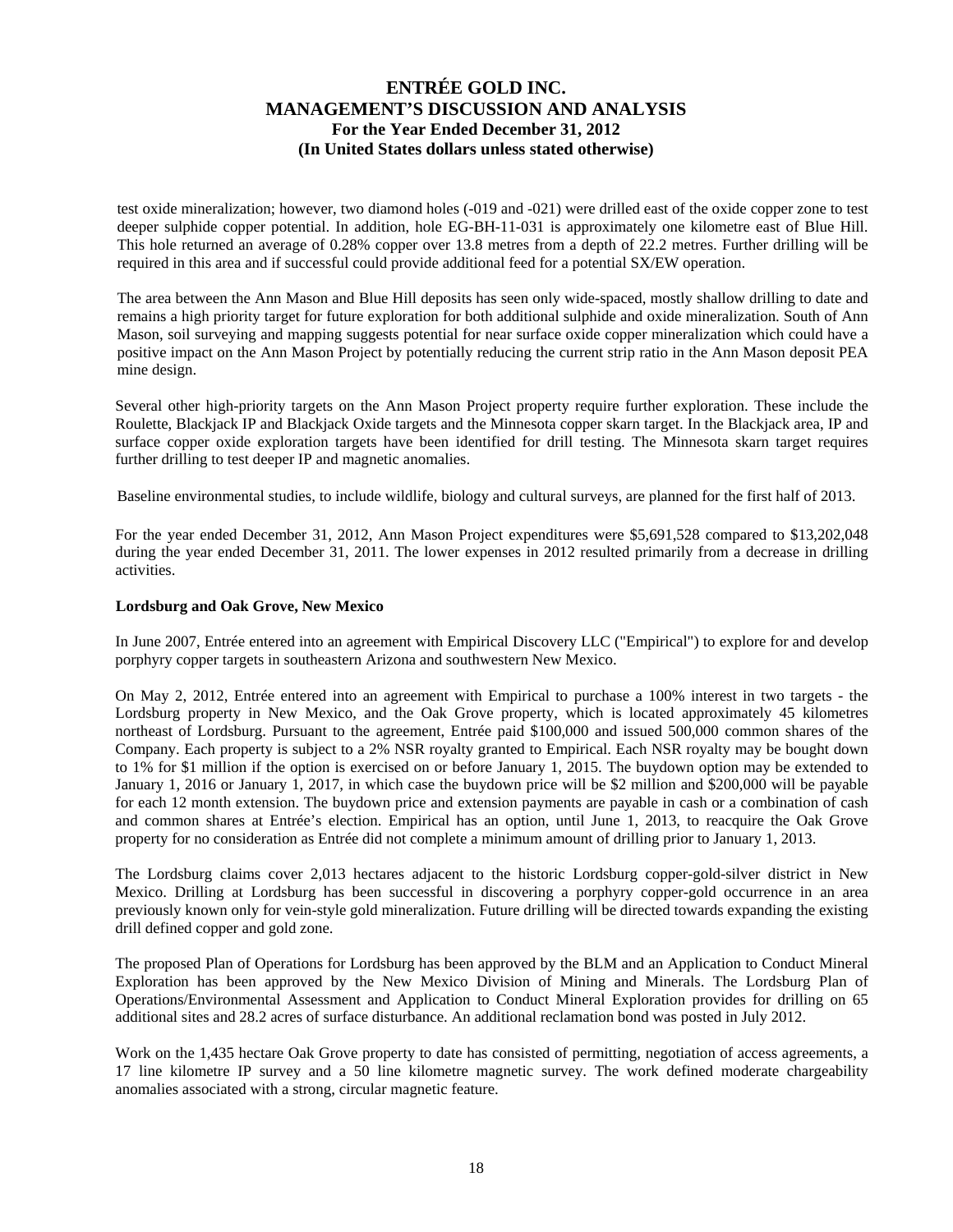A Minimal Impact Application to Conduct Mineral Exploration, filed with the New Mexico Division of Mining and Minerals, has been approved and a reclamation bond posted.

Minimal work was completed on the Lordsburg and Oak Grove targets during 2011 and 2012. For the year ended December 31, 2012, expenses incurred on the Lordsburg and Oak Grove targets were \$135,703 compared to \$142,538 during the year ended December 31, 2011.

#### **Shamrock, Nevada**

The Shamrock property, acquired through the acquisition of PacMag, is a copper skarn exploration target located in the Yerington copper porphyry district in western Nevada. The property consists of 54 claims covering approximately 362 hectares (895 acres). Entrée has a 100% interest in 18 unpatented lode mining claims (the McConnell Canyon claims). By making the final of three \$100,000 payments on September 12, 2012, Entrée acquired an additional 13 patented and 23 unpatented lode mining claims.

#### **Eagle Flats, Nevada**

In March 2011, Entrée entered into a mining lease and option to purchase agreement with respect to 58 unpatented lode claims, 65 kilometres east of Yerington, in Mineral County, Nevada. Under the agreement, as amended, Entrée may lease the claims for combined payments of \$125,000 over five years, and must reimburse \$30,000 in property and recording costs. Entrée has an option to purchase the claims for \$500,000, subject to a 2% NSR royalty which may be bought down to a 1% NSR royalty for \$500,000. After the fifth anniversary, Entrée must pay \$40,000 per year, either as a lease payment or an advanced royalty payment, depending on whether the option has been exercised. Advanced royalty payments will be credited against future NSR royalty payments.

### **AUSTRALIA**

#### **Blue Rose Joint Venture**

Entrée has a 51.6% interest in the Blue Rose copper-iron-gold-molybdenum joint venture property, with Giralia Resources Pty Ltd, now a subsidiary of Atlas Iron Limited (ASX:AGO) ("Atlas"), retaining a 48.4% interest. The property is located in the Olary Region of South Australia, 300 kilometres north-northeast of Adelaide. Magnetite iron formations occur in the southern portion of this 1,000 square kilometre tenement, and a zone of copper oxide mineralization and a gold target (Golden Sophia) are located in the north-central area of the tenement. The joint venture covers tenement EL5129, which was granted on July 19, 2012, for a 3-year term. A Native Title Mining Agreement for Exploration with the Ngadjuri Nation has been executed.

In September 2010, the joint venture entered into an agreement with Bonython Metals Group Pty Ltd ("BMG"), a private Australian resource company. BMG purchased 100% of the iron ore rights on the joint venture property in exchange for 6% of BMG's future issued capital. On February 27, 2012, the Federal Court of Australia ordered that BMG be wound up; a liquidator has been appointed.

The joint venture also entered into a mineral development agreement with WASCO Mining Company Pty Ltd ("WASCO"). On May 30, 2012, the joint venture sent a formal notice of termination of the mineral development agreement with WASCO.

A soil sampling program was completed by the joint venture over the Golden Sophia shallow gold target in August 2011. The survey confirmed the previous Battle Mountain gold in soil anomaly and defined a new, linear gold anomaly located approximately 700 metres to the northeast.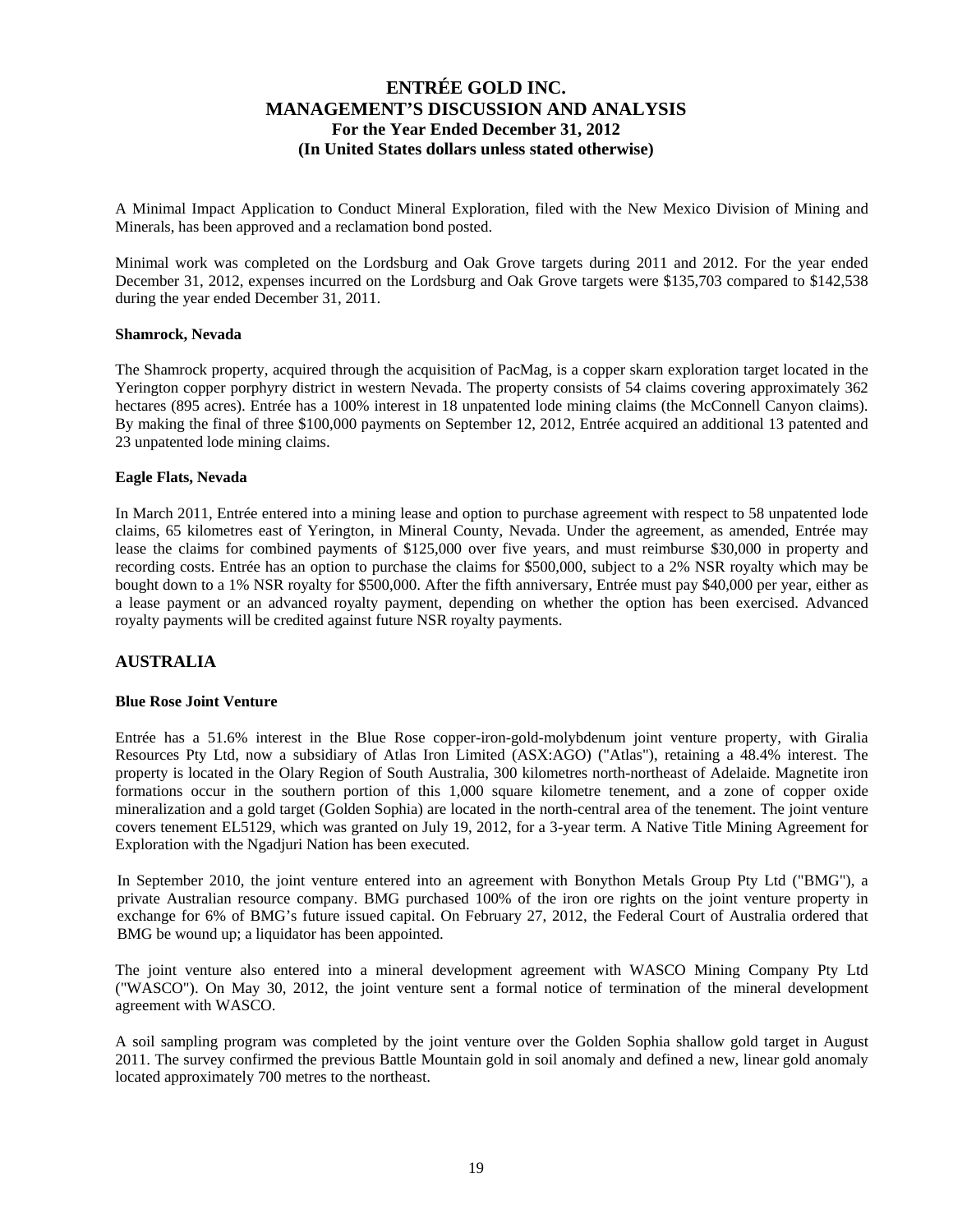#### **Mystique Farm-Out**

Mystique is an early stage gold exploration property comprised of exploration licence E28/1915, held by Entrée. Entrée entered into a farm-out agreement with Black Fire Gold Pty Ltd, a wholly-owned subsidiary of Black Fire Minerals Limited (ASX:BFE – "Black Fire"), pursuant to which Black Fire can earn a 60% interest in the property by expending A\$1 million by February 2013 (completed) and a 75% interest by expending A\$2.5 million by February 2015. Black Fire can earn an additional 10% interest by sole funding a pre-feasibility study on the property. The property is located in the Albany-Fraser Province of West Australia. Black Fire has until June 10, 2013 to elect either to form a joint venture or continue to sole fund to earn a greater interest. A diamond drilling program was completed by Black Fire in February 2012. The program comprised 5 core holes totaling 642 metres and rotary mud drilling totaling 347.8 metres. None of the holes returned significant assays. In late 2012, Black Fire conducted an auger soil geochemical sampling program (176 samples) over the western portion of the licence to test for nickel potential. Assay results returned generally low nickel and copper values and did not define any drill targets.

In the year ended December 31, 2012, Entrée recorded an impairment of mineral property interests of \$486,746 on the Mystique property writing down total capitalized acquisition costs to \$Nil.

#### **PERU**

In September 2010, Entrée entered into a conditional agreement with a private Peruvian company whereby Entrée may acquire an initial 70% interest in the Lukkacha property located in Tacna Province of southeastern Peru. The property is situated within 50 kilometres of the international border with Chile, and initiation of work is subject to Entrée obtaining a Supreme Decree allowing it to work on the property. Subject to obtaining the Supreme Decree, Entrée may earn a 70% interest by making cash payments totaling \$215,000 and expending a minimum of \$1.5 million on exploration, to include a minimum 6,000 metres of diamond drilling, within 24 months. Once Entrée has earned a 70% interest, it may acquire a further 30% interest by paying the vendors \$2 million within 24 months. The vendors would retain a 2% NSR royalty, half of which may be purchased at any time for \$1 million.

The property consists of seven concessions totaling 4,400 hectares which cover two large areas of surface alteration, iron oxides and quartz veining approximately 50 kilometres along the structural trend southeast from the giant Toquepala mining operation of Grupo Mexico. The property has never been drilled and represents a unique opportunity for early stage exploration within an under-explored major copper district. Further exploration (geophysics and drilling) is dependent on receipt of the Supreme Decree.

For the year ended December 31, 2012, Lukkacha expenses were \$41,646 compared to \$60,298 during the year ended December 31, 2011.

#### **GENERAL AND ADMINISTRATIVE**

For the year ended December 31, 2012, general and administrative expense, including foreign exchange gains and losses but before stock-based compensation, was \$4,108,027 compared to \$5,412,788 during the year ended December 31, 2011. The decrease in 2012 was due to a number of factors including decreases in personnel expenses and lower accounting, legal, and consulting fees compared to 2011.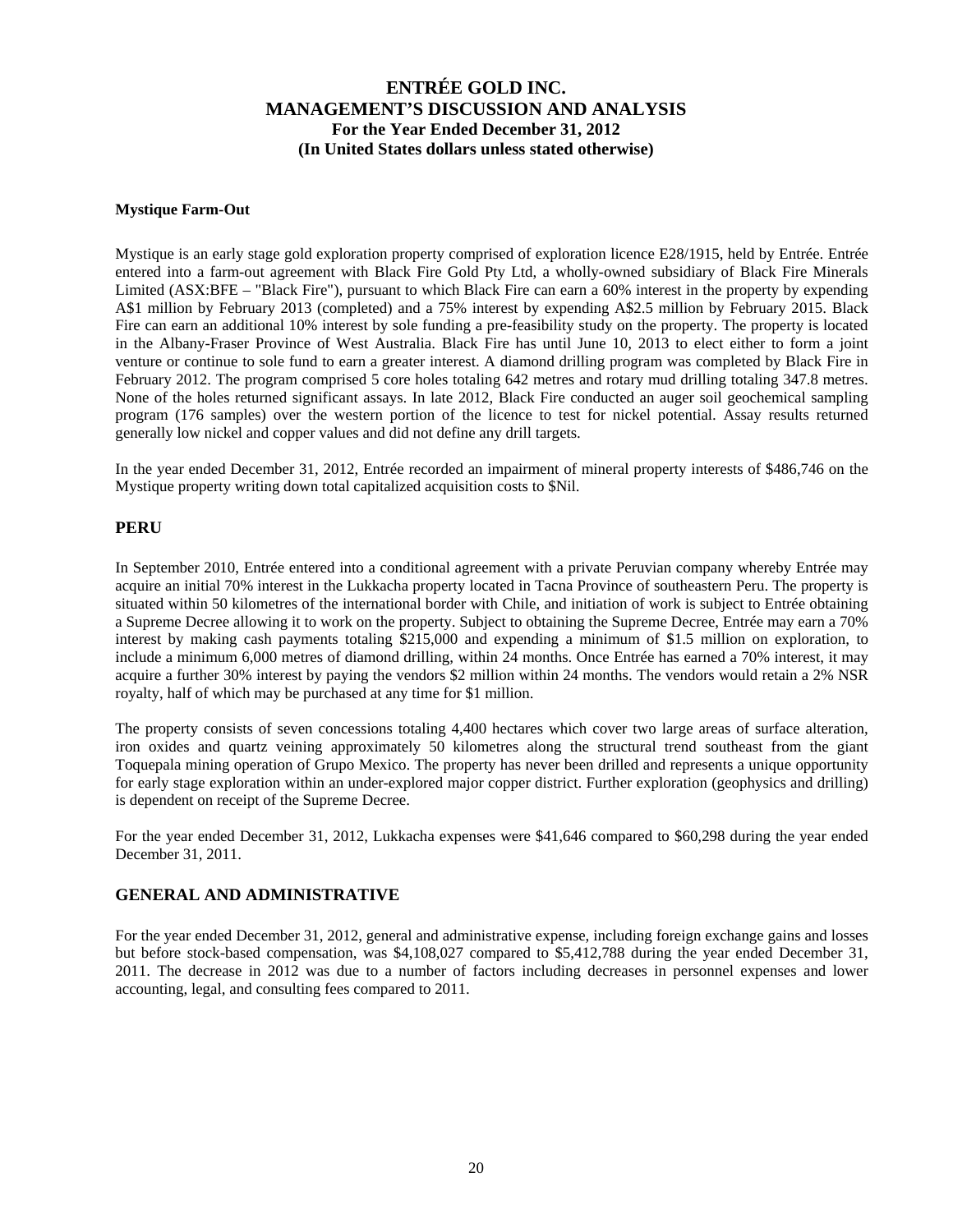#### **STOCK-BASED COMPENSATION**

For the year ended December 31, 2012, stock-based compensation expense was \$1,207,878 compared to \$991,161 during the year ended December 31, 2011. During the year ended December 31, 2012, 1,882,000 options were granted with a fair value of \$1,124,930, compared to 575,000 options that were granted with a fair value of \$944,319 during the year ended December 31, 2011.

#### **INTEREST INCOME AND EXPENSE**

For the year ended December 31, 2012, interest expense was \$38,910 compared to interest income of \$190,391 during the year ended December 31, 2011. The Company earns interest income on its invested cash, which decreased compared to the equivalent period last year due primarily to cash expenditures on operations throughout the year. Interest expense is due to accrued interest on the OTLLC loan payable.

### **VALUATION OF LONG-TERM INVESTMENT**

#### **Equity Method Investment**

As further described in the notes to the Annual Financial Statements, Entrée has a 20% interest in a joint venture with OTLLC. As at December 31, 2012, the Company's investment in the Entrée-OTLLC Joint Venture was \$96,205 (December 31, 2011 - \$98,450). The Company's share of the loss of the Entrée-OTLLC Joint Venture was \$1,012,156 for the year ended December 31, 2012 (December 31, 2011 - \$2,397,085) plus accrued interest expense of \$229,359 for the year ended December 31, 2012 (December 31, 2011 - \$151,952). The decrease in the loss from equity investee for the year ended December 31, 2012 compared to the same period last year was due to decreased exploration expenses incurred by the Entrée-OTLLC Joint Venture in the period.

## **OUTLOOK**

Entrée is primarily focused on exploring its principal properties in Nevada and Mongolia. In addition, Entrée is engaged in evaluating acquisition opportunities which are complementary to its existing projects, particularly large tonnage base and precious metal targets in mining friendly jurisdictions. These efforts have resulted in the consolidation of the Ann Mason Project in Nevada (including through the acquisition of PacMag and the agreement with Eurasian) and the acquisition of the Lordsburg property in New Mexico. The commodities Entrée is most likely to pursue include copper, gold and molybdenum, which are often associated with large tonnage, porphyry related environments. Smaller, higher grade systems will be considered by Entrée if they demonstrate potential for near-term production and cash-flow. If Entrée is able to identify smaller, higher grade bodies that may be indicative of concealed larger tonnage mineralized systems, it may negotiate and enter into agreements to acquire them.

Entrée has not generated any revenue from operations since its incorporation and Entrée anticipates that it will continue to incur operating expenses without revenues until the Joint Venture Property in Mongolia is brought into production or it builds and operates a mine on one or more of its other mineral properties. As at December 31, 2012, Entrée had working capital of approximately \$4.7 million. Entrée's average monthly operating expenses for the three months ended December 31, 2012, were approximately \$700,000, including exploration, general and administrative expenses and investor relations expenses. Due to the nature of Entrée's mineral property interests and related exploration expenses, it has the ability to alter the timing of these expenditures and, to a lesser extent, its general and administrative expenses. The Company completed a marketed offering in November 2011, raising gross proceeds of \$14,075,483, and raised additional gross proceeds of \$1,628,583 in January 2012 through the exercise of the related over-allotment option. The foregoing amounts include gross proceeds from the sale of common shares to Rio Tinto pursuant to the exercise of its pre-emptive rights. As further described in the notes to the Annual Financial Statements, subsequent to the year end, on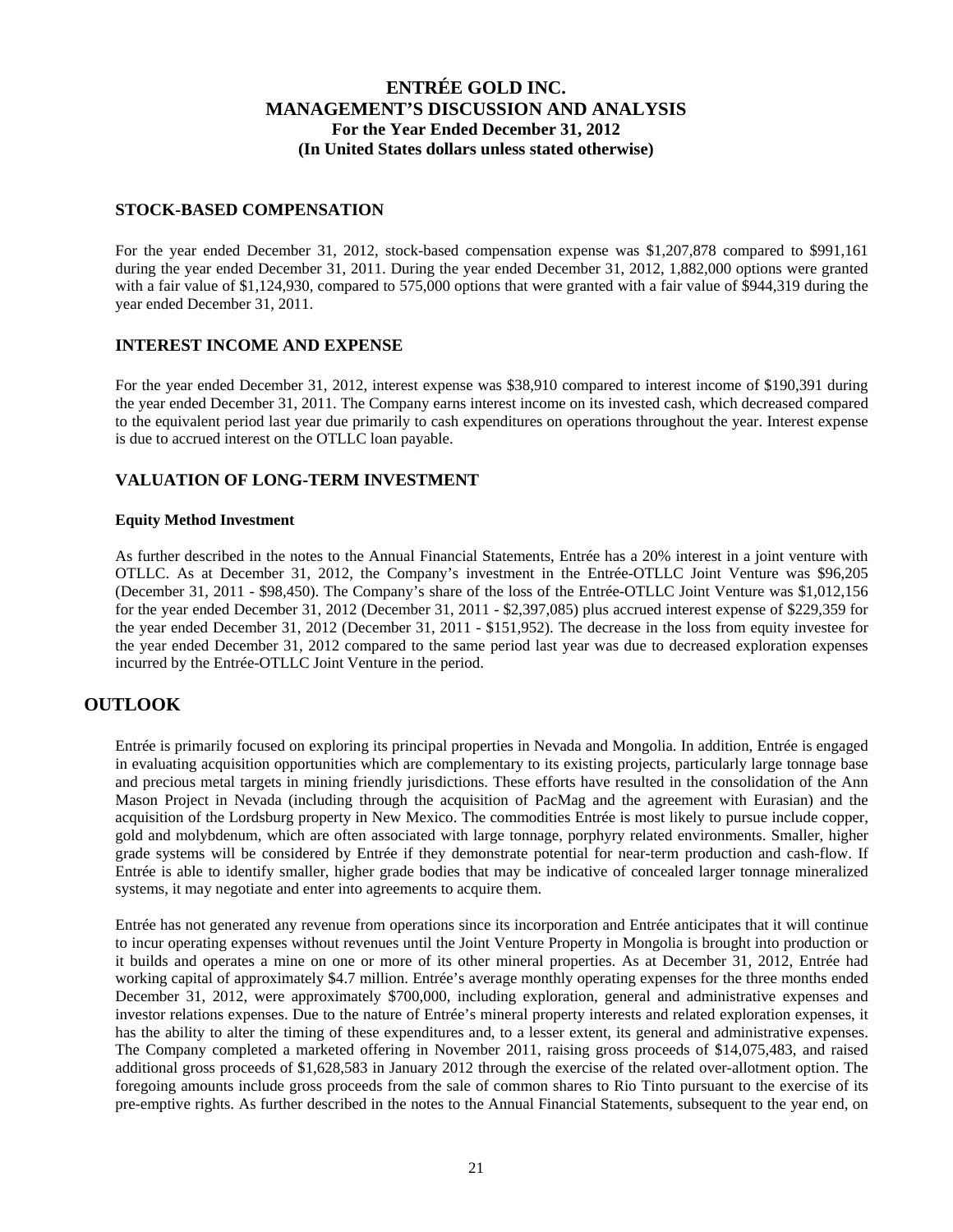February 15, 2013, the Company announced that it had entered into a financing package with Sandstorm for gross proceeds of approximately \$55 million consisting of three components: a \$40 million equity participation and funding agreement, a C\$10 million private placement and a \$5 million payment from Sandstorm in return for a 0.4% NSR royalty on the Ann Mason and Blue Hill deposits. The funds from the financing package will be used to support operations in Mongolia, advance the Ann Mason Project, for working capital requirements and/or for other general corporate purposes.

# **SELECTED QUARTERLY DATA**

|                                                  |    | <b>Three Months</b><br><b>Ended</b><br>December 31,<br>2012 |     | <b>Three Months</b><br><b>Ended</b><br>September 30,<br>2012 |    | <b>Three Months</b><br><b>Ended</b><br><b>June 30,</b><br>2012 |     | <b>Three Months</b><br><b>Ended</b><br>March 31,<br>2012 |
|--------------------------------------------------|----|-------------------------------------------------------------|-----|--------------------------------------------------------------|----|----------------------------------------------------------------|-----|----------------------------------------------------------|
| Exploration                                      | \$ | 987,942                                                     | \$. | 1,228,341                                                    | S  | 2,402,084                                                      | \$. | 3,615,987                                                |
| General and administrative                       |    | 1,268,293                                                   |     | 607,232                                                      |    | 1,187,487                                                      |     | 2,136,095                                                |
| Loss (gain) on sale of mineral property interest |    |                                                             |     |                                                              |    |                                                                |     | (104, 914)                                               |
| Impairment of mineral property interests         |    | 486,746                                                     |     |                                                              |    |                                                                |     |                                                          |
| Loss from operations                             |    | (2,742,981)                                                 |     | (1,835,573)                                                  |    | (3,589,571)                                                    |     | (5,647,168)                                              |
| Interest income                                  |    | 22,293                                                      |     | 29,328                                                       |    | 50,710                                                         |     | 88,118                                                   |
| Interest expense                                 |    | (63, 134)                                                   |     | (58,705)                                                     |    | (55, 344)                                                      |     | (52, 176)                                                |
| Loss from equity investee                        |    | (281, 055)                                                  |     | (238,988)                                                    |    | (189, 507)                                                     |     | (302, 606)                                               |
| Deferred income tax recovery (expense)           |    | (1,912,557)                                                 |     | 204,780                                                      |    | 539,007                                                        |     | 839,000                                                  |
| Net loss                                         | S. | (4,977,434)                                                 |     | (1,899,158)                                                  | -S | (3,244,705)                                                    | \$. | (5,074,832)                                              |
| Loss per share, basic and diluted                | \$ | $(0.04)$ \$                                                 |     | $(0.01)$ \$                                                  |    | $(0.03)$ \$                                                    |     | (0.04)                                                   |

|                                                  | <b>Three Months</b><br><b>Ended</b><br>December 31,<br>2011 |               | <b>Three Months</b><br><b>Ended</b><br>September 30,<br>2011 |    | <b>Three Months</b><br><b>Ended</b><br><b>June 30,</b><br>2011 |    | <b>Three Months</b><br><b>Ended</b><br>March 31,<br>2011 |
|--------------------------------------------------|-------------------------------------------------------------|---------------|--------------------------------------------------------------|----|----------------------------------------------------------------|----|----------------------------------------------------------|
| Exploration                                      | \$<br>4,671,238                                             | <sup>\$</sup> | 3,662,130                                                    | \$ | 5,698,144                                                      | \$ | 3,647,662                                                |
| General and administrative                       | 1,444,511                                                   |               | 1,185,528                                                    |    | 1,901,162                                                      |    | 1,922,626                                                |
| Loss (gain) on sale of mineral property interest | (1,474,640)                                                 |               | 26,033                                                       |    | (125,916)                                                      |    |                                                          |
| Impairment of mineral property interests         | 309,483                                                     |               | 221,522                                                      |    |                                                                |    |                                                          |
| Loss from operations                             | (4,950,592)                                                 |               | (5,095,213)                                                  |    | (7,473,390)                                                    |    | (5,570,288)                                              |
| Gain on sale of investments                      |                                                             |               | 1,178,254                                                    |    | 2,148,021                                                      |    |                                                          |
| Interest income                                  | 54,746                                                      |               | 77,339                                                       |    | 129,259                                                        |    | 80,999                                                   |
| Interest expense                                 | (50,095)                                                    |               | (41,887)                                                     |    | (34, 338)                                                      |    | (25, 632)                                                |
| Loss from equity investee                        | (514, 390)                                                  |               | (593,087)                                                    |    | (645, 264)                                                     |    | (644, 344)                                               |
| Current income tax expense                       | (152, 190)                                                  |               |                                                              |    |                                                                |    |                                                          |
| Deferred income tax recovery                     | 938,766                                                     |               | 968,356                                                      |    | 2,257,762                                                      |    | 817,000                                                  |
| Net loss                                         | \$<br>(4,673,755)                                           | <sup>\$</sup> | (3,506,238)                                                  | S  | (3,617,950)                                                    | S  | (5,342,265)                                              |
| Loss per share, basic and diluted                | \$<br>$(0.04)$ \$                                           |               | (0.03)                                                       | -8 | (0.03)                                                         | S  | (0.05)                                                   |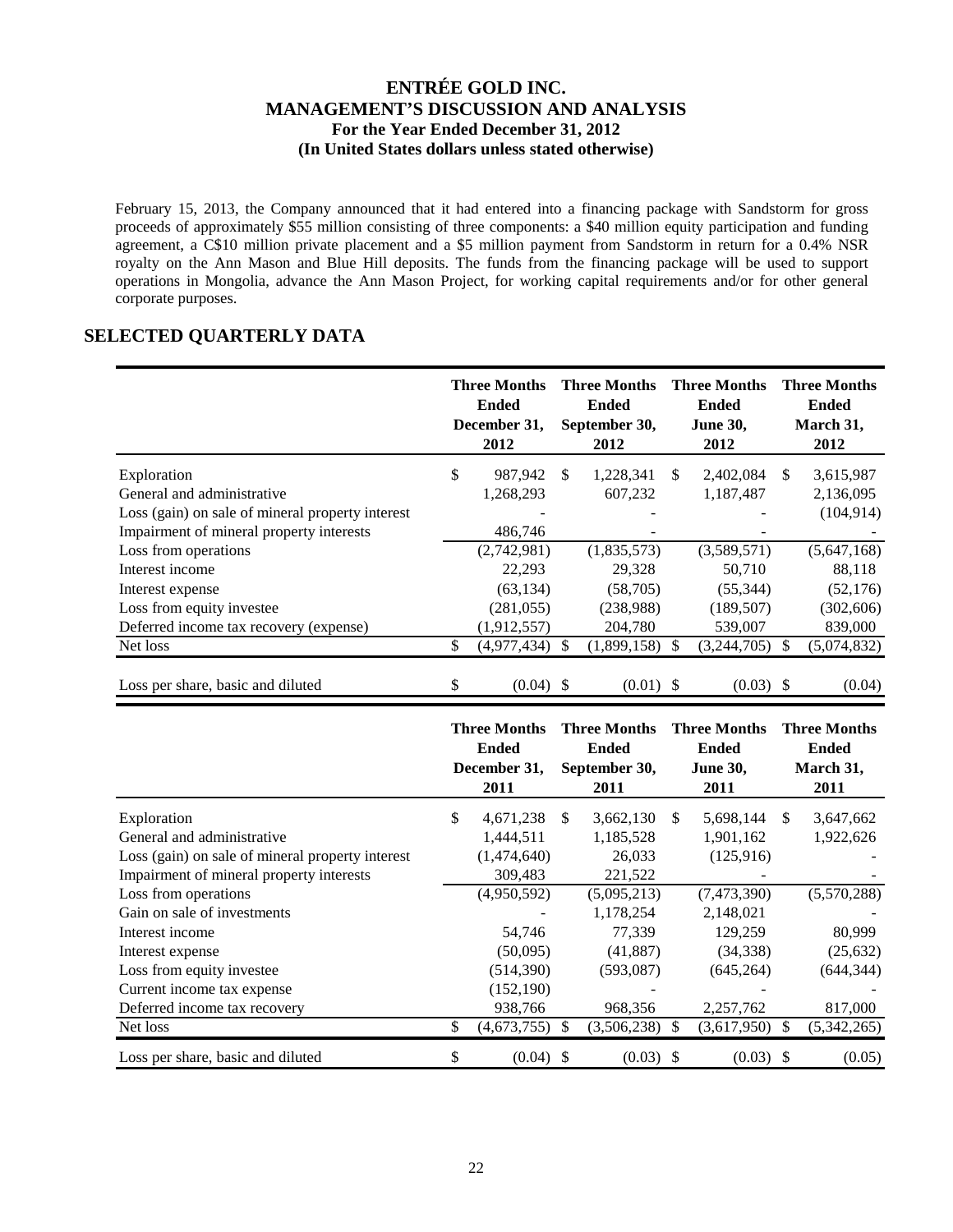Exploration costs were higher in the year ended December 31, 2011 compared to the year ended December 31, 2012, primarily due to higher drilling activity on the Ann Mason Project in 2011. As the drilling for the PEA was completed, and in order to preserve capital, exploration activity was curtailed on both the Blue Hill and Ann Mason deposits during 2012. General and administrative costs, excluding stock-based compensation changes, were approximately 27% lower in the year ended December 31, 2012 compared to the year ended December 31, 2011. During the three months ended June 30, 2011, Entrée sold its Australian listed securities and recorded a gain on sale of investments of \$2,148,021. During the three months ended September 30, 2011, the Company sold its asset backed notes and recorded a gain on sale of investments of \$1,178,254. In addition, in the three months ended June 30, 2011, Entrée sold the Rainbow Canyon property, and recorded a gain on sale of mineral property interest of \$125,916. During the three months ended December 31, 2011, Entrée sold the Togoot licence and recorded a gain on sale of mineral property interest of \$1,474,640. During the three months ended March 31, 2012, Entrée sold its interest in the Northling property and recorded a gain on sale of mineral property interest of \$104,914. Loss from equity investee was lower in the year ended December 31, 2012 compared to the year ended December 31, 2011 due to decreased expenditures on the Joint Venture Property. Deferred income tax recovery was much higher in 2011, partially due to an increase in deferred tax assets in the year ended December 31, 2011 related to expenditures on the Ann Mason Project.

# **LIQUIDITY**

To date, Entrée has not generated revenues from its operations, has been dependent on equity financing for additional funding and is considered to be in the exploration stage. Working capital on hand at December 31, 2012 was \$4,699,256. Cash was \$4,255,508 at December 31, 2012. Subsequent to the year-end, the Company closed the approximately \$55 million financing package with Sandstorm which will be used to support operations in Mongolia, advance the Ann Mason Project and for general working capital requirements.

Under the terms of the Entrée-OTLLC Joint Venture, Entrée elected to have OTLLC debt finance Entrée's share of costs on the Joint Venture Property, with interest accruing at OTLLC's actual cost of capital or prime +2%, whichever is less, at the date of the advance. As at December 31, 2012, the total amount that OTLLC has contributed to costs on the Company's behalf, including interest, is approximately \$5.6 million.

#### **Operating activities**

Cash used in operations was \$12,801,856 for the year ended December 31, 2012, an approximate 43% decrease compared to the \$22,390,021 used in operations for the year ended December 31, 2011, and primarily represents expenditures on mineral property exploration and, to a lesser extent, general and administrative.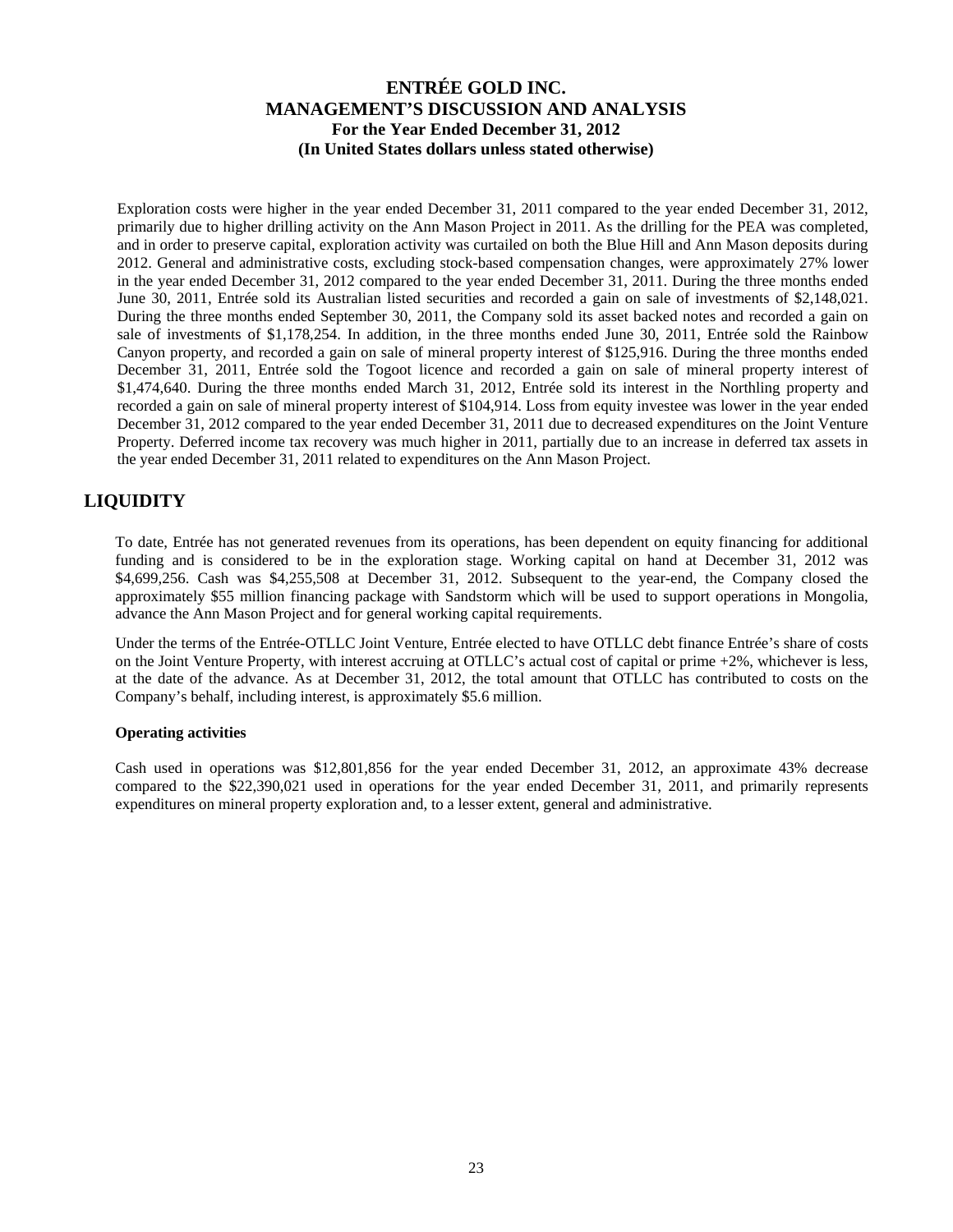#### **Financing activities**

Cash provided by financing activities during the year ended December 31, 2012 and 2011 and common shares issued for cash were as follows:

|                                                       |               | <b>Year Ended</b><br>December 31,<br>2012 |            |               |        | <b>Year Ended</b><br>December 31, |  |
|-------------------------------------------------------|---------------|-------------------------------------------|------------|---------------|--------|-----------------------------------|--|
|                                                       | <b>Shares</b> | Amount                                    |            | <b>Shares</b> |        | Amount                            |  |
| Exercise of over allotment                            | 1,320,455     | S                                         | 1,628,583  |               | $-$ \$ |                                   |  |
| Marketed offering                                     | -             |                                           | -          | 11,482,216    |        | 14,075,483                        |  |
| Exercise of stock options<br><b>Share Issue Costs</b> | -             |                                           | (108, 058) | 427,147       |        | 608,466<br>(1,065,065)            |  |
|                                                       | 1,320,455     |                                           | 1,520,525  | 11.909.363    | S      | 13,618,884                        |  |

#### **Investing activities**

During the year ended December 31, 2012, Entrée made payments of \$4,117,962 related to mineral property acquisitions and reclamation deposits compared to \$839,644 in the comparable 2011 period. During the year ended December 31, 2012, Entrée expended \$35,893 on equipment, primarily for exploration activities (December 31, 2011 – \$223,176) and sold its interest in the Northling property for proceeds of \$104,914, net of taxes. During the year ended December 31, 2012, cash provided by short-term investments was \$5,076,271 (December 31, 2011 - \$(5,076,271))

#### **Table of Contractual Commitments**

The following table lists as of December 31, 2012 information with respect to the Company's contractual obligations. Entrée is committed to make lease payments totaling \$1,039,164 over its four year office lease in Vancouver, Canada and two offices, three warehouses and five accommodation leases in the United States.

|               |    | Less than<br>1 Year | 1-3 Years  |               | 3-5 Years                | <b>Total</b> |
|---------------|----|---------------------|------------|---------------|--------------------------|--------------|
| Office leases | S  | 291,380<br>S        | 438,366 \$ |               | 317,218<br>-S            | 1,046,964    |
| Total         | \$ | 291,380<br>\$       | 438,366    | <sup>\$</sup> | 317,218<br><sup>\$</sup> | 1,046,964    |

#### **Outstanding share data**

As at December 31, 2012 and March 28, 2013, there were 128,877,243 common shares and 146,734,385 common shares outstanding, respectively. In addition, as at December 31, 2012 there were 9,223,000 stock options outstanding with exercise prices ranging from C\$0.73 to C\$3.47 per share. As at March 28, 2013, there were 14,208,000 stock options outstanding with exercise prices ranging from C\$0.56 to C\$3.47 per share. There were no warrants outstanding at December 31, 2012 or at March 28, 2013.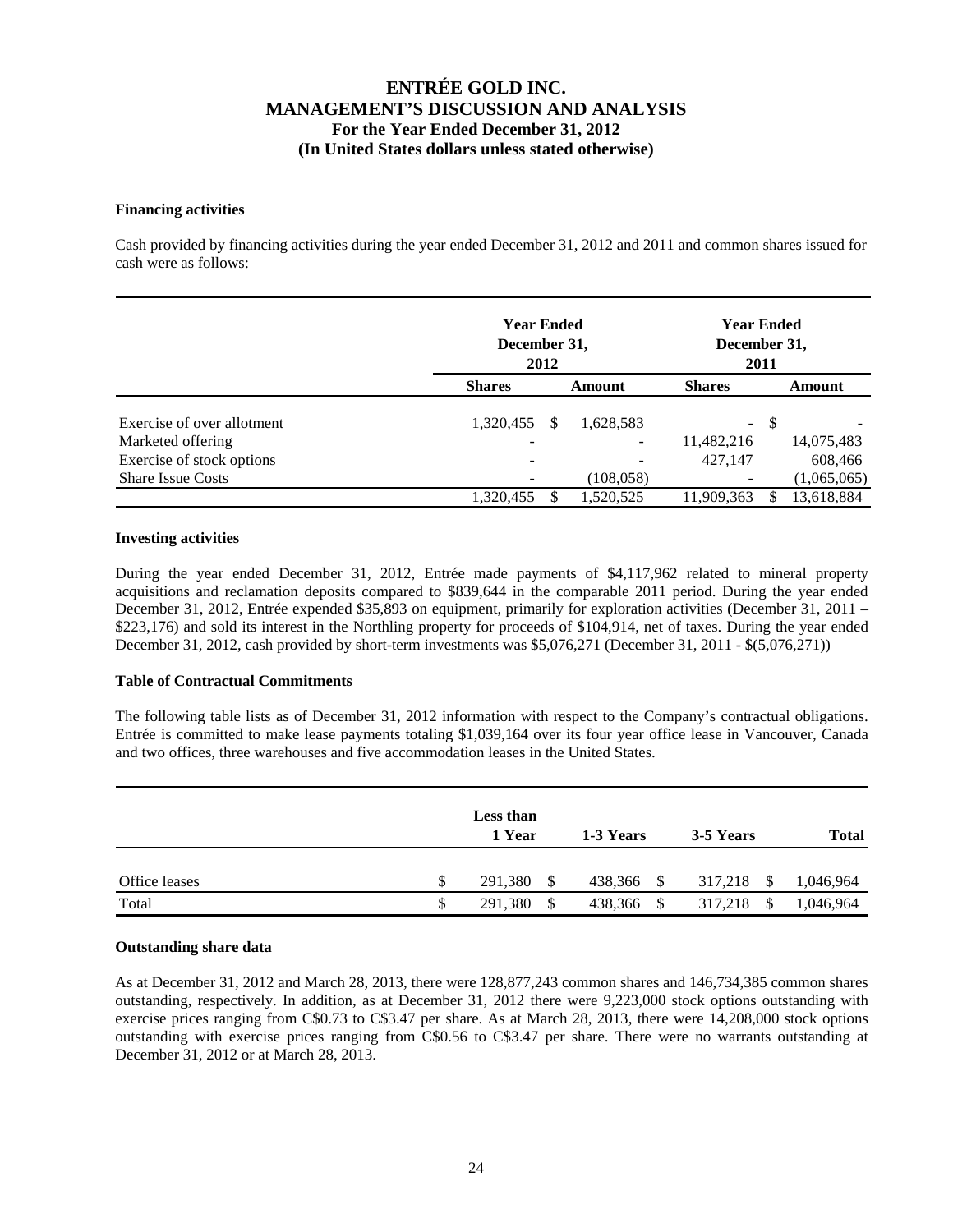### **CAPITAL RESOURCES**

Entrée had no commitments for capital assets at December 31, 2012.

At December 31, 2012, Entrée had working capital of \$4,699,256 compared to \$19,004,136 as at December 31, 2011. Subsequent to the year-end, the Company closed the approximately \$55 million financing package with Sandstorm.

## **OFF-BALANCE SHEET TRANSACTIONS**

Entrée has no off-balance sheet arrangements except for the contractual obligation noted above.

### **TRANSACTIONS WITH RELATED PARTIES**

The Company did not enter into any transactions with related parties during the year ended December 31, 2012. On June 13, 2011, the Company sold its 100% interest in the Rainbow Canyon property to Acrex Ventures Ltd. ("Acrex"), for \$125,000 and a 3% NSR royalty, which may be bought down to a 1% NSR royalty for \$1 million. At the date of the transaction, Acrex was related to the Company by way of a common director.

## **CRITICAL ACCOUNTING ESTIMATES**

The preparation of consolidated financial statements in conformity with generally accepted accounting principles in the United States requires management to make estimates and assumptions that affect the reported amount of assets and liabilities and the disclosure of contingent assets and liabilities at the date of the financial statements and the reported amount of revenues and expenses during the period. Actual results could differ from these estimates.

The Company must make estimates and judgments in determining income tax expense for financial statement purposes. These estimates and judgments occur in the calculation of tax credits, benefits, and deductions, and in the calculation of certain tax assets and liabilities that arise from differences in the timing of recognition of revenue and expense for tax and financial statement purposes. Significant changes in these estimates may result in an increase or decrease to the tax provision in a subsequent period. The Company must assess the likelihood that we will be able to recover any deferred tax assets. If recovery is not likely, the provision for taxes must be increased by recording a valuation allowance against the deferred tax assets. However, should there be a change in the ability to recover any deferred tax assets, the tax provision would increase in the period in which it is determined that the recovery was not likely. Recovery of a portion of the deferred tax assets is impacted by Company plans with respect to holding or disposing of certain assets. Changes in economic conditions, exploration results, metal prices and other factors could result in changes to the estimates and judgements used in determining the income tax expense.

The Company capitalizes the cost of acquiring mineral property interests, including undeveloped mineral property interests, until the viability of the mineral interest is determined. Capitalized acquisition costs are expensed if it is determined that the mineral property has no future economic value. The Company must make estimates and judgments in determining if any capitalized amounts should be written down by assessing if future cash flows, including potential sales proceeds, related to the mineral property are estimated to be less than the property's total carrying value. The carrying value of each mineral property is reviewed periodically, and whenever events or changes in circumstances indicate that the carrying value may not be recoverable. Reductions in the carrying value of a property would be recorded to the extent that the total carrying value of the mineral property exceeds its estimated fair value.

The Company follows accounting guidelines in determining the value of stock option compensation, as disclosed in Note 9 to the Annual Financial Statements. Unlike other numbers in the accounts, this is a calculated amount not based on historical cost, but on subjective assumptions introduced to an option pricing model, in particular: (1) an estimate for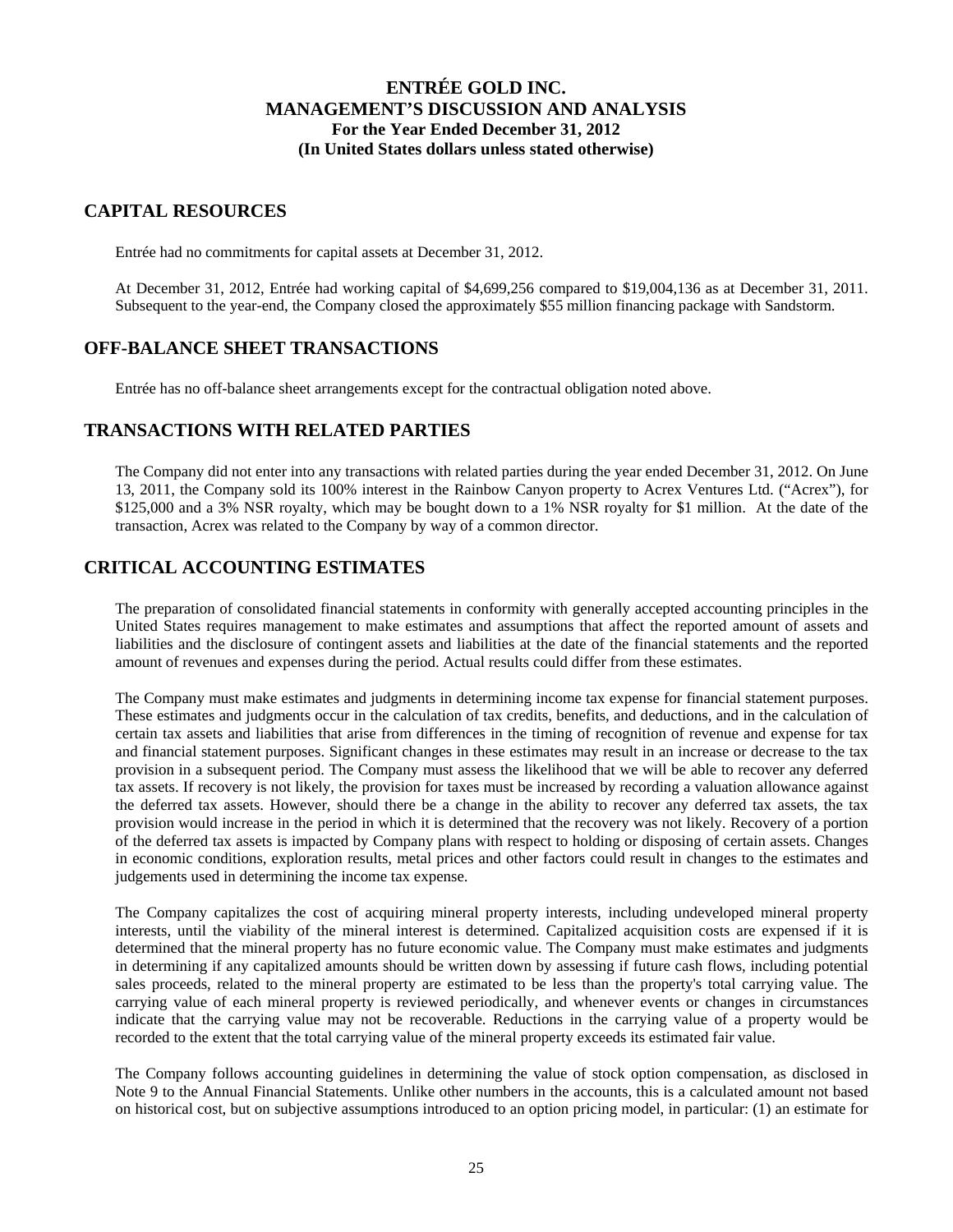the average future hold period of issued stock options before exercise, expiry or cancellation; and (2) future volatility of the Company's share price in the expected hold period (using historical volatility as a reference). Given that there is no market for the options and they are not transferable, the resulting value calculated is not necessarily the value the holder of the option could receive in an arm's-length transaction.

The Company's accounting policy is to expense exploration costs on a project by project basis consistent with U.S. GAAP. The policy is consistent with that of other exploration companies that have not established mineral reserves. When a mineral reserve has been objectively established further exploration costs would be deferred. Management is of the view that its current policy is appropriate for the Company.

# **CHANGES IN ACCOUNTING POLICIES**

The accounting pronouncements issued by the Financial Accounting Standards Board during the year ended December 31, 2012 were not applicable to the Company.

A detailed summary of all of the Company's significant accounting policies and the estimates derived therefrom is included in Note 2 to the Annual Financial Statements for the year ended December 31, 2012.

# **FINANCIAL INSTRUMENTS AND OTHER INSTRUMENTS**

The Company's financial assets and liabilities generally consist of cash and cash equivalents, short-term investments, receivables, deposits, accounts payable and accrued liabilities and loans payable, some of which are denominated in foreign currencies including United States dollars, Mongolian Tugriks and Australian dollars. The Company is at risk to financial gain or loss as a result of foreign exchange movements against the Canadian dollar. The Company minimizes its foreign exchange risk by maintaining low account balances in currencies other than the Canadian dollar. The Company does not currently have major commitments to acquire assets in foreign currencies; but historically it has incurred the majority of its exploration costs in foreign currencies.

## **OTHER MD&A REQUIREMENTS**

#### **Forward-Looking Statements**

This MD&A contains forward-looking statements within the meaning of the United States Private Securities Litigation Reform Act of 1995 and forward-looking information within the meaning of applicable Canadian securities laws.

Forward-looking statements include, but are not limited to, statements with respect to the future prices of copper, gold, molybdenum and silver; the estimation of mineral reserves and resources; the realization of mineral reserve and resource estimates; future mineral production; costs of production and capital expenditures; the availability of project financing; future cash flows; the potential development of future phases of the Oyu Tolgoi mining complex, including Lift 1 and Lift 2 of the Hugo North Extension deposit and the Heruga deposit; statements concerning the expected timing of initial production from Lift 1 of the Oyu Tolgoi block underground cave mine; discussions with third parties regarding material agreements; potential actions by the Government of Mongolia with respect to the Shivee Tolgoi and Javhlant mining licences and the Company's interest in the Joint Venture Property; the potential impact of amendments and proposed amendments to the laws of Mongolia; statements regarding the expected release date of the feasibility study for the Oyu Tolgoi mining complex; potential size of a mineralized zone; potential expansion of mineralization; potential discovery of new mineralized zones; the timing and results of future resource and reserve estimates; potential types of mining operations; government regulation of exploration and mining operations; the potential for Entrée's inclusion in the Investment Agreement or another agreement pursuant to which the Government of Mongolia directly or indirectly invests in Entrée's interest in the Hugo North Extension and Heruga deposits; the potential application of the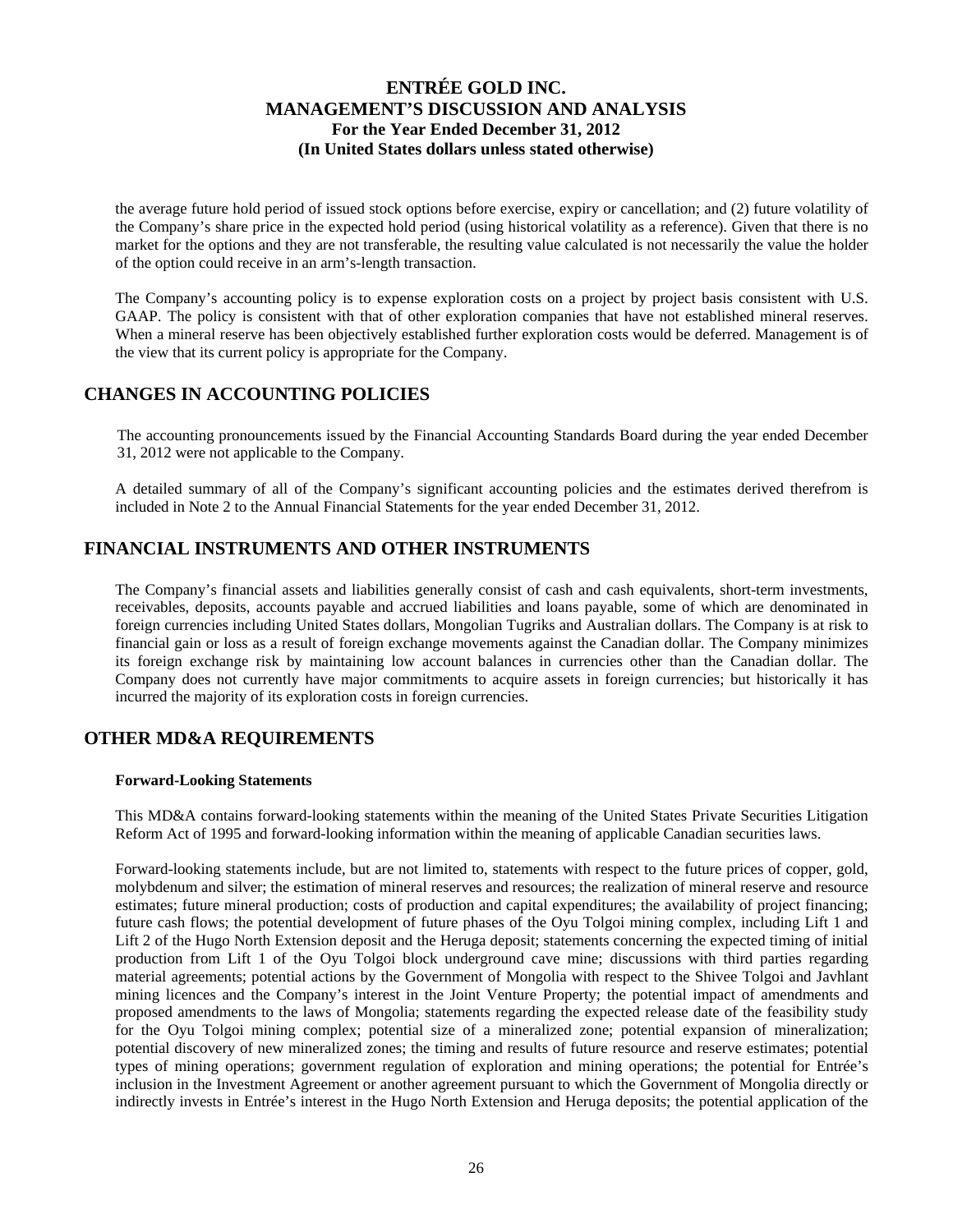Government of Mongolia's Resolution 140 and Resolution 175 to the Shivee Tolgoi and Javhlant licences; potential metallurgical recoveries and grades; plans for future exploration and/or development programs and budgets; permitting time lines; anticipated business activities; corporate strategies; requirements for additional capital; uses of funds; proposed acquisitions and dispositions of assets; and future financial performance. In certain cases, forward-looking statements and information can be identified by the use of words such as "plans", "expects" or "does not expect", "is expected", "budgeted", "scheduled", "estimates", "forecasts", "intends", "anticipates", or "does not anticipate" or "believes" or variations of such words and phrases or statements that certain actions, events or results "may", "could", "would", "might" "will be taken", "occur" or "be achieved". While the Company has based these forward-looking statements on its expectations about future events as at the date that such statements were prepared, the statements are not a guarantee of Entrée's future performance and are subject to risks, uncertainties, assumptions and other factors which could cause actual results to differ materially from future results expressed or implied by such forward-looking statements and information. Such factors and assumptions include, amongst others, that the size, grade and continuity of deposits and resource and reserve estimates have been interpreted correctly from exploration results; that the results of preliminary test work are indicative of what the results of future test work will be; that the prices of copper, gold, molybdenum and silver will remain relatively stable; the effects of general economic conditions, changing foreign exchange rates and actions by Rio Tinto, Turquoise Hill and/or OTLLC and by government authorities including the Government of Mongolia; the availability of capital; that applicable legislation, including legislation with respect to mining, foreign investment, royalties and taxation, will not materially change; uncertainties associated with legal proceedings and negotiations; and misjudgements in the course of preparing forward-looking statements. In addition, there are also known and unknown risk factors which may cause the actual results, performances or achievements of Entrée to be materially different from any future results, performance or achievements expressed or implied by the forward-looking statements and information. Such factors include, among others, risks related to international operations, including legal and political risk in Mongolia; risks associated with the conduct of joint ventures; recent global financial conditions; actual results of current exploration activities; changes in project parameters as plans continue to be refined; inability to upgrade inferred mineral resources to indicated or measured mineral resources; inability to convert mineral resources to mineral reserves; conclusions of economic evaluations; future prices of copper, gold, silver and molybdenum; possible variations in ore reserves, grade recovery and rates; failure of plant, equipment or processes to operate as anticipated; accidents, labour disputes and other risks of the mining industry; delays in obtaining government approvals, permits or licences or financing or in the completion of development or construction activities; environmental risks; title disputes; limitations on insurance coverage; as well as those factors discussed in the section entitled "Risk" in this MD&A and in the section entitled "Risk Factors" in the AIF. Although the Company has attempted to identify important factors that could cause actual actions, events or results to differ materially from those described in forward-looking statements, there may be other factors that cause actions, events or results not to be as anticipated, estimated or intended. There can be no assurance that forward-looking statements will prove to be accurate, as actual results and future events could differ materially from those anticipated in such statements. Except as required under applicable securities legislation, the Company undertakes no obligation to publicly update or revise forwardlooking statements, whether as a result of new information, future events, or otherwise. Accordingly, readers should not place undue reliance on forward-looking statements.

#### **Risk**

Entrée is a mineral exploration company and is exposed to a number of risks and uncertainties; some of these risks and uncertainties have been discussed elsewhere in this MD&A. For a more extensive discussion of risks and uncertainties to which Entrée is exposed, the reader should refer to the section titled "Risk Factors" contained in the Company's AIF available on SEDAR at www.sedar.com.

#### *Legal and Political Risk*

On February 27, 2013, Notice was delivered to Entrée by MRAM that by Order No. 43 dated February 22, 2013, the Ministry of Mining has cancelled the 2009 Order of the Ministry of Mineral Resources and Energy registering the Hugo Dummett (including the Hugo North Extension) and Heruga reserves, and has requested that the Minerals Resource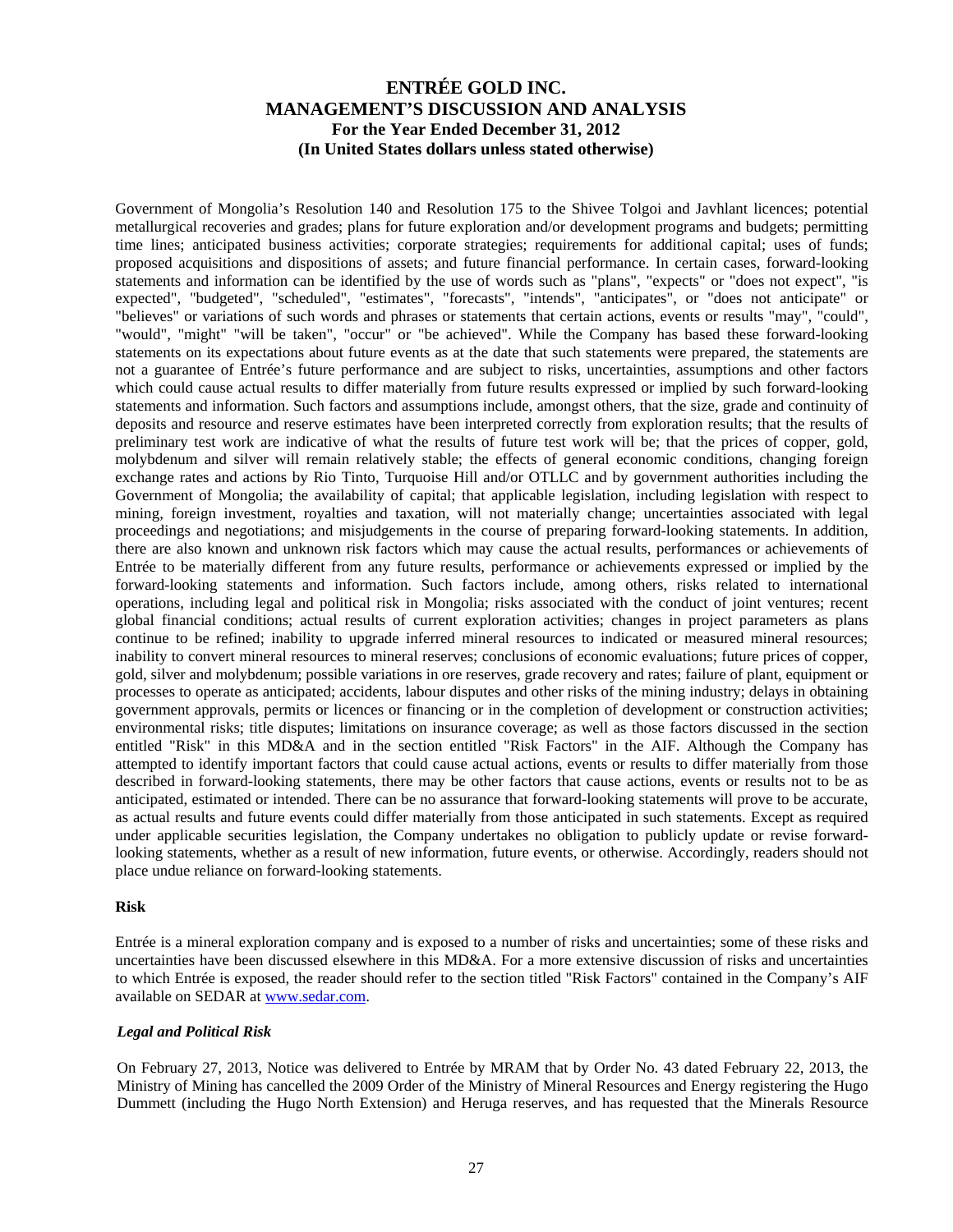Council go over its previous conclusion that the reserves should be submitted to MRAM. The registration of reserves is a pre-condition to applying for the conversion of an exploration licence into a mining licence. The Notice states that the 2009 Order breached Clause 48.4 of the Minerals Law of Mongolia and Clause 9 of the Charter of the Minerals Resource Council because it was not within the authority of the Ministry of Mineral Resources and Energy to order that the reserves be registered. The Notice, which is not explicitly concerned with the issuance of the mining licences, further advises that any transfer, sale or lease of the Shivee Tolgoi and Javhlant mining licences is temporarily suspended. The mining licences have not been revoked or cancelled.

Entrée is currently working to determine the full implications of the Notice and to resolve the temporary suspension of the transfer, sale or lease of the licences, including by filing an official complaint with the Prime Minister asking him to amend Order No. 43 and an official compliant with the Head of MRAM asking him to revoke the Notice. However, any future action by the Government of Mongolia to suspend, revoke, withdraw or cancel the Shivee Tolgoi and Javhlant mining licences, whether legitimate or not, would have an adverse effect on the business, assets and financial condition of Entrée as well as the Company's share price.

The Earn-In Agreement requires OTLLC to enter into a form of joint venture agreement that bestows upon it certain powers and duties as manager of the Entrée-OTLLC Joint Venture, including the duty to cure title defects, the duty to prosecute and defend all litigation or administrative proceedings arising out of operations, and the duty to do all acts reasonably necessary to maintain the Joint Venture Property assets, including the mining licences. Pursuant to the Assignment Agreement dated March 1, 2005 between the Company, Turquoise Hill and OTLLC, the Company is also entitled to look to Turquoise Hill for the performance of OTLLC's obligations under the Earn-In Agreement, which is governed by British Columbia law. In addition, the Shivee Tolgoi and Javhlant mining licences are included in the contract area of the Investment Agreement. The Investment Agreement restricts the grounds upon which the Mongolian State administrative authority in charge of geology and mining may revoke a mining licence covered by the Investment Agreement. The Investment Agreement also includes a dispute resolution clause that requires the parties to resolve disputes through international commercial arbitration procedures. Entrée is not a party to the Investment Agreement and does not have any direct rights under the Investment Agreement. In the event that the Government of Mongolia suspends, revokes, withdraws or cancels the Shivee Tolgoi and Javhlant mining licences, there can be no assurance that OTLLC, Turquoise Hill or Rio Tinto will invoke the international arbitration procedures, or that Entrée will be able to enforce the terms of the Earn-In Agreement to cause OTLLC or Turquoise Hill to do all acts reasonably necessary to maintain the Joint Venture Property assets, including by invoking the international arbitration procedures under the Investment Agreement. There may also be limitations on OTLLC, Turquoise Hill and Rio Tinto's ability to enforce the terms of the Investment Agreement against the Government of Mongolia, which is a sovereign entity, regardless of the outcome of an arbitration proceeding. Without an effective means of enforcing the terms of the Earn-In Agreement or the Investment Agreement, Entrée could be deprived of substantial rights and benefits with little or no recourse for fair and reasonable compensation.

Irrespective of the ultimate outcome of any potential dispute, any requirement to engage in discussions or proceedings with the Government of Mongolia, OTLLC, Turquoise Hill or Rio Tinto, whether or not formal, would likely result in significant expense and diversion of management's attention.

The Minerals Law of Mongolia, which became effective on August 26, 2006, defines a mineral deposit of strategic importance (a *"*Strategic Deposit*"*) as a mineral resource that may have the potential to impact national security, or the economic and social development of the country at the national and regional levels, or that is generating or has the potential to generate more than five percent (5%) of Mongolia's Gross Domestic Product in any given year. Either the Mongolian Government or Parliament may initiate proposals to declare a mineral resource as being a Strategic Deposit, but Parliament must approve any such proposal. Essentially, a Strategic Deposit is any deposit that Parliament has deemed, or may hereafter deem, to be large and/or valuable enough to warrant being so designated.

The 15 Strategic Deposits that have to date been specified as such by Parliament have no defined coordinates. They each consist of concentrations of mineralization in a general area that is identified only by a name. Licence areas, on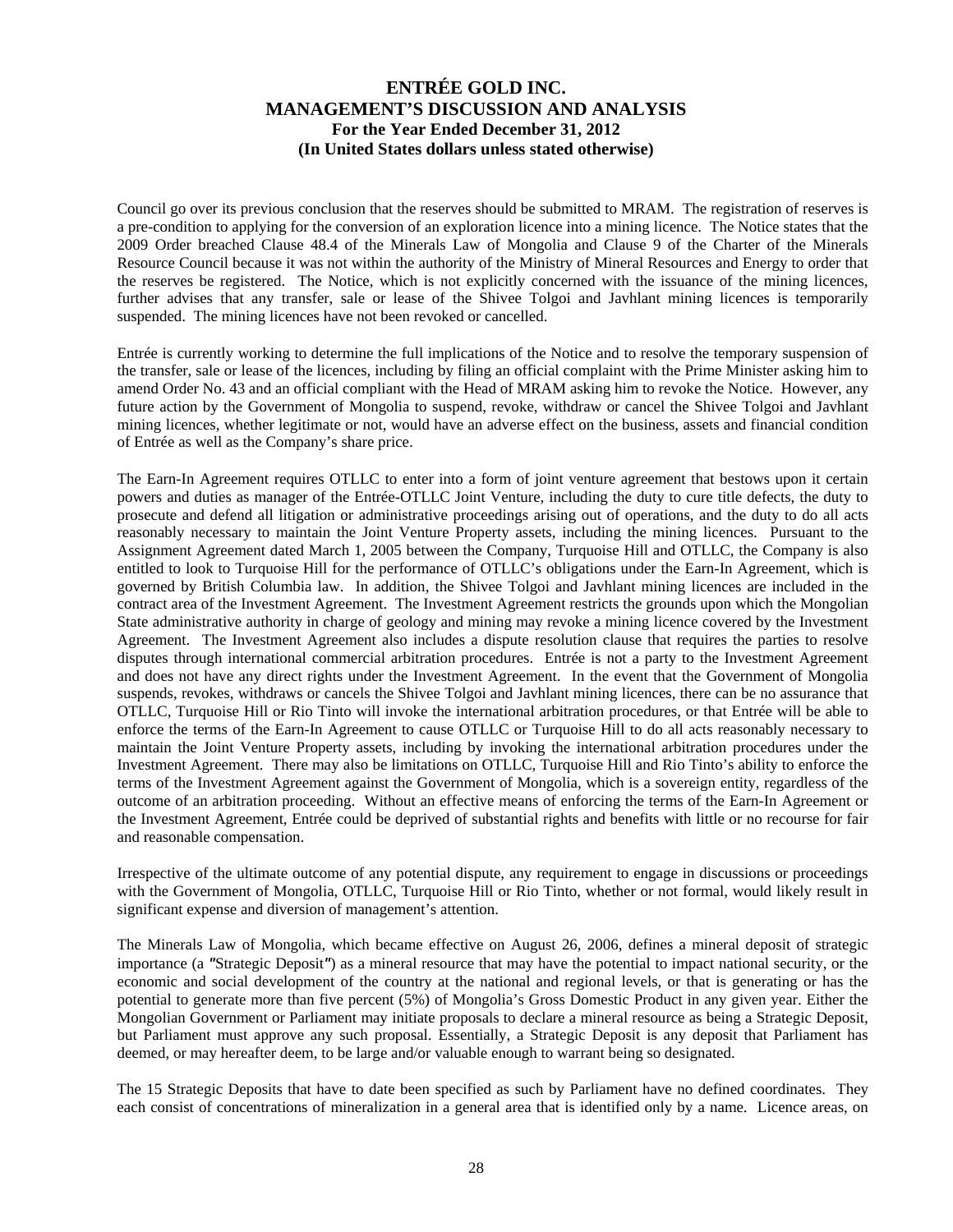the other hand, are precisely defined by coordinates. Thus it is not feasible to definitively determine whether or not any given licence area is within, or overlaps, a Strategic Deposit.

The Minerals Law of Mongolia provides that the State may be an equity participant with any private legal entity, up to a 34% equity interest, in the exploitation of any Strategic Deposit where the quantity and grade of the deposit have been defined by exploration that has not been funded from the State budget.

While Entrée has never received any formal notification from MRAM that the Hugo North Extension deposit or the Heruga deposit are Strategic Deposits, the Ministry of Mining has indicated that it considers the deposits on the Joint Venture Property to be part of the series of Oyu Tolgoi deposits, which were declared to be Strategic Deposits under Resolution No 57 dated July 16, 2009 of the State Great Khural. If the Hugo North Extension and Heruga deposits are Strategic Deposits, the Government of Mongolia may seek to enter into an agreement with Entrée pursuant to which it may acquire up to 34% of Entrée's interest in the Joint Venture Property. It is not certain what form this agreement would take, or on what terms the Government of Mongolia would seek to acquire 34% of Entrée's interest in the Joint Venture Property.

In June 2010, the Government of Mongolia passed Resolution 140, the purpose of which is to authorize the designation of certain land areas for "state special needs" within certain defined areas, some of which include or are in proximity to the Oyu Tolgoi mining complex. These state special needs areas are to be used for Khanbogd village development and for infrastructure and plant facilities necessary in order to implement the development and operation of the Oyu Tolgoi mining complex. A portion of the Shivee Tolgoi licence is included in the land area that is subject to Resolution 140.

In June 2011, the Government of Mongolia passed Resolution 175, the purpose of which is to authorize the designation of certain land areas for "state special needs" within certain defined areas in proximity to the Oyu Tolgoi mining complex. These state special needs areas are to be used for infrastructure facilities necessary in order to implement the development and construction of the Oyu Tolgoi mining complex. Portions of the Shivee Tolgoi and Javhlant licences are included in the land area that is subject to Resolution 175.

It is expected but not yet formally confirmed by the Government that to the extent that a consensual access agreement exists or is entered into between OTLLC and an affected licence holder, the application of Resolution 175 to the land area covered by the access agreement will be unnecessary. OTLLC has existing access and surface rights to the Joint Venture Property pursuant to the Earn-In Agreement. If Entrée is unable to reach a consensual arrangement with OTLLC with respect to Shivee West, Entrée's right to use and access a corridor of land included in the state special needs areas for a proposed power line may be adversely affected by the application of Resolution 175. While the Mongolian Government would be responsible for compensating Entrée in accordance with the mandate of Resolution 175, the amount of such compensation is not presently quantifiable.

The Investment Agreement contains provisions restricting the circumstances under which the Shivee Tolgoi and Javhlant licences may be expropriated. As a result, Entrée considers that the application of Resolution 140 and Resolution 175 to the Joint Venture Property will likely be considered unnecessary.

The Government of Mongolia has, in the past, expressed its strong desire to foster, and has to date protected the development of, an enabling environment for foreign investment. However, there are political constituencies within Mongolia that have espoused ideas that would not be regarded by the international mining community as conducive to foreign investment if they were to become law or official government policy. This was evidenced by revisions to the Minerals Law in 2006. In October 2011, Prime Minister Batbold stated in his 2012 budget speech that the Government of Mongolia is revisiting all treaties for the avoidance of double taxation, including the 2002 convention between Canada and Mongolia for the avoidance of double taxation and the prevention of fiscal evasion with respect to taxes on income and on capital (the "Canadian Double Tax Treaty").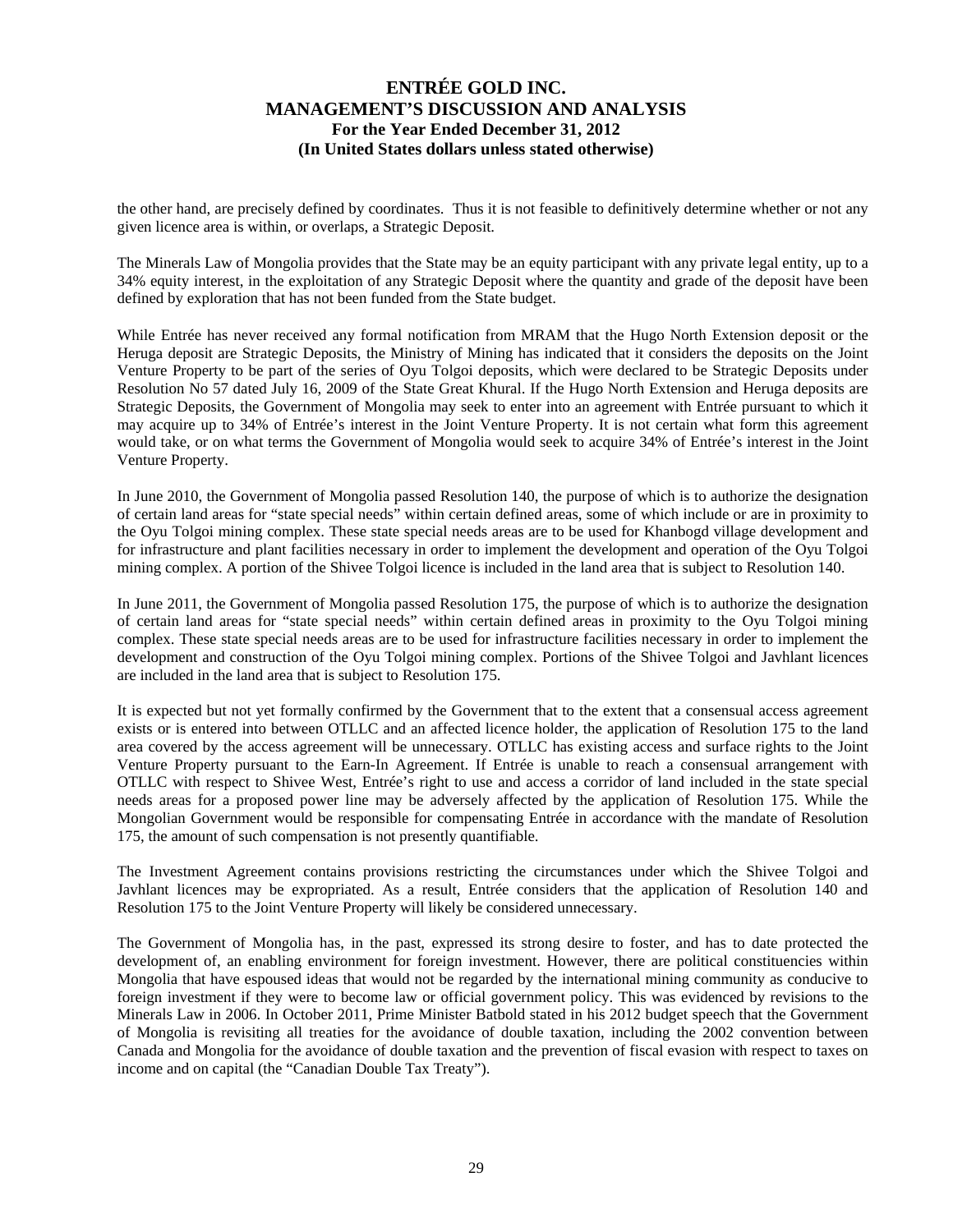On May 17, 2012, the Mongolian Parliament adopted SEFIL, which regulates investment by foreign investors and state owned legal entities into sectors of strategic importance, including minerals. The full impact of SEFIL is not yet known as there is a lack of clarity in many of the provisions and some of the regulations setting out the procedure for reviewing requests and making decisions in accordance with SEFIL have not yet been formalized.

On December 7, 2012, the Office of the President of Mongolia published a draft revised Minerals Law, which proposes to introduce a new regulatory regime with new legal concepts. The draft law reaffirms the existing list of Strategic Deposits approved by Parliamentary Resolution #27 dated February 6, 2007, and provides for "mining agreements" to be entered into between the Government of Mongolia and licence holders. Under these mining agreements, the Mongolian State has the right to take an equity interest in the licence holder for no consideration. The draft law also provides: that licence transfer agreements will only be valid upon registration with MRAM and state-owned entities shall have a pre-emptive right to licences being transferred; for more extensive grounds under which licences may be revoked; and that not less than 34% of the equity in a foreign-invested mining licence holder must be held by a Mongolian citizen. As currently drafted, the draft law does not provide for any transitional provisions relating to existing licences nor the rights and obligations of licence holders under the existing system. It is expected that a new working group will be formed to further develop the draft law before it is submitted to Parliament, sometime after the spring session.

If the Government of Mongolia revises, amends or cancels the Canadian Double Tax Treaty, if SEFIL is implemented or interpreted in a manner that is not favourable to foreign investment, or if a new Minerals Law that is not favourable to foreign investment is adopted, it could have an adverse effect on Entrée's operations in Mongolia and future cashflow, earnings, results of operations and financial condition.

Entrée is not presently a party to the Investment Agreement. Although OTLLC has agreed under the terms of the Earn-In Agreement to use its best efforts to cause Entrée to be brought within the ambit of, made subject to and be entitled to the benefits of the Investment Agreement or a separate stability agreement on substantially similar terms to the Investment Agreement, unless and until Entrée becomes a party to the Investment Agreement, there can be no assurance that Entrée will be entitled to all of the benefits of the Investment Agreement, including stability with respect to taxes payable. Until such time as Entrée becomes a party to the Investment Agreement, it could be subject to the surtax royalty which came into effect in Mongolia on January 1, 2011. The rates of the surtax royalty vary from 1% to 5% for minerals other than copper. For copper, the surtax royalty rates range between 22% and 30% for ore, between 11% and 15% for concentrates, and between 1% and 5% for final products. No surtax royalty is charged on any minerals below a certain threshold market price, which varies depending on the type of minerals. This is in addition to the standard royalty rates of 2.5% for coal sold in Mongolia and commonly occurring minerals sold in Mongolia, and 5% for all other minerals. In order to become a party to the Investment Agreement or another similar type of agreement, the Government of Mongolia may require Entrée or the Entrée-OTLLC Joint Venture to agree to certain concessions, including with respect to the ownership of the Entrée-OTLLC Joint Venture, Entrée LLC or the economic benefit of Entrée's interest in the Joint Venture Property or the scope of the lands to be covered by the Investment Agreement or other similar type of agreement.

While the Entrée-OTLLC Joint Venture is operating under the terms of the form of joint venture agreement appended to the Earn-in Agreement, the joint venture agreement has not been formally executed by the parties. There can be no assurance that OTLLC or its shareholders will not attempt to renegotiate some or all of the material terms governing the joint venture relationship in a manner which could have an adverse effect on Entrée's future cashflow, earnings, results of operations and financial condition.

Entrée is and will be subject to the risks normally associated with the conduct of joint ventures, which include disagreements as to how to develop, operate and finance a project, inequality of bargaining power, incompatible strategic and economic objectives and possible litigation between the participants regarding joint venture matters. These matters may have an adverse effect on Entrée's ability to realize the full economic benefits of its interest in the property that is the subject of a joint venture, which could affect its results of operations and financial condition.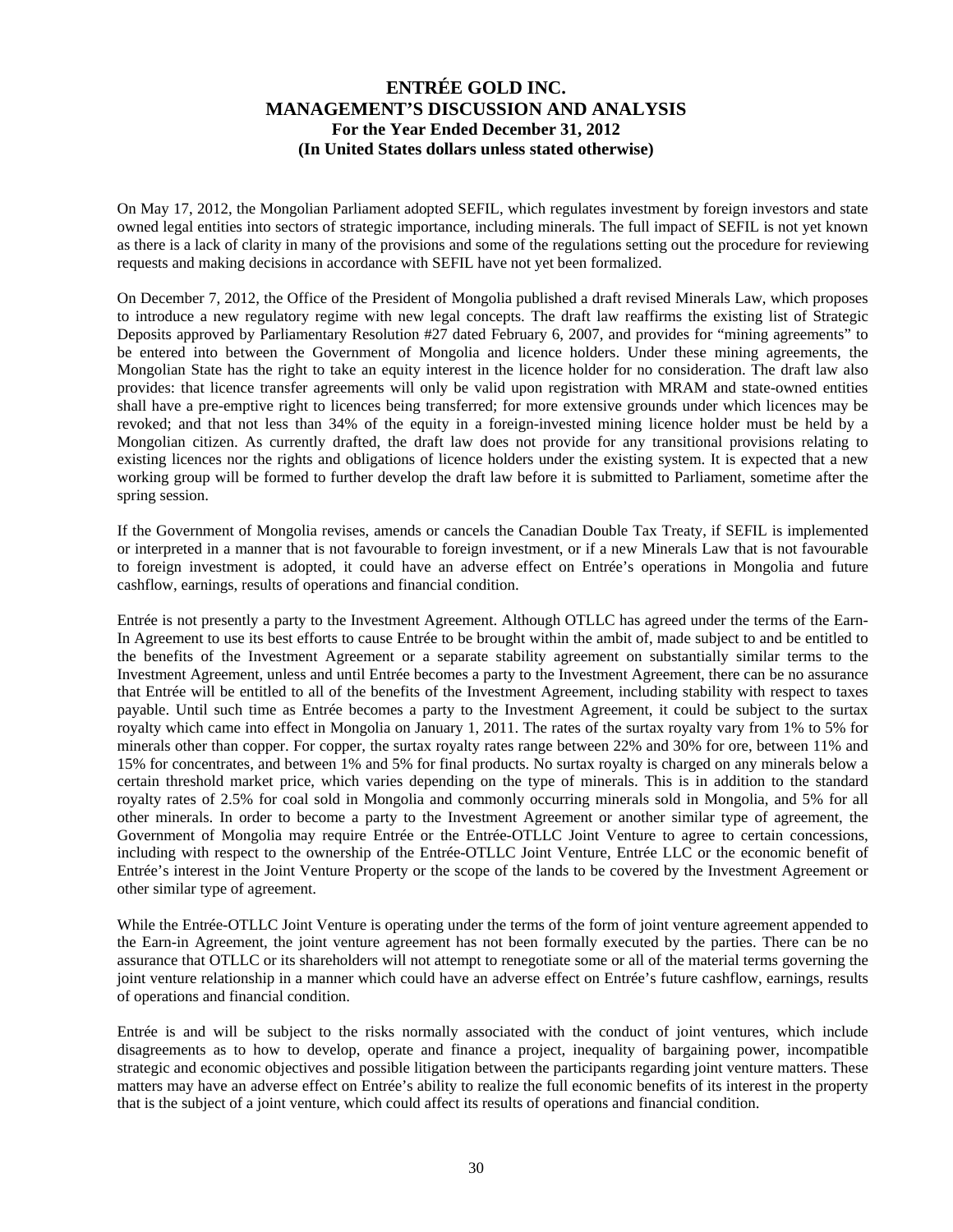In the event of a dispute arising at or in respect of Entrée's foreign operations, Entrée may be subject to the exclusive jurisdiction of foreign courts or may not be successful in subjecting foreign persons to the jurisdiction of courts in Canada or other jurisdictions. Entrée may also be hindered or prevented from enforcing its rights with respect to a governmental entity or instrumentality because of the doctrine of sovereign immunity. Any adverse or arbitrary decision of a court, arbitrator or other governmental or regulatory body, or Entrée's inability to enforce its contractual rights, may have a material adverse impact on Entrée's business, assets, prospects, financial condition and results of operation.

#### *Risks Associated with the Development of the Oyu Tolgoi Mining Complex*

Timely development of the Oyu Tolgoi mining complex depends upon Turquoise Hill's ability to maintain an adequate and reliable source of funding. Under the MOA, Turquoise Hill and Rio Tinto agreed to a comprehensive financing plan for the completion and start-up of phase 1 of the Oyu Tolgoi mining complex; however, volatility in the capital markets and other factors may adversely affect Turquoise Hill's ability to acquire the remaining project finance component. The Oyu Tolgoi mining complex is in a region of the world that is prone to economic and political upheaval and instability, which may make it more difficult to obtain sufficient debt financing from project lenders. Failure to obtain sufficient additional financing would likely have a materially adverse impact on OTLLC's ability to maintain the current development plans and schedule for future phases of the Oyu Tolgoi mining complex, including Lift 1 and Lift 2 of the Hugo North Extension deposit and the Heruga deposit.

The Joint Venture Property is part of the Oyu Tolgoi mining complex. Development of the Oyu Tolgoi mining complex may be subject to unexpected problems or delays for any number of reasons, including OTLLC's inability to raise the additional funding that it needs to complete the development of the Oyu Tolgoi mining complex, Government of Mongolia requests to renegotiate the Investment Agreement and Government proposals to levy additional taxes and royalties against OTLLC. On October 15, 2012, Turquoise Hill announced that it, along with OTLLC and Rio Tinto, had rejected a request from the Mongolia Ministry of Mining to renegotiate the Investment Agreement. In its proposed 2013 budget, the Government of Mongolia included revenue from the application of a progressive royalty scheme to Oyu Tolgoi. However, the Investment Agreement provides a stabilized royalty rate of 5% over the life of the agreement and specifies that new laws made after its signing will not apply to Oyu Tolgoi. Turquoise Hill has stated that any change to Oyu Tolgoi's royalty rate would require the agreement of all parties to the Investment Agreement. In early 2013, Turquoise Hill announced that a number of substantive issues had been raised by the Government of Mongolia relating to implementation of the Investment Agreement, including Oyu Tolgoi project development and costs, operating budget, project financing, management fees and governance. According to Turquoise Hill, it and Rio Tinto are continuing discussions with the Government of Mongolia with a goal of resolving the issues in the near term. On February 28, 2013, the OTLLC board of directors approved continued funding to progress the Oyu Tolgoi project as discussions with the Government of Mongolia proceed. Turquoise Hill has stated that phase 1 commercial production from the Southern Oyu open pits is expected to be reached by the end of June 2013, subject to the resolution of the issues being discussed with the Government. There can be no assurance that the present or a future Parliament will refrain from enacting legislation that undermines the Investment Agreement or that the present or a future government will refrain from adopting government policies or seeking to renegotiate the terms of the Investment Agreement that impair the ability of OTLLC, Turquoise Hill or Rio Tinto to develop and operate the Oyu Tolgoi mining complex on the basis presently contemplated, which may have a material adverse impact on Entrée and the Company's share price.

OTLLC has earned either a 70% or 80% interest in the Joint Venture Property, depending on the depth at which minerals are extracted, and has effective control of the Entrée-OTLLC Joint Venture management committee. Rio Tinto, which beneficially owns 20.7% of the Company's issued and outstanding shares, controls the business and affairs of Turquoise Hill and OTLLC. Under the Heads of Agreement and MOA, Rio Tinto is responsible for the management of the building and operation of the Oyu Tolgoi mining complex (which includes the Heruga and Hugo North Extension deposits on the Joint Venture Property); is responsible for all exploration operations on behalf of OTLLC, including exploration on the Joint Venture Property; and prepares all programs and budgets for approval by the OTLLC board. The interest of Rio Tinto, Turquoise Hill and OTLLC and the interests of the Company's other shareholders are not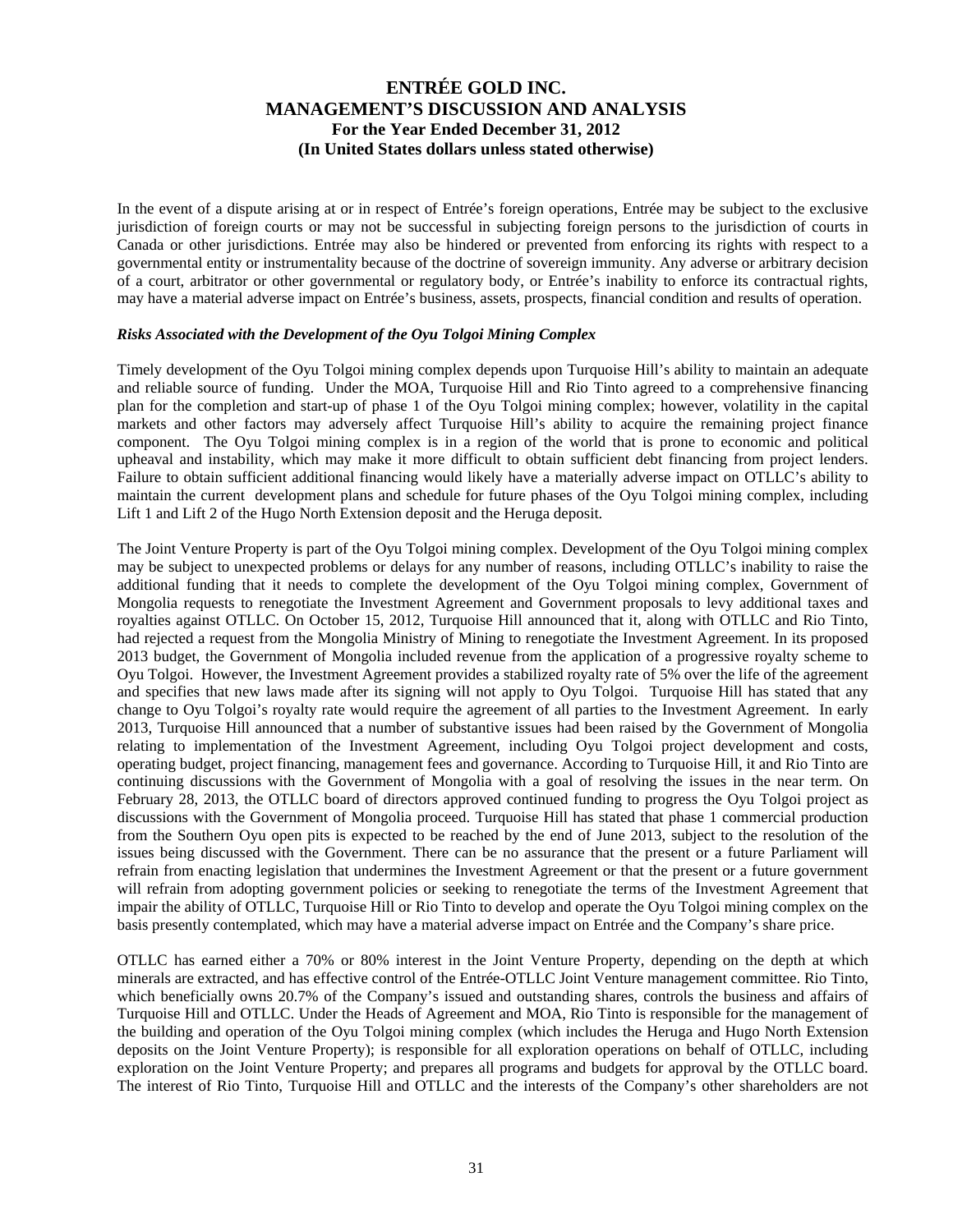necessarily aligned and there can be no assurance that Rio Tinto, Turquoise Hill or OTLLC will exercise its rights or act in a manner that is consistent with the best interests of the Company's other shareholders.

#### *Risks Associated with the Funding Agreement*

Under the Equity Participation and Funding Agreement with Sandstorm (the "Funding Agreement"), the Company agreed to use future cash flows from its mineral property interests to purchase and deliver metal credits to Sandstorm. The Funding Agreement does not require the Company to deliver actual metal production, therefore the Company will have to use revenue it receives from the sale of its share of metal production to purchase the requisite amount of metal credits for delivery to Sandstorm. To the extent metal prices on the day on which the Company's production is sold are different from metal prices on the day on which the Company purchases metal credits for delivery to Sandstorm, the Company may suffer a gain or loss on the difference.

If an event of default occurs under the Funding Agreement, the Company may be required to immediately pay to Sandstorm a default fee, which it may not have sufficient funds to cover. Some potential events of default may be outside of Entrée's control, including a partial or full expropriation of Entrée's interest in the Joint Venture Property which is not reversed during the abeyance period provided for in the Funding Agreement. If an event of default occurs and the Company is required to pay a default fee to Sandstorm, it may have a material adverse impact on Entrée's business, financial condition assets and prospects, and on the Company's share price.

#### *Risks Associated with Mining or Related to Entrée*

Recent global financial and market conditions have been subject to increased volatility as a result of, among other things, apprehension over the ongoing debt crisis in the Eurozone and Japan, and concerns that the Chinese economy is slowing, which may impact the ability of Entrée to obtain equity or debt financing in the future and, if obtained, on terms favourable to Entrée. If Entrée cannot raise the money that it needs to continue exploration of its mineral properties, there is a risk that Entrée may be forced to delay, scale back, or eliminate certain of its exploration activities. If these increased levels of volatility and market turmoil continue, Entrée's operations could be adversely impacted and the value and the price of the Company's common shares could be adversely affected.

The estimates of reserves and resources, including the anticipated tonnages and grades that will be achieved or the indicated level of recovery that will be realized, are estimates only and no assurances can be given as to their accuracy. Such estimates are, in large part, based on interpretations of geological data obtained from drill holes and other sampling techniques. Actual mineralization or formations may be different from those predicted. Reserve and resource estimates are materially dependent on prevailing market prices and the cost of recovering and processing minerals at the mine site. Market fluctuations in the price of metals or increases in the costs to recover metals may render the mining of ore reserves uneconomical and materially adversely affect operations.

There is no assurance that a commercially viable mineral deposit exists on any of the exploration properties in which Entrée has an interest. There is also no assurance that, even if commercial quantities of ore are discovered, a mineral property will be brought into commercial production. The discovery of mineral deposits is dependent upon a number of factors, not the least of which is the technical skill of the exploration personnel involved. The commercial viability of a mineral deposit, once discovered, is also dependent upon a number of factors, some of which are the particular attributes of the deposit, such as size, grade and proximity to infrastructure, metal prices and government regulations, including regulations relating to royalties, allowable production, importing and exporting of minerals, and environmental protection. Most of the above factors are beyond the control of Entrée. If mineral reserves in commercially exploitable quantities are established on any of Entrée's properties (other than the Joint Venture Property, in which Entrée has a carried interest), Entrée will be required to expend substantial sums of money to establish the extent of the resource, develop processes to extract it and develop extraction and processing facilities and infrastructure. Although Entrée may derive substantial benefits from the discovery of a major deposit, there can be no assurance that such a resource will be large enough to justify commercial operations, nor can there be any assurance that Entrée will be able to raise the funds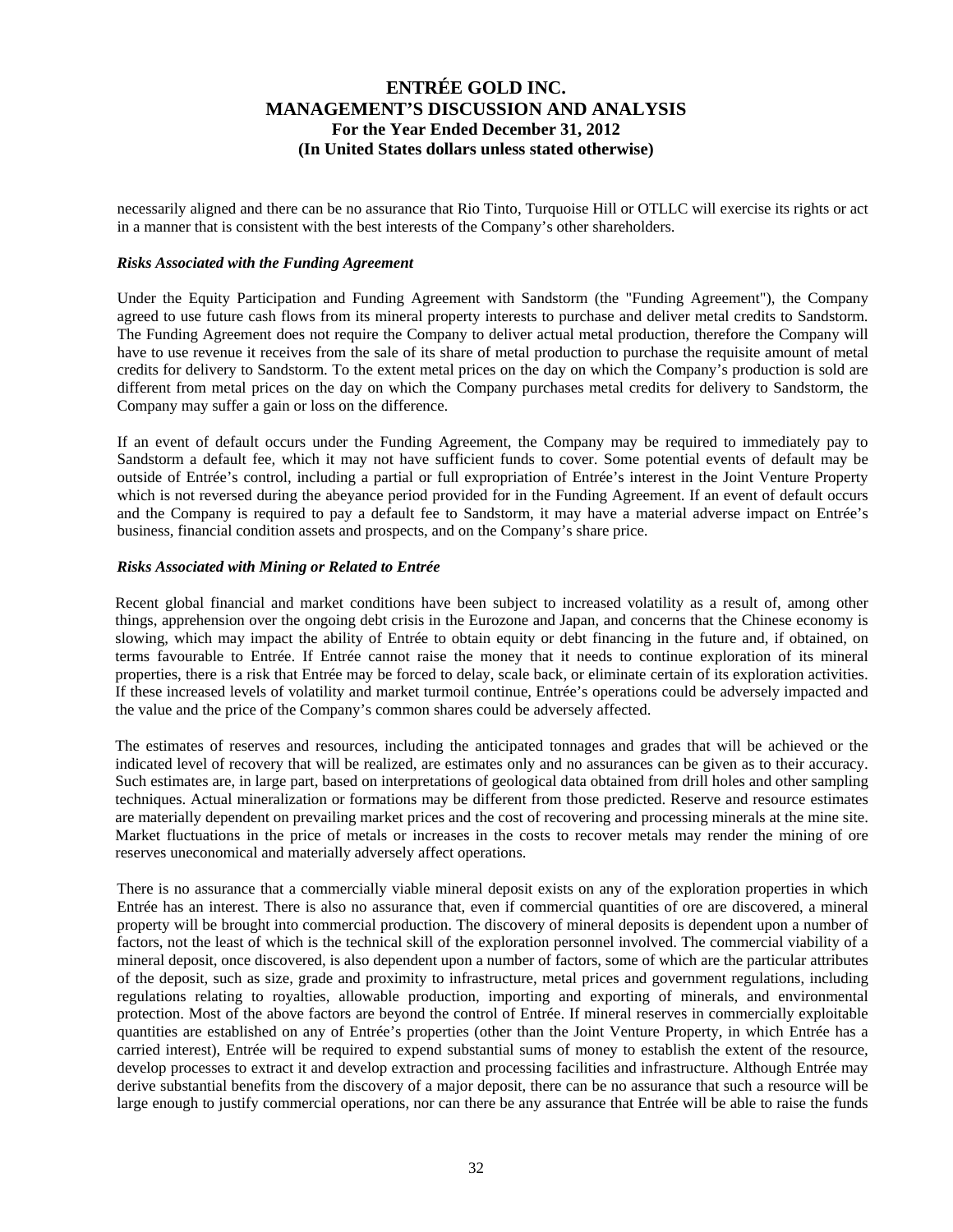required for development on a timely basis. Entrée may be required to acquire rights to additional lands in order to develop a mine if a mine cannot be properly located on Entrée's properties. There can be no assurance that Entrée will be able to acquire such additional lands on commercially reasonable terms, if at all.

Rio Tinto's beneficial shareholdings in the Company potentially give Rio Tinto the voting power to influence the policies, business and affairs of Entrée and the outcome of any significant corporate transaction or other matter, including a merger, business combination or a sale of all, or substantially all, of Entrée's assets. In addition, OTLLC has operational control over the Joint Venture Property. OTLLC also has a right of first refusal with respect to any proposed disposition by Entrée of an interest in Shivee West, which is not subject to the Entrée-OTLLC Joint Venture. The share position in the Company of each of Turquoise Hill and Rio Tinto may have the effect of delaying, deterring or preventing a transaction involving a change of control of the Company in favour of a third party that otherwise could result in a premium in the market price of the Company's Common Shares in the future. This risk is somewhat mitigated by the Funding Agreement, which provides that Sandstorm will vote its shares in the manner specified by the Company's Board with respect to a take-over of the Company, provided the acquirer has agreed to deliver to Sandstorm a deed of adherence to the Funding Agreement.

Entrée must comply with licence and permitting requirements. In Mongolia, the Shivee Tolgoi and Javhlant exploration licences were converted to mining licences on October 27, 2009. These licences now have a term of 30 years, with two potential extensions of 20 years each. The total estimated annual fees in order to maintain the Shivee Tolgoi and Javhlant mining licences in good standing is \$1,100,000. Approximately \$600,000 of the total is recoverable from, or loaned by, OTLLC.

In Nevada, maintenance fees must be paid to the BLM. For the 2012 assessment year, the aggregate fee for the Ann Mason Project is approximately \$138,000.

In both Mongolia and Nevada, Entrée must comply with environmental regulations that govern air and water quality and land disturbance and provide mine reclamation and closure costs.

#### **Disclosure Controls and Procedures**

Management is responsible for establishing and maintaining disclosure controls and procedures, which provide reasonable assurance that material information relating to the Company and its subsidiaries is accumulated and communicated to management to allow timely decisions regarding required disclosure. Management has evaluated the effectiveness of its disclosure controls and procedures as of December 31, 2012 and believes its disclosure controls and procedures are effective.

#### **Internal Control over Financial Reporting**

Management is responsible for designing internal control over financial reporting, to provide reasonable assurance regarding the reliability of financial reporting and the preparation of financial statements for external purposes in accordance with US GAAP. Management evaluated the Company's internal control over financial reporting at December 31, 2012 and concluded that it is effective and that no material weakness relating to design or operations exists. No change in the Company's internal control over financial reporting occurred during the period beginning on October 1, 2012 and ended on December 31, 2012 that has materially affected, or is reasonably likely to materially affect, the Company's internal control over financial reporting.

#### **Cautionary Note to United States Investors - Canadian Disclosure Standards in Mineral Resources and Mineral Reserves**

The terms "mineral reserve", "proven mineral reserve" and "probable mineral reserve" are Canadian mining terms as defined in accordance with NI 43-101 under the guidelines set out in the Canadian Institute of Mining, Metallurgy and